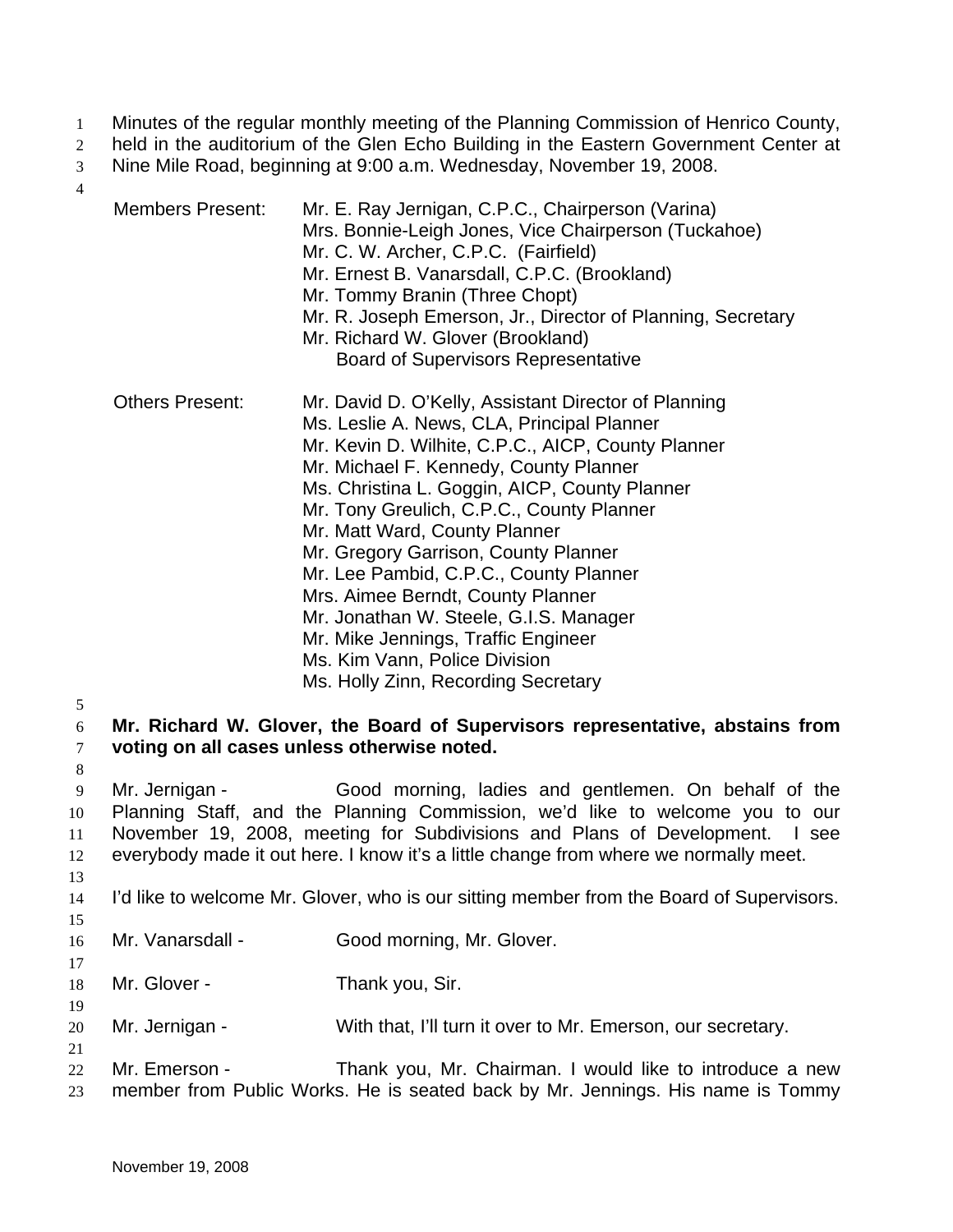Catlett. He comes to us from VDOT where he was in the Engineer Trainee Program. He's a graduate of Virginia Military Institute. Mike, if you have anything else you'd like to add before we ask if Tommy has anything he wants to say, we'll give you time. 24 25 26 27

28 29 30 Mr. Jennings - I just wanted to introduce you to him. He just started two weeks ago, so he'll be coming to Planning Commission on a regular basis working with you. I wanted him to get to know you. Welcome aboard.

31 32

33

35

37

Mrs. Jones - Welcome.

34 Mr. Jernigan - It's a pleasure to have you on board, sir.

36 Mr. Catlett - It's good to be here.

- 38 39 40 Mr. Emerson - Mr. Chairman, that brings us to the first item on your agenda, which is the Requests for Deferrals and Withdrawals. We have three deferrals, and those will be presented by Ms. Leslie News.
- 41 42 43 44 45 46 Ms. News - Good morning, Mr. Chairman, members of the Commission. We have three requests this morning. The first is on page 3 of your agenda and is located in the Three Chopt District. This is a transfer of approval for POD-98-73, Tyler Building, at the Koger Office Center. The applicant is requesting a deferral to the December 17, 2008 meeting.
- 47 48 49

# **TRANSFER OF APPROVAL**

POD-98-73 Tyler Building -Koger Office Center - Santa Rosa Rd. **John J. Hanky, Jr. for 900 East Marshall Street Associates, LP:** Request for transfer of approval as required by Chapter 24, Section 24-106 of the Henrico County Code from Tyler Investments, LLC to 900 East Marshall Street Associates, LP. The 2.02-acre site is located along the east line of Santa Rosa Road, approximately 200 feet south of Discovery Drive, on parcel 758-744-8860. The zoning is O-2, Office District. County water and sewer. **(Three Chopt)** 

- 50
- 51 52 Mr. Jernigan - Is there any opposition to the deferral of POD-98-73, Tyler Building? There is no opposition.
- 53

56

- 54 55 Mr. Branin - Mr. Chairman, I'd like to move that POD-98-73, Tyler Building, be deferred to December 17, 2008, at the applicant's request.
- 57 Mr. Vanarsdall - Second.
- 59 60 Mr. Jernigan - **Motion by Mr. Branin, seconded by Mr. Vanarsdall. All in** favor say aye. All opposed say no. The ayes have it; the motion passes.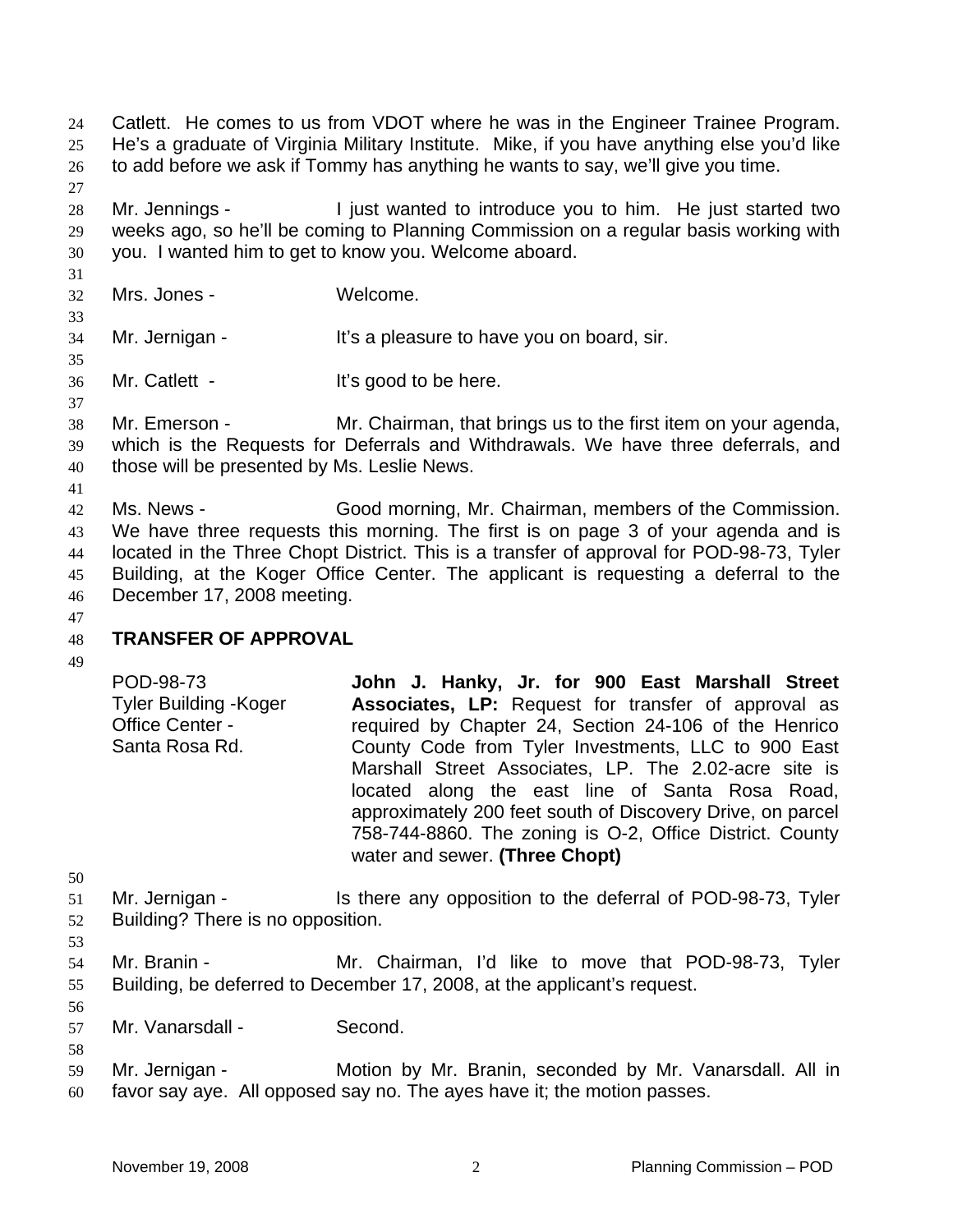61

62 63 At the request of the applicant, the Planning Commission deferred transfer of approval POD-98-73, Tyler Building, to its December 17, 2008 meeting.

64

65

66 67 Ms. News - The next request is on page 5 of your agenda and is located in the Tuckahoe District. This is a transfer of approval for POD-83-98, Plaza Del Sol. The applicant is requesting a deferral to the December 17, 2008 meeting.

68

#### 69 **TRANSFER OF APPROVAL**

70

POD-83-98 Plaza Del Sol - 10442 Patterson Ave. **James D. Thorton for McAndrew Properties, LLC**: Request for transfer of approval as required by Chapter 24, Section 24-106 of the Henrico County Code from DelSol Properties, LLC, Carlos E. Sol, Patricia V. Sol, Del Sol, Inc, and Norman M. Morgan to McAndrew Properties, LLC. The 0.07-acre site is located approximately 800 feet east of Pump Rd. on Patterson Ave., on parcel 742-742- 5224. The zoning is R-1, One Family Residence District and O-2, Office District. County water and sewer. **(Tuckahoe)**

72 73 Mr. Jernigan - The Is there any opposition to the deferral of POD-83-98, Plaza Del Sol? There is no opposition.

74

77

79

82

71

75 76 Mrs. Jones - I move for deferral of POD-83-98, Plaza Del Sol, per the applicant's request, to the December 17, 2008 meeting.

78 Mr. Archer - Second.

80 81 Mr. Jernigan - Motion by Mrs. Jones, seconded by Mr. Archer. All in favor say aye. All opposed say no. The ayes have it; the motion passes.

83 84 At the request of the applicant, the Planning Commission deferred transfer of approval POD-83-98, Plaza Del Sol, to its December 17, 2008 meeting.

85

86 87 88 Ms. News - The final request is on page 26 of your agenda and is located in the Tuckahoe District. This is POD-68-07, The Shire @ Pump and Church. The applicant is requesting a deferral to the January 28, 2009 meeting.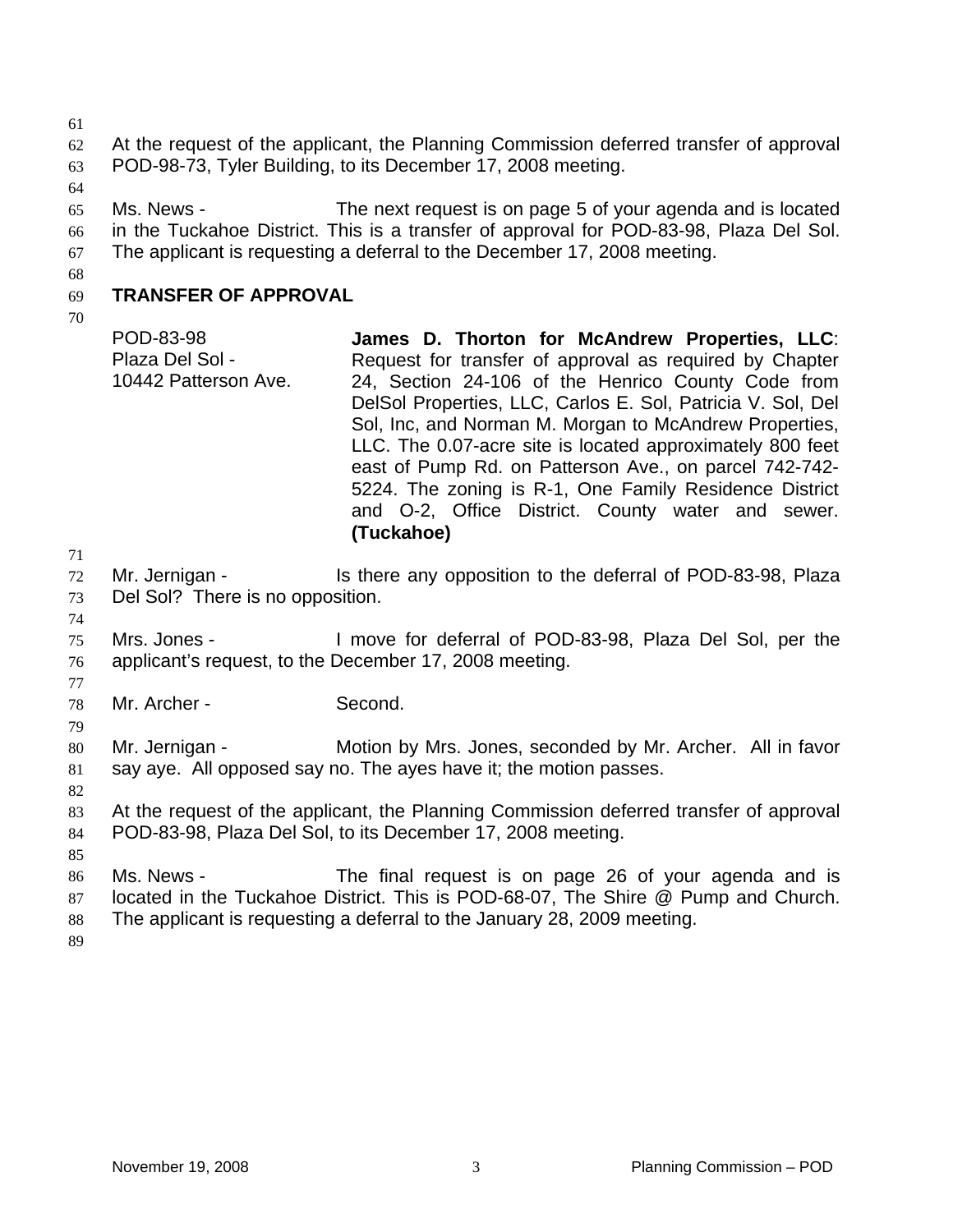# 90 **PLAN OF DEVELOPMENT & MASTER PLAN**

- 91 *(Deferred from the September 24, 2008 Meeting)*
- 92

| УZ<br>93                                                    | POD-68-07<br>The Shire @ Pump and<br>Church - Church Road<br>and Pump Road                                                      | Kimley Horn for Kevin McFadden and The Rebkee<br><b>Company:</b> Request for approval of a plan of development<br>and master plan as required by Chapter 24, Section 24-<br>106 of the Henrico County Code, to construct five, one-<br>story retail buildings (Buildings 1-5) totaling 50,480 square<br>feet and a master plan for a future one-story retail building<br>(Building 6) totaling 12,900 square feet. The 21-acre site is<br>located at the southwest corner of the intersection of Pump<br>and Church Roads on parcels 739-754-7156 and 739-753-<br>1396. The zoning is B-2C, Business District (Conditional),<br>C-1C, Conservation District,<br>RTHC, Residential<br>Townhouse District (Conditional) and R-3AC, One-Family<br>Residence District (Conditional), B-3, Business District and<br>R-5A, General Residence District. County water and<br>sewer. (Tuckahoe) |  |  |  |  |  |  |
|-------------------------------------------------------------|---------------------------------------------------------------------------------------------------------------------------------|----------------------------------------------------------------------------------------------------------------------------------------------------------------------------------------------------------------------------------------------------------------------------------------------------------------------------------------------------------------------------------------------------------------------------------------------------------------------------------------------------------------------------------------------------------------------------------------------------------------------------------------------------------------------------------------------------------------------------------------------------------------------------------------------------------------------------------------------------------------------------------------|--|--|--|--|--|--|
| 94<br>95<br>96                                              | Mr. Jernigan -<br>Is there any opposition to the deferral of POD-68-07, The<br>Shire @ Pump and Church? There is no opposition. |                                                                                                                                                                                                                                                                                                                                                                                                                                                                                                                                                                                                                                                                                                                                                                                                                                                                                        |  |  |  |  |  |  |
| 97<br>98<br>99                                              | Mrs. Jones -                                                                                                                    | I move for deferral of POD-68-07, The Shire @ Pump and<br>Church, per the applicant's request, to the January 28, 2009 meeting.                                                                                                                                                                                                                                                                                                                                                                                                                                                                                                                                                                                                                                                                                                                                                        |  |  |  |  |  |  |
| 100<br>101                                                  | Mr. Vanarsdall -                                                                                                                | Second.                                                                                                                                                                                                                                                                                                                                                                                                                                                                                                                                                                                                                                                                                                                                                                                                                                                                                |  |  |  |  |  |  |
| 102<br>103                                                  | Mr. Jernigan -                                                                                                                  | Motion by Mrs. Jones, seconded by Mr. Vanarsdall. All in<br>favor say aye. All opposed say no. The ayes have it; the motion passes.                                                                                                                                                                                                                                                                                                                                                                                                                                                                                                                                                                                                                                                                                                                                                    |  |  |  |  |  |  |
| 104<br>105                                                  | Ms. News -                                                                                                                      | Staff is aware of no further requests.                                                                                                                                                                                                                                                                                                                                                                                                                                                                                                                                                                                                                                                                                                                                                                                                                                                 |  |  |  |  |  |  |
| 106<br>107<br>108<br>109<br>110<br>111<br>112<br>113<br>114 | Mr. Emerson -<br>Ms. News -<br>recommends approval.                                                                             | Mr. Chairman, that takes us to the next item on the agenda,<br>which is the expedited items. You have approximately eleven, unless that's changed<br>since yesterday afternoon. Those will be presented by Ms. Leslie News.<br>The first item on your agenda is on page 4, and is located in<br>the Tuckahoe District. This is transfer of approval for POD-55-76, Lexington Court. Staff                                                                                                                                                                                                                                                                                                                                                                                                                                                                                              |  |  |  |  |  |  |
|                                                             |                                                                                                                                 |                                                                                                                                                                                                                                                                                                                                                                                                                                                                                                                                                                                                                                                                                                                                                                                                                                                                                        |  |  |  |  |  |  |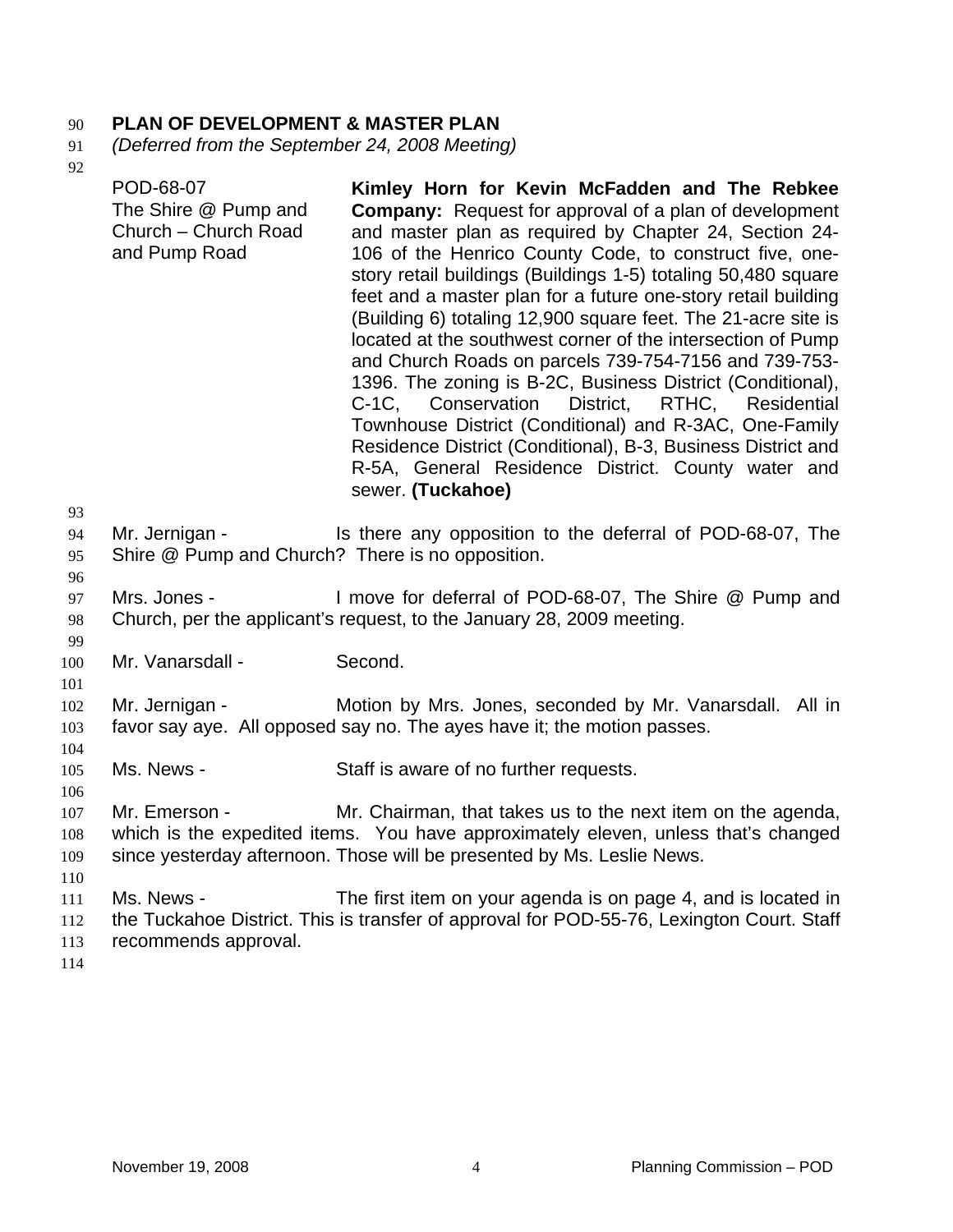### 115 **TRANSFER OF APPROVAL**  116

| 110                                                  | POD-55-76<br>Lexington Court<br>Rehabilitation and<br><b>Healthcare Center</b><br>(Formerly Cambridge-<br><b>Goochland Convalescent</b><br>Center)<br>1776 Cambridge Dr.                                                                                                                                              | Lexington Holdings, LLC for the Estate of Louis<br><b>Adelman:</b> Request for transfer of approval as required by<br>Chapter 24, Section 24-106 of the Henrico County Code<br>from the Estate of Louis Adelman to Lexington Holdings,<br>LLC. The 5-acre site is located on the northwest corner at<br>the intersection of Cambridge and Poplar Forest Drives on<br>parcel 732-748-9590. The zoning is R-5, General<br>Residence District. County water and sewer. (Tuckahoe)                       |  |  |  |  |  |  |  |  |  |
|------------------------------------------------------|-----------------------------------------------------------------------------------------------------------------------------------------------------------------------------------------------------------------------------------------------------------------------------------------------------------------------|------------------------------------------------------------------------------------------------------------------------------------------------------------------------------------------------------------------------------------------------------------------------------------------------------------------------------------------------------------------------------------------------------------------------------------------------------------------------------------------------------|--|--|--|--|--|--|--|--|--|
| 117<br>118<br>119                                    | Mr. Jernigan -                                                                                                                                                                                                                                                                                                        | Is there any opposition to POD-55-76, Lexington Court<br>Rehabilitation and Healthcare Center? There is no opposition.                                                                                                                                                                                                                                                                                                                                                                               |  |  |  |  |  |  |  |  |  |
| 120<br>121<br>122<br>123<br>124                      | All right. Then I move for approval of transfer of approval<br>Mrs. Jones -<br>POD-55-76, Lexington Court Rehabilitation and Healthcare Center on the expedited<br>agenda.                                                                                                                                            |                                                                                                                                                                                                                                                                                                                                                                                                                                                                                                      |  |  |  |  |  |  |  |  |  |
| 125<br>126                                           | Mr. Archer -                                                                                                                                                                                                                                                                                                          | Second.                                                                                                                                                                                                                                                                                                                                                                                                                                                                                              |  |  |  |  |  |  |  |  |  |
| 127<br>128                                           | Mr. Jernigan -                                                                                                                                                                                                                                                                                                        | Motion by Mrs. Jones, seconded by Mr. Archer. All in favor<br>say aye. All opposed say no. The ayes have it; the motion passes.                                                                                                                                                                                                                                                                                                                                                                      |  |  |  |  |  |  |  |  |  |
| 129<br>130<br>131<br>132<br>133                      | The Planning Commission approved the transfer of approval request for POD-55-76,<br>Lexington Court Rehabilitation and Healthcare Center, from the Estate of Louis<br>Adelman to Lexington Holdings, LLC, subject to the standard and added conditions<br>previously approved and the following additional condition: |                                                                                                                                                                                                                                                                                                                                                                                                                                                                                                      |  |  |  |  |  |  |  |  |  |
| 134<br>135<br>136<br>137<br>138                      | A bond shall be posted to cover the site deficiencies as identified in the<br>1.<br>inspection report, dated July 21, 2008, and such deficiencies shall be corrected<br>by November 1, 2009.                                                                                                                          |                                                                                                                                                                                                                                                                                                                                                                                                                                                                                                      |  |  |  |  |  |  |  |  |  |
| 139<br>140<br>141<br>142<br>143<br>144<br>145<br>146 | Ms. News -<br>recommends approval.                                                                                                                                                                                                                                                                                    | The next item is page 7 of agenda, and is located in the<br>Brookland District. This is LP/POD-03-07, Country Inn & Suites. There is an addendum<br>item on page 1 of your addendum. The addendum includes a revised landscape and<br>lighting plan, and indicates that comments from the police and Planning have been<br>addressed, including additional landscaping, screening of all ground and building-<br>mounted HVAC equipment and meters, and additional lighting has been provided. Staff |  |  |  |  |  |  |  |  |  |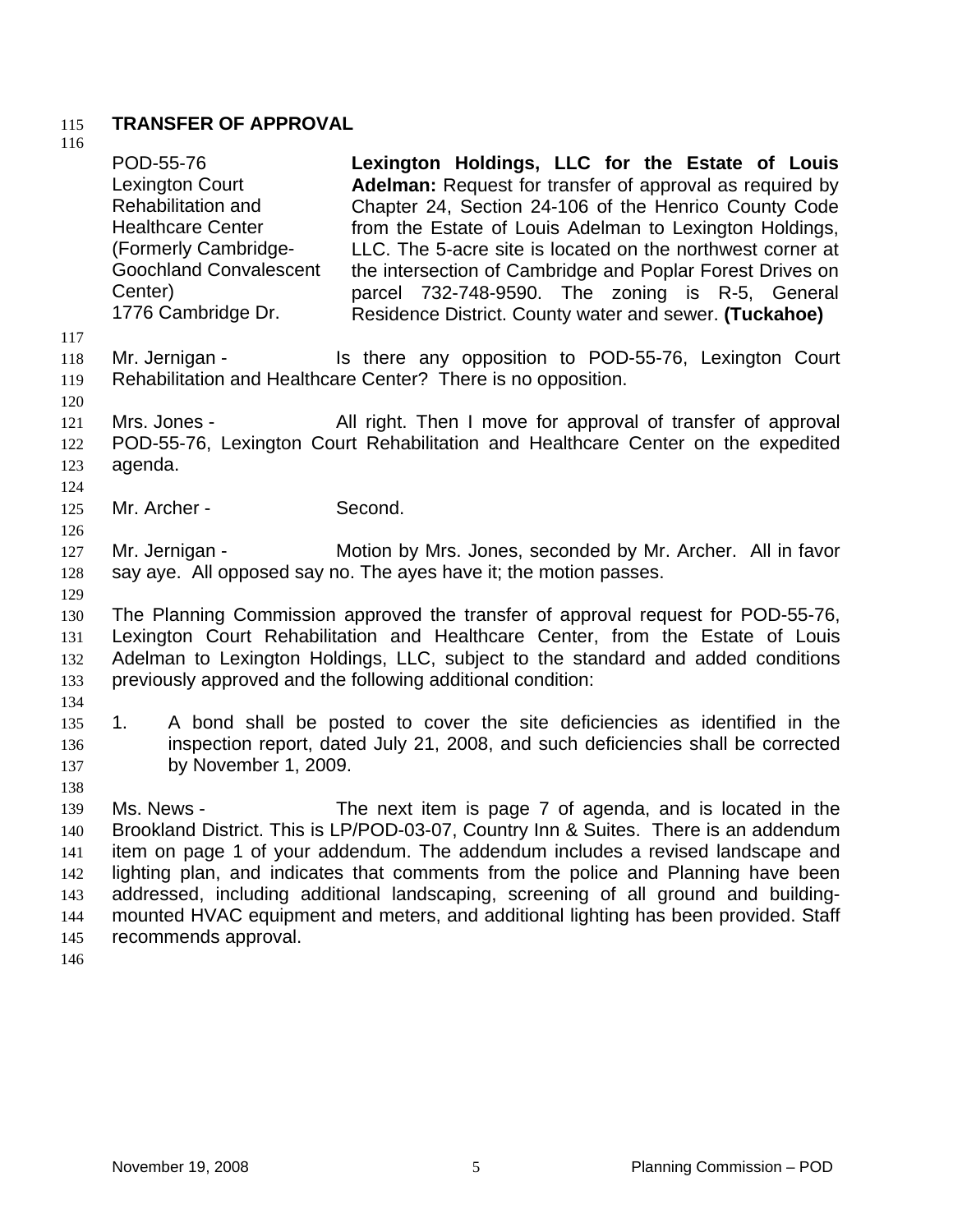# 147 **LANDSCAPE & LIGHTING PLAN** *(Deferred from the October 22, 2008 Meeting)*

140

| 148                      |                                                                                                                                                                                                               |                                                                                                                                                                                                                                                                                                                                                                                                                                                                                                       |  |  |  |  |  |  |  |
|--------------------------|---------------------------------------------------------------------------------------------------------------------------------------------------------------------------------------------------------------|-------------------------------------------------------------------------------------------------------------------------------------------------------------------------------------------------------------------------------------------------------------------------------------------------------------------------------------------------------------------------------------------------------------------------------------------------------------------------------------------------------|--|--|--|--|--|--|--|
|                          | LP/POD-03-07<br>Country Inn & Suites -<br>8010 W. Broad St.<br>(Revised POD-110-83)                                                                                                                           | Dean E. Hawkins, ASLA for Monument Hospitality,<br>LLC: Request for approval of a landscape and lighting<br>plan, as required by Chapter 24, Sections 24-106 and 24-<br>106.2 of the Henrico County Code. The 1.344-acre site is<br>located at 8010 W. Broad St. (US Route 250) adjacent to<br>Shrader Rd., approximately 900 feet northwest of the<br>intersection of Shrader and Hungary Spring roads on<br>parcel 764-752-5989. The zoning is B-3C Business District<br>(Conditional). (Brookland) |  |  |  |  |  |  |  |
| 149<br>150               | Mr. Jernigan -                                                                                                                                                                                                | Is there any opposition to LP/POD-03-07, Country Inn &                                                                                                                                                                                                                                                                                                                                                                                                                                                |  |  |  |  |  |  |  |
| 151<br>152               | Suites? There is no opposition.                                                                                                                                                                               |                                                                                                                                                                                                                                                                                                                                                                                                                                                                                                       |  |  |  |  |  |  |  |
| 153<br>154<br>155<br>156 | Mr. Vanarsdall -                                                                                                                                                                                              | With that, Mr. Chairman, I recommend LP/POD-03-07,<br>Country Inn & Suites, be approved on the expedited agenda with the addendum, and<br>annotations on the plans, and standard conditions for landscape and lighting plans.                                                                                                                                                                                                                                                                         |  |  |  |  |  |  |  |
| 157                      | Mr. Archer -                                                                                                                                                                                                  | Second.                                                                                                                                                                                                                                                                                                                                                                                                                                                                                               |  |  |  |  |  |  |  |
| 158<br>159               | Mr. Jernigan -                                                                                                                                                                                                | Motion by Mr. Vanarsdall, seconded by Mr. Archer. All in                                                                                                                                                                                                                                                                                                                                                                                                                                              |  |  |  |  |  |  |  |
| 160                      |                                                                                                                                                                                                               | favor say aye. All opposed say no. The ayes have it; the motion passes.                                                                                                                                                                                                                                                                                                                                                                                                                               |  |  |  |  |  |  |  |
| 161<br>162<br>163<br>164 | The Planning Commission approved the landscape and lighting plan for LP/POD-03-07,<br>Country Inn & Suites, subject to the standard conditions attached to these minutes for<br>landscape and lighting plans. |                                                                                                                                                                                                                                                                                                                                                                                                                                                                                                       |  |  |  |  |  |  |  |
| 165<br>166<br>167<br>168 | Ms. News -                                                                                                                                                                                                    | Next on page 8 of your agenda, and located in the Fairfield<br>District, is LP/POD-58-07, Dillyn Place, Section 1. Staff recommends approval.                                                                                                                                                                                                                                                                                                                                                         |  |  |  |  |  |  |  |
| 169                      | <b>LANDSCAPE PLAN</b>                                                                                                                                                                                         |                                                                                                                                                                                                                                                                                                                                                                                                                                                                                                       |  |  |  |  |  |  |  |
| 170                      | LP/POD-58-07<br>Dillyn Place, Section 1-<br>3601 Dill Rd.                                                                                                                                                     | Bay Design Group, P.C. for Barrington Investors, Ltd.:<br>Request for approval of a landscape plan, as required by<br>Chapter 24, Sections 24-106 and 24-106.2 of the Henrico<br>County Code. The 5.795-acre site is located on the west<br>line of Barrington Road, approximately 450 feet south of<br>the intersection of Dill Road and Barrington Road. The<br>zoning is R-5AC General Residence District (Conditional).<br>(Fairfield)                                                            |  |  |  |  |  |  |  |
| 171                      |                                                                                                                                                                                                               |                                                                                                                                                                                                                                                                                                                                                                                                                                                                                                       |  |  |  |  |  |  |  |
| 172                      | Mr. Jernigan -                                                                                                                                                                                                | Is there any opposition to LP/POD-58-07, Dillyn Place,                                                                                                                                                                                                                                                                                                                                                                                                                                                |  |  |  |  |  |  |  |

173 Section 1? There is no opposition.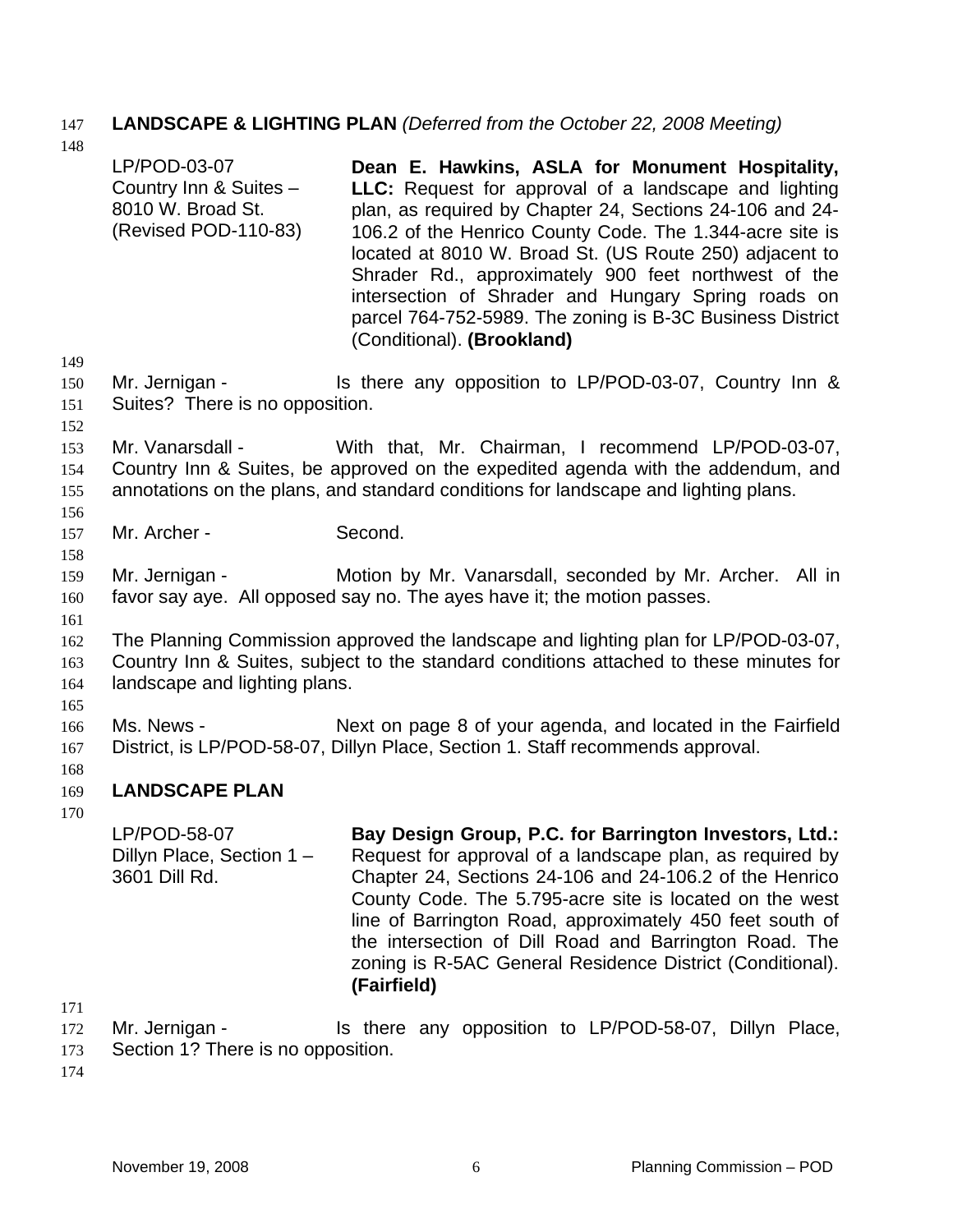Mr. Archer - Mr. Chairman, I move for approval of LP/POD-58-07, Dillyn Place, Section 1, subject to the annotations on the plan, and standard conditions for landscape plans. 175 176 177

178

180

179 Mr. Vanarsdall - Second.

181 182 Mr. Jernigan - Motion by Mr. Archer, seconded by Mr. Vanarsdall. All in favor say aye. All opposed say no. The ayes have it; the motion passes.

183

187

184 185 186 The Planning Commission approved the landscape plan for LP/POD-58-07, Dillyn Place, Section 1, subject to the standard conditions attached to these minutes for landscape and lighting plans.

188 189 190 191 Ms. News - The next item is found on page 9 of your agenda, and is located in the Brookland District. This is POD-69-08, Glen Allen Professional Park. There is an addendum item on page 1 of your addendum. This includes additional conditions 9 and 11 amended. Staff recommends approval.

192

#### 193 **PLAN OF DEVELOPMENT**

194

POD-69-08 Glen Allen Professional Park – Mountain Rd. and John Cussons Dr. **Timmons Group for The McGurn Company, Inc.:**  Request for approval of a plan of development, as required by Chapter 24, Section 24-106 of the Henrico County Code, to construct 3 one-story office buildings totaling approximately 19,876 square feet. The 3.66-acre site is located on the northeast corner at the intersection of Mountain Rd. and John Cussons Dr., on parcel 770-767- 7982. The zoning is B-2C, Business District (Conditional) and C-1, Conservation District. County water and sewer. **(Brookland)** 

196 197 Mr. Jernigan - The Is there any opposition to POD-69-08, Glen Allen Professional Park? There is no opposition.

198

202

204

207

195

199 200 201 Mr. Vanarsdall - The Move POD-69-08, Glen Allen Professional Park, be approved with the annotations on the plan, standard conditions for developments of this type, and the following conditions #9 amended, #11 amended, and 29 through 36.

203 Mr. Archer - Second.

205 206 Mr. Jernigan - Motion by Mr. Vanarsdall, seconded by Mr. Archer. All in favor say aye. All opposed say no. The ayes have it; the motion passes.

208 209 210 The Planning Commission approved POD-69-08, Glen Allen Professional Park, subject to the annotations on the plans, the standard conditions attached to these minutes for developments of this type, and the following additional conditions: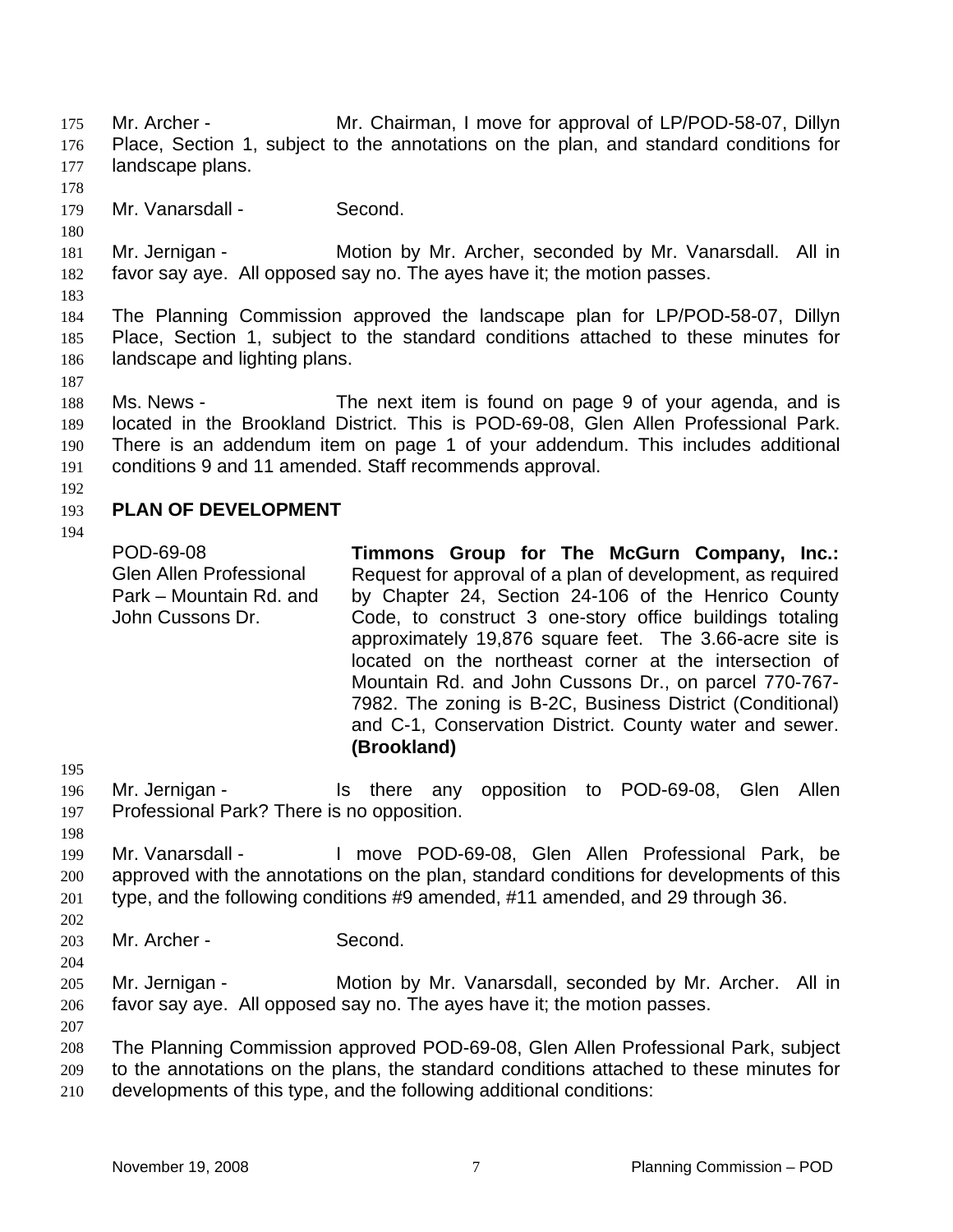211 212 213 214 9. **AMENDED** - A detailed landscaping plan shall be submitted to the Department of Planning for review and Planning Commission approval prior to the issuance of any occupancy permits.

- 215 216 217 218 219 11. **AMENDED** - Prior to the approval of an electrical permit application and installation of the site lighting equipment, a plan including depictions of light spread and intensity diagrams, and fixture specifications and mounting height details shall be submitted for Department of Planning review and Planning Commission approval.
- 220 221 222 223 224 29. The right-of-way for widening of Mountain Road as shown on approved plans shall be dedicated to the County prior to any occupancy permits being issued. The right-of-way dedication plat and any other required information shall be submitted to the County Real Property Agent at least sixty (60) days prior to requesting occupancy permits.
- 225 30. Outside storage shall not be permitted.
- 226 227 31. The proffers approved as a part of zoning case C-72C-88 shall be incorporated in this approval.
- 228 229 230 231 32. The certification of building permits, occupancy permits and change of occupancy permits for individual units shall be based on the number of parking spaces required for the proposed uses and the amount of parking available according to approved plans.
- 232 233 234 33. Approval of the construction plans by the Department of Public Works does not establish the curb and gutter elevations along the Henrico County maintained right-of-way. The elevations will be set by Henrico County.
- 235 236 237 238 239 240 34. The location of all existing and proposed utility and mechanical equipment (including HVAC units, electric meters, junctions and accessory boxes, transformers, and generators) shall be identified on the landscape plan. All building mounted equipment shall be painted to match the building, and all equipment shall be screened by such measures as determined appropriate by the Director of Planning or the Planning Commission at the time of plan approval
- 241 242 243 244 245 35. The limits and elevations of the Special Flood Hazard Area shall be conspicuously noted on the plan and labeled "Limits of Special Flood Hazard Area." In addition, the delineated Special Flood Hazard Area must be labeled "Variable Width Drainage and Utility Easement." The easement shall be granted to the County prior to the issuance of any occupancy permits.
- 246 247 36. The existing portion of C-1 property that is in conflict with any building footprint shall be rezoned prior to the issuance of a building permit for that building.
- 249 250 251 Ms. News - The next item is on page 16 of your agenda and is located in the Three Chopt District. This is POD-66-08, West Broad Village—Phase III, the architecturals for REI. Staff recommends approval.
- 252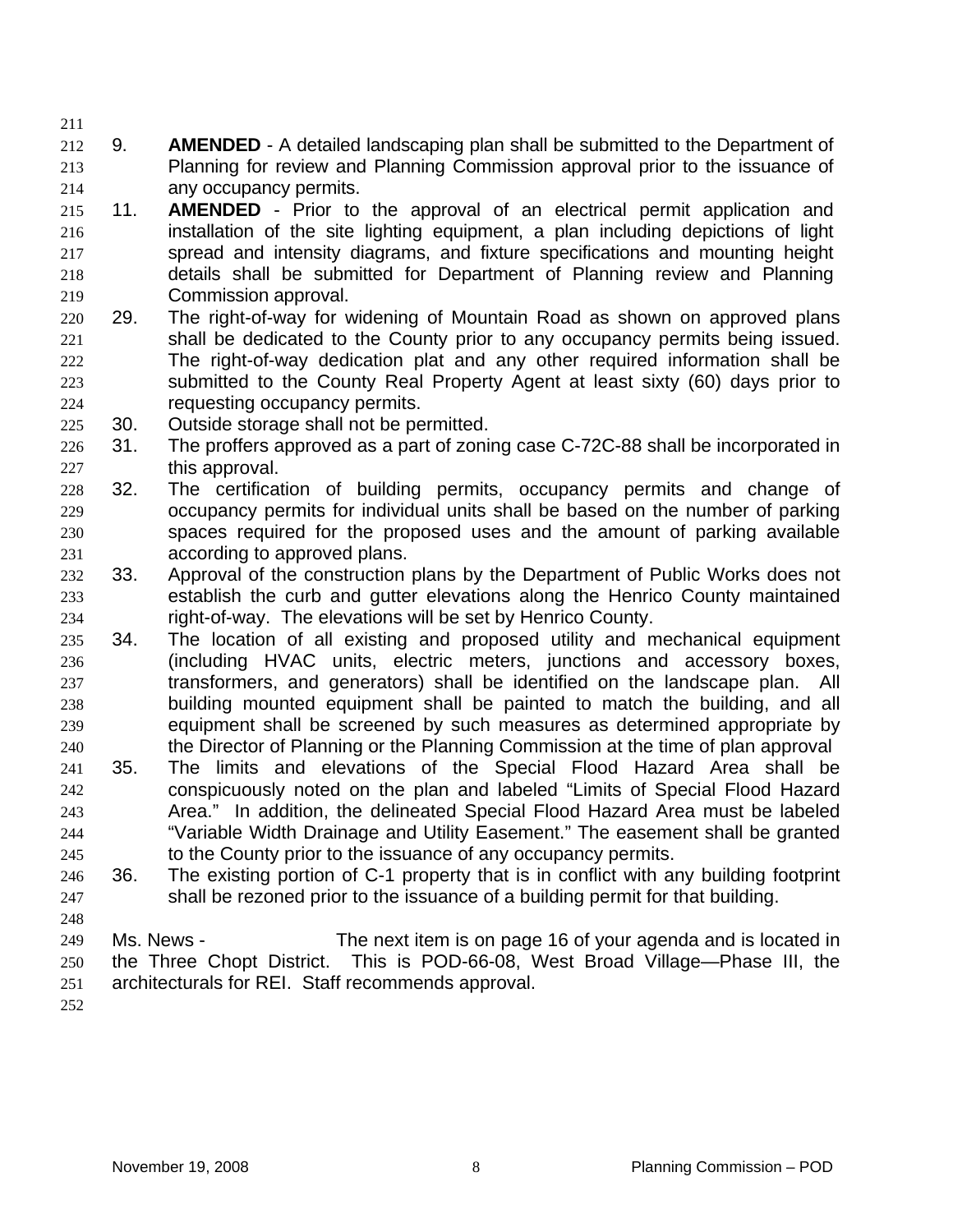### 253 **PLAN OF DEVELOPMENT – Architecturals**

- 254 *(Deferred from the October 22, 2008 Meeting)*
- 255

| 256        | West Broad Village -<br>Phase III, REI<br>Architecturals-<br>Old Brick Rd. and Fish<br>Pond Ln. | West Broad Village V, LLC: Request for approval of<br>architectural plans for a plan of development as required<br>by Chapter 24, Section 24-106 of the Henrico County<br>Code to construct a one-story building with approximately<br>26,530 square feet of retail space in Phase 3 of the West<br>Broad Village urban mixed use development. The 6.564<br>acre parcel is located along the north line of Old Brick<br>Road, east of its intersection with Fish Pond Lane, and on<br>the south line of West Broad Street, east of the I-64 Short<br>Pump Interchange, on part of parcel 744-760-7007 and<br>part of parcel 744-760-1664. The zoning is UMUC, Urban<br>Mixed Use District (Conditional) and WBSO, West Broad<br>Street Overlay District. County water and sewer. (Three<br>Chopt) |
|------------|-------------------------------------------------------------------------------------------------|---------------------------------------------------------------------------------------------------------------------------------------------------------------------------------------------------------------------------------------------------------------------------------------------------------------------------------------------------------------------------------------------------------------------------------------------------------------------------------------------------------------------------------------------------------------------------------------------------------------------------------------------------------------------------------------------------------------------------------------------------------------------------------------------------|
| 257<br>258 | Mr. Jernigan -<br>Phase III, REI Architecturals? There is no opposition.                        | Is there any opposition to POD-66-08, West Broad Village—                                                                                                                                                                                                                                                                                                                                                                                                                                                                                                                                                                                                                                                                                                                                         |

259

263

265

- 260 261 262 Mr. Branin - Mr. Chairman, I'd like to move that POD-66-08, West Broad Village—Phase III, REI Architecturals, be approved subject to the annotations on the plans, and conditions of POD-66-08 previously approved.
- 264 Mr. Archer - Second.
- 266 267 Mr. Jernigan - **Motion by Mr. Branin, seconded by Mr. Archer.** All in favor say aye. All opposed say no. The ayes have it; the motion passes.
- 268

273

269 270 271 272 The Planning Commission approved POD-66-08, West Broad Village—Phase III, REI Architecturals, subject to the annotations on the plans and the conditions previously approved for POD-66-08 by the Planning Commission at its meeting on October 22, 2008.

274 275 276 277 278 279 280 Ms. News - The Mext on page 17 of your agenda and located in the Brookland District, is POD-68-08, Shrader Road Medical Center. There is an addendum item on page 3 of your addendum. The addendum includes a revision to the caption to change the building square footage, and indicates that staff has received revised site and architectural plans that show a reduction in the size of the building, and therefore provision of sufficient parking. Land disturbance in the 20-foot proffered buffer along the rear property line has been eliminated. Staff can now recommend approval.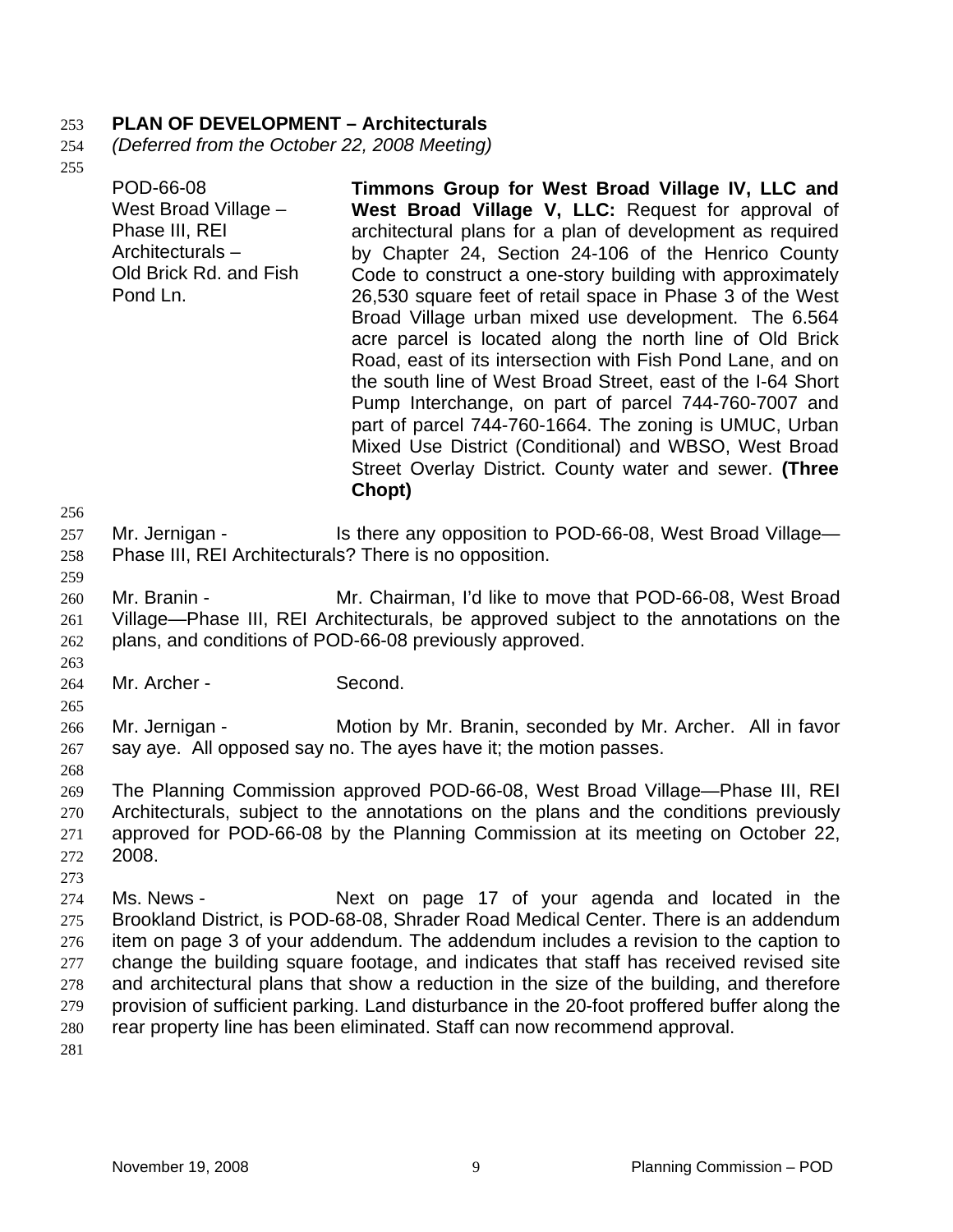# 282 **PLAN OF DEVELOPMENT** *(Deferred from the October 22, 2008 Meeting)*

| 283                             |                  |                                                               |                                                                                                                                                                                                                                                                                                                                                                                                                                                                                                                                                                             |
|---------------------------------|------------------|---------------------------------------------------------------|-----------------------------------------------------------------------------------------------------------------------------------------------------------------------------------------------------------------------------------------------------------------------------------------------------------------------------------------------------------------------------------------------------------------------------------------------------------------------------------------------------------------------------------------------------------------------------|
|                                 | POD-68-08<br>Rd. | <b>Shrader Road Medical</b><br>Center - 7900 Shrader          | Hulcher & Associates, Inc. for CAE Real Estate, LLC<br>and NNN Advanced Orthopedic, LLC: Request for<br>approval of a plan of development, as required by Chapter<br>24, Section 24-106 of the Henrico County Code, to<br>construct a two-story 27,600-25,000 square foot medical<br>office building. The 2.0-acre site is located on the north<br>line of Shrader Rd., approximately 1,250 feet west of its<br>intersection with Hungary Spring Rd., on parcel 764-753-<br>6035. The zoning is O2-C, Office District (Conditional).<br>County water and sewer. (Brookland) |
| 284<br>285<br>286               |                  | Mr. Jernigan -<br>Medical Center? There is no opposition.     | Is there any opposition to POD-68-08, Shrader Road                                                                                                                                                                                                                                                                                                                                                                                                                                                                                                                          |
| 287<br>288<br>289<br>290<br>291 |                  | Mr. Vanarsdall -<br>conditions for developments of this type. | I move POD-68-08, Shrader Road Medical Center, be<br>approved with the annotations on the plan, conditions 29 through 33, and the standard                                                                                                                                                                                                                                                                                                                                                                                                                                  |
| 292                             | Mr. Branin -     |                                                               | Second.                                                                                                                                                                                                                                                                                                                                                                                                                                                                                                                                                                     |
| 293<br>294<br>295               | Ms. News -       |                                                               | There are actually 34 conditions on this case.                                                                                                                                                                                                                                                                                                                                                                                                                                                                                                                              |
| 296<br>297                      |                  | Mr. Vanarsdall -                                              | Twenty-nine through thirty-four.                                                                                                                                                                                                                                                                                                                                                                                                                                                                                                                                            |
| 298                             | Mr. Archer -     |                                                               | Second.                                                                                                                                                                                                                                                                                                                                                                                                                                                                                                                                                                     |
| 299<br>300<br>301               |                  | Mr. Jernigan -                                                | Motion by Mr. Vanarsdall, seconded by Mr. Archer. All in<br>favor say aye. All opposed say no. The ayes have it; the motion passes.                                                                                                                                                                                                                                                                                                                                                                                                                                         |
| 302<br>303<br>304<br>305<br>306 |                  |                                                               | The Planning Commission approved POD-68-08, Shrader Road Medical Center, subject<br>to the annotations on the plans, the standard conditions attached to these minutes for<br>developments of this type, and the following additional conditions:                                                                                                                                                                                                                                                                                                                           |
| 307<br>308                      | 29.<br>30.       | Outside storage shall not be permitted.                       | The proffers approved as a part of zoning cases C-23C-01 and C-33C-96 shall                                                                                                                                                                                                                                                                                                                                                                                                                                                                                                 |
| 309<br>310<br>311               | 31.              | be incorporated in this approval.                             | The certification of building permits, occupancy permits and change of<br>occupancy permits for individual units shall be based on the number of parking                                                                                                                                                                                                                                                                                                                                                                                                                    |
| 312<br>313<br>314<br>315        | 32.              | according to approved plans.<br>been met:                     | spaces required for the proposed uses and the amount of parking available<br>The owners shall not begin clearing of the site until the following conditions have                                                                                                                                                                                                                                                                                                                                                                                                            |
| 316<br>317                      |                  | (a)                                                           | The site engineer shall conspicuously illustrate on the plan of development<br>or subdivision construction plan and the Erosion and Sediment Control                                                                                                                                                                                                                                                                                                                                                                                                                        |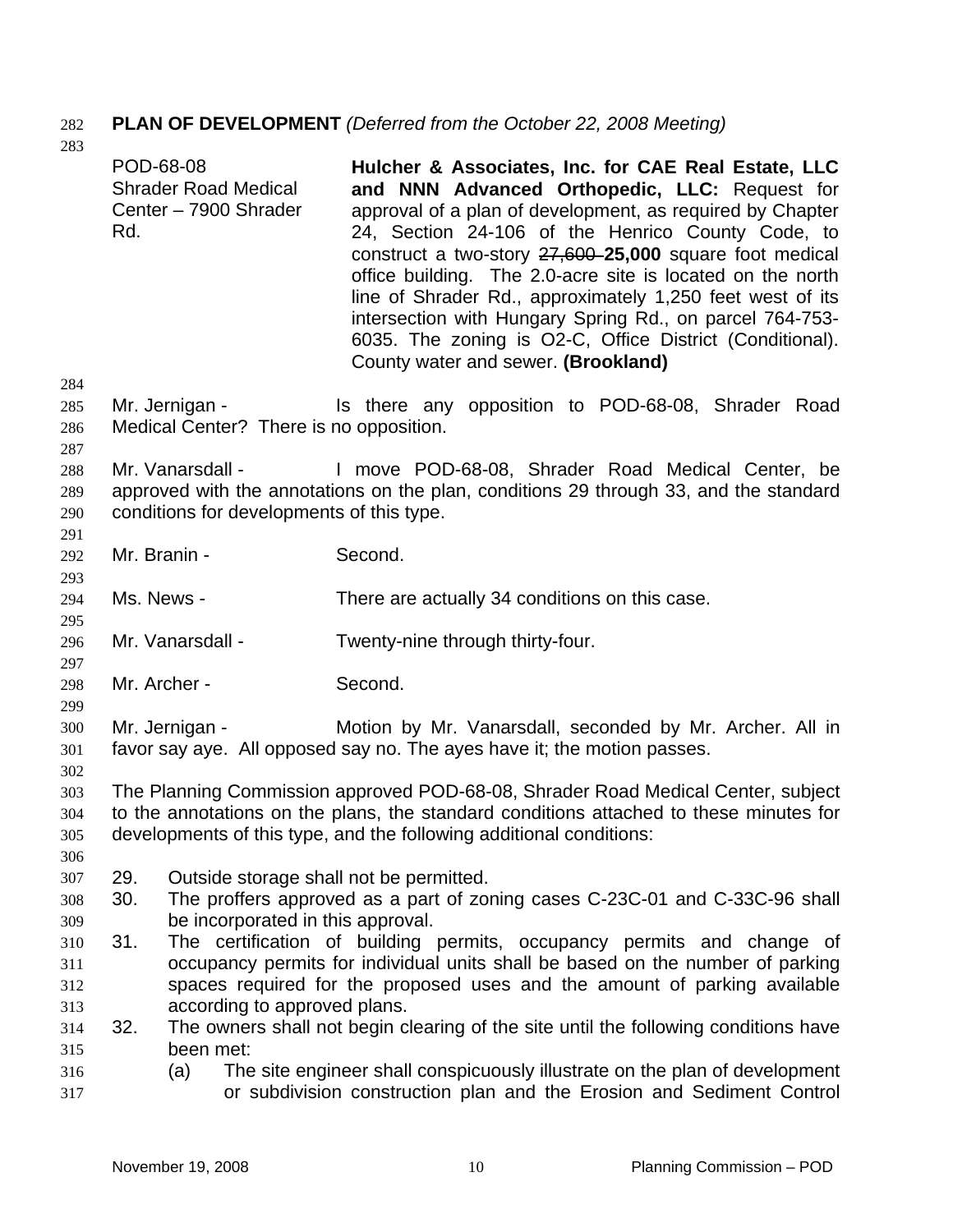- Plan, the limits of the areas to be cleared and the methods of protecting the required buffer areas. The location of utility lines, drainage structures and easements shall be shown. 318 319 320
- 321 322 323 324 (b) After the Erosion and Sediment Control Plan has been approved but prior to any clearing or grading operations of the site, the owner shall have the limits of clearing delineated with approved methods such as flagging, silt fencing or temporary fencing.
- 325 326 327 328 (c) The site engineer shall certify in writing to the owner that the limits of clearing have been staked in accordance with the approved plans. A copy of this letter shall be sent to the Department of Planning and the Department of Public Works.
- 329 330 331 332 333 (d) The owner shall be responsible for the protection of the buffer areas and for replanting and/or supplemental planting and other necessary improvements to the buffer as may be appropriate or required to correct problems. The details shall be included on the landscape plans for approval.
- 334 335 336 337 338 339 33. The location of all existing and proposed utility and mechanical equipment (including HVAC units, electric meters, junctions and accessory boxes, transformers, and generators) shall be identified on the landscape plan. All building mounted equipment shall be painted to match the building, and all equipment shall be screened by such measures as determined appropriate by the Director of Planning or the Planning Commission at the time of plan approval.
- 340 341 342 34. Except for junction boxes, meters, and existing overhead utility lines, and for technical or environmental reasons, all utility lines shall be underground.
- 343 344 345 346 347 Ms. News - The next item is found on page 19 of your agenda, and is located in the Three Chopt District. This is POD-63-08, Christ Church Episcopal. There is an addendum on page 3 of your addendum, which includes two additional conditions, #34 and #35, relating to dedication of right-of-way for the widening on Pouncey Tract Road, and removal of the temporary trailers on the site. Staff can recommend approval.
- 348

#### 349 **PLAN OF DEVELOPMENT**

350

POD-63-08 Christ Church Episcopal (POD-117-97, 37-98 and 72-06 Rev.)

**Hulcher & Associates for Christ Church Episcopal:**  Request for approval of a plan of development, as required by Chapter 24, Section 24-106 of the Henrico County Code, to construct a one-story 12,779 square foot Parish Life Center and a 2,734 square foot addition to an existing sanctuary with no increase in seating; and to allow 3 temporary modular buildings. The 11.01-acre site is located on the west line of Pouncey Tract Rd. (State Route 271) at its intersection with Shady Grove Rd., on parcel 738-769-3891. The zoning is A-1, Agricultural District. County water and sewer. **(Three Chopt)**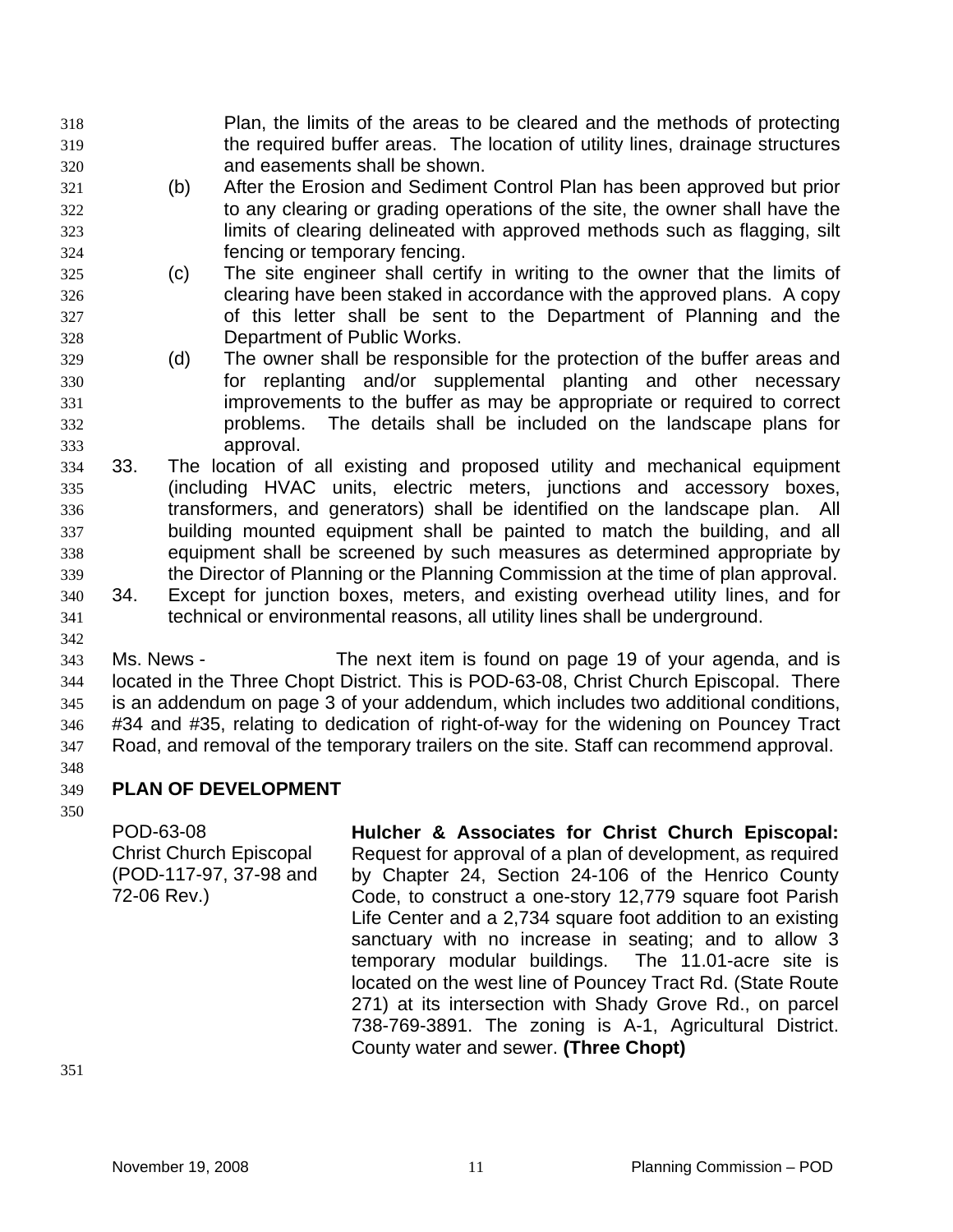Mr. Jernigan - Do we have any opposition to POD-63-08, Christ Church Episcopal? There is no opposition. 352 353

354

355 356 357 Mr. Branin - Mr. Chairman, I'd like to move that POD-63-08, Christ Church Episcopal, be approved with annotations on the plans, standard conditions for developments of this type, and the following additional conditions 29 through 35.

- 359 Mrs. Jones - Second.
- 360

358

361 362 Mr. Jernigan - Motion by Mr. Branin, seconded by Mrs. Jones. All in favor say aye. All opposed say no. The ayes have it; the motion passes.

363

364 365 366 The Planning Commission approved POD-63-08, Christ Church Episcopal, subject to the annotations on the plans, the standard conditions attached to these minutes for developments of this type, and the following additional conditions:

- 367 368 369 29. The entrances and drainage facilities on Pouncey Tract Road (State Route 271) shall be approved by the Virginia Department of Transportation and the County.
- 370 371 372 373 30. A notice of completion form, certifying that the requirements of the Virginia Department of Transportation entrances permit have been completed, shall be submitted to the Department of Planning prior to any occupancy permits being issued.
- 374 375 376 377 378 379 380 31. Details for the gate and locking device at the emergency access road shall be submitted for review by the Traffic Engineer and VDOT, and approved by the County Fire Marshall. The owner or owner's contractor shall contact the County Fire Marshall prior to completion of the fence installation to test and inspect the operations of the gates. Evidence of the Fire Marshall's approval shall be provided to the Department of Planning by the owner prior to issuance of occupancy permits.
- 381 382 383 384 385 32. The location of all existing and proposed utility and mechanical equipment (including HVAC units, electric meters, junction and accessory boxes, transformers, and generators) shall be identified on the landscape plans. All equipment shall be screened by such measures as determined appropriate by the Director of Planning or the Planning Commission at the time of plan approval**.**
- 386 387 33. Except for junction boxes, meters, and existing overhead utility lines, and for technical or environmental reasons, all utility lines shall be underground.
- 388 389 390 391 392 34. The right-of-way for widening of Pouncey Tract Road as shown on approved plans shall be dedicated to the County prior to any occupancy permits being issued. The right-of-way dedication plat and any other required information shall be submitted to the County Real Property Agent at least sixty (60) days prior to requesting occupancy permits.
- 393 394 395 35. The temporary trailers and related improvements shall be removed from the site prior to issuance of a final Certificate of Occupancy for the Parish Life Center, but no later than November 19, 2010.
- 396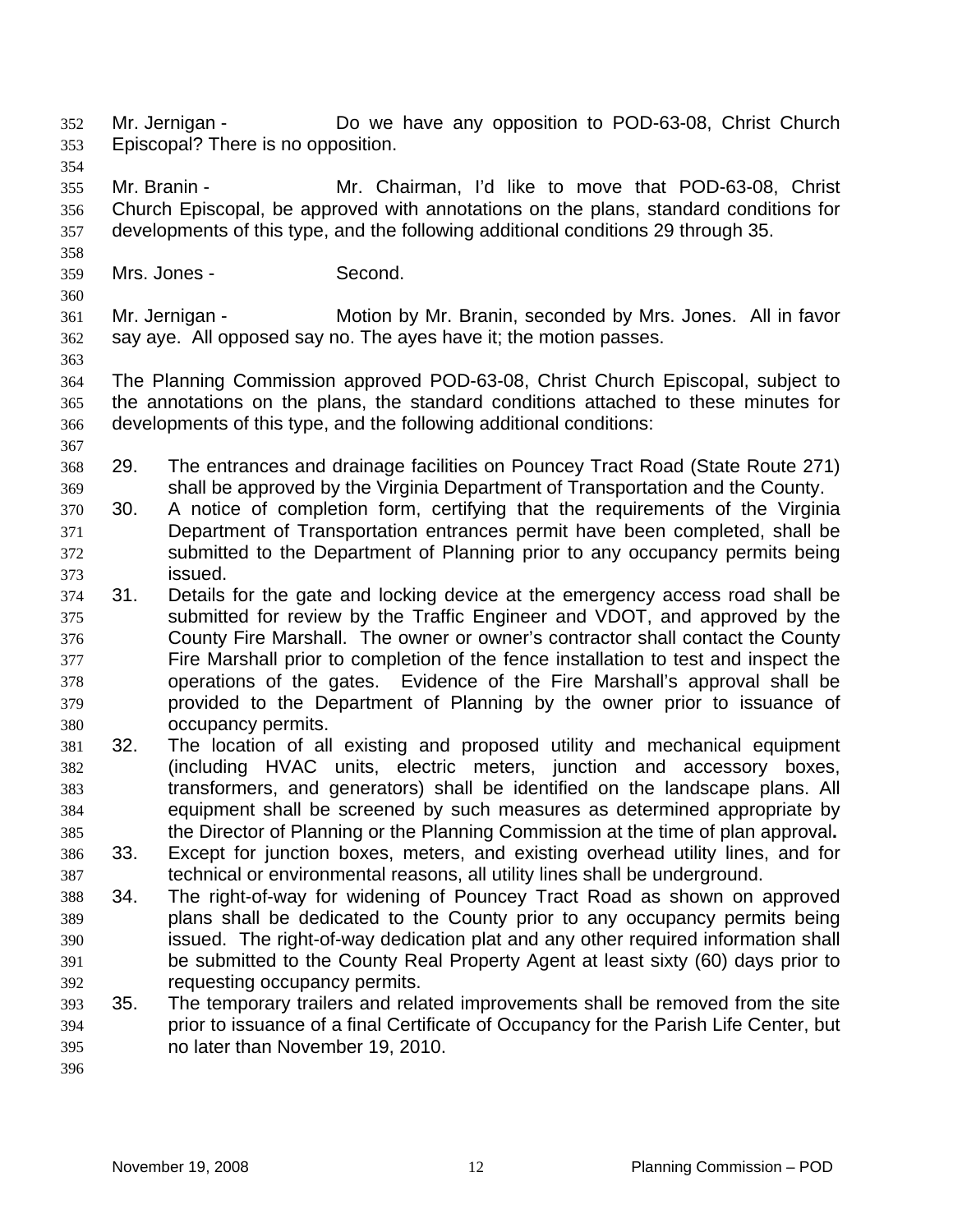Ms. News - The Mext on page 20 of your agenda, and located in the Brookland District, is POD-60-08, Dickens Place Storage Lot. Staff recommends approval. 397 398 399

400

#### 401 **PLAN OF DEVELOPMENT (Deferred from the October 22, 2008 Meeting)**

402

POD-60-08 Dickens Place Storage Lot 6504 Dickens Pl. **William J. Schmidt and Fred Dailey for RLN Company, LLC:** Request for approval of a plan of development, as required by Chapter 24, Section 24-106 of the Henrico County Code, to construct a rental parking lot for permitted B-3 uses including the parking of RV's, boats, cars, trucks, licensed trailers, and not more than one (1) tractor trailer. The 1.31-acre site is located on the east line of Dickens Pl., approximately 375 feet south of the intersection with Dickens Rd., on parcel 769-743-6236. The zoning is B-3, Business District. County water and sewer. **(Brookland)** 

403

406

410

412

404 405 Mr. Jernigan - Is there any opposition to POD-60-08, Dickens Place Storage Lot? There is no opposition.

407 408 409 Mr. Vanarsdall - I move POD-60-08, Dickens Place Storage Lot, be approved with the annotations on the plan, standards conditions for developments of this type, and the following additional conditions 29 through 33.

411 Mr. Branin - Second.

413 414 Mr. Jernigan - **Motion by Mr. Vanarsdall, seconded by Mr. Branin.** All in favor say aye. All opposed say no. The ayes have it; the motion passes.

415

419

416 417 418 The Planning Commission approved POD-60-08, Dickens Place Storage Lot, subject to the annotations on the plans, the standard conditions attached to these minutes for developments of this type, and the following additional conditions:

- 420 421 29. There shall be no outdoor storage in moveable storage containers including, but not limited to, cargo containers and portable on demand storage containers.
- 423 422 30. Only automobiles, trucks (including dump trucks and bucket trucks), recreational vehicles, boats and boat trailers, and landscaping trailers shall be permitted.
- 425 424 31. Only one (1) tractor- trailer shall be permitted. Only the components of that one tractor-trailer shall be allowed onsite.
- 427 426 32. There shall be no storage sheds, nor the storage of construction materials, tires, pallets, or debris onsite.
- 429 428 33. All vehicles parked onsite shall be operable and have current inspections and license tags.
- 430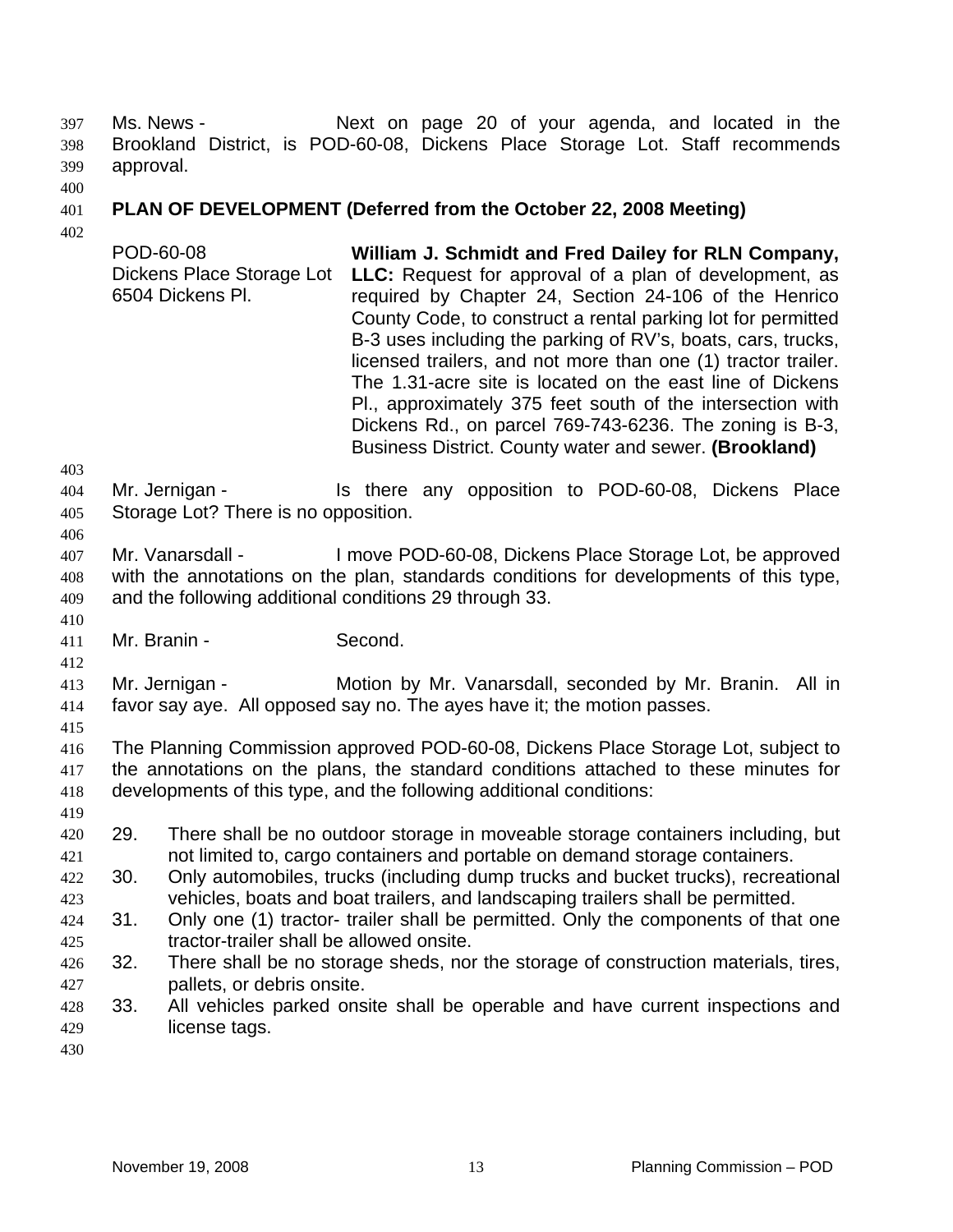Ms. News - The next item is on page 24 of your agenda, and is located in the Three Chopt District. This is POD-70-08, Learning Experience at Lauderdale Square Shopping Center. There's an addendum item on page 4 of your addendum indicating that a revised plan showing the sidewalk being terminated at the new parking spaces, and provision of additional parking north of the building has been provided. Staff recommends approval. 431 432 433 434 435 436

437

#### 438 **PLAN OF DEVELOPMENT**

439

POD-70-08 The Learning Experience at Lauderdale Square Shopping Center – 3033 Lauderdale Dr. **Koontz-Bryant, P.C. for The Wilton Companies:**  Request for approval of a plan of development, as required by Chapter 24, Section 24-106 of the Henrico County Code, to construct a one-story 11,330 square foot child daycare building in an existing shopping center. The 1.69 acre site is located within the Lauderdale Square Shopping Center, approximately 200 feet east of Lauderdale Drive and 300 feet south of Rutgers Drive, on parcel 734-757- 5023. The zoning is B-2C, Business District (Conditional). County water and sewer. **(Three Chopt)** 

440

441 442 Mr. Jernigan - The State any opposition to POD-70-08, The Learning Experience at Lauderdale Square Shopping Center? There is no opposition.

- 443 444 445 446 Mr. Branin - The Mr. Chairman, I'd like to move for approval of POD-70-08, The Learning Experience at Lauderdale Square Shopping Center, with standard conditions for developments of this type, and the following conditions 9 through 35.
- 447 448

449

452

457

Mr. Vanarsdall - Second.

450 451 Mr. Jernigan - **Motion by Mr. Branin, seconded by Mr. Vanarsdall.** All in favor say aye. All opposed say no. The ayes have it; the motion passes.

453 454 455 456 The Planning Commission approved POD-70-08, The Learning Experience at Lauderdale Square Shopping Center, subject to the annotations on the plans, the standard conditions attached to these minutes for developments of this type, and the following additional conditions:

- 458 459 460 9. **AMENDED** - A detailed landscaping plan shall be submitted to the Department of Planning for review and Planning Commission approval prior to the issuance of any occupancy permits.
- 461 462 463 464 465 11. **AMENDED** - Prior to the approval of an electrical permit application and installation of the site lighting equipment, a plan including depictions of light spread and intensity diagrams, and fixture specifications and mounting height details shall be submitted for Department of Planning review and Planning Commission approval.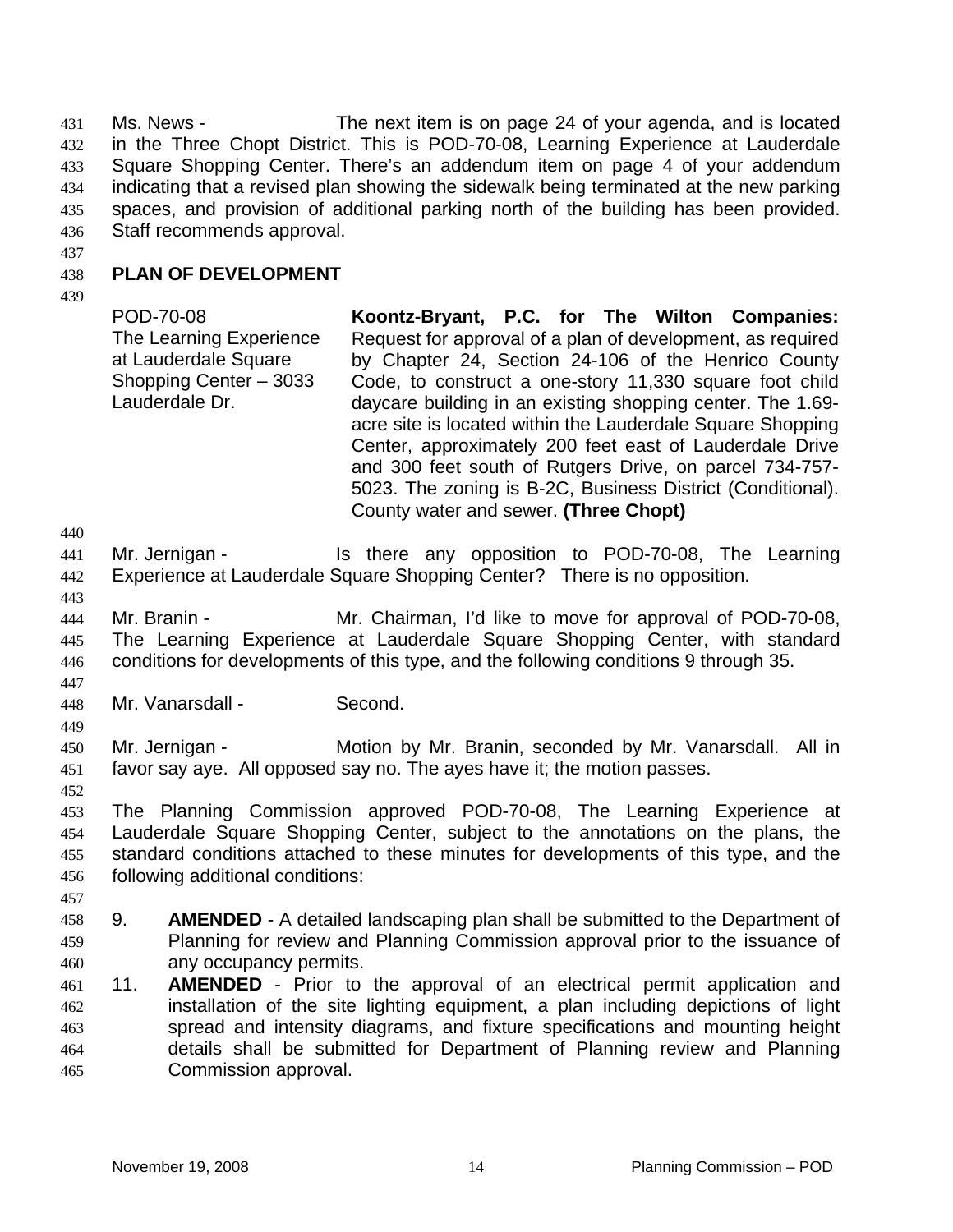- 29. There shall be no outdoor storage in moveable storage containers including, but not limited to, cargo containers and portable on demand storage containers. 466 467
- 468 469 30. The proffers approved as a part of zoning case C-55C-85 shall be incorporated in this approval.
- 470 471 472 473 31. A construction staging plan which includes details for traffic control, fire protection, stockpile locations, construction fencing and hours of construction shall be submitted for County review and prior to the approval of any final construction plans.
- 474 475 32. The owners shall not begin clearing of the site until the following conditions have been met:
- 476 477 478 479 480 (a) The site engineer shall conspicuously illustrate on the plan of development or subdivision construction plan and the Erosion and Sediment Control Plan, the limits of the areas to be cleared and the methods of protecting the required buffer areas. The location of utility lines, drainage structures and easements shall be shown.
- 481 482 483 484 (b) After the Erosion and Sediment Control Plan has been approved but prior to any clearing or grading operations of the site, the owner shall have the limits of clearing delineated with approved methods such as flagging, silt fencing or temporary fencing.
- 485 486 487 488 (c) The site engineer shall certify in writing to the owner that the limits of clearing have been staked in accordance with the approved plans. A copy of this letter shall be sent to the Department of Planning and the Department of Public Works.
- 489 490 491 492 493 (d) The owner shall be responsible for the protection of the buffer areas and for replanting and/or supplemental planting and other necessary improvements to the buffer as may be appropriate or required to correct problems. The details shall be included on the landscape plans for approval.
- 494 495 496 33. Evidence of a joint ingress/egress and maintenance agreement must be submitted to the Department of Planning and approved prior to issuance of a certificate of occupancy for this development.
- 497 498 499 500 501 502 34. The location of all existing and proposed utility and mechanical equipment (including HVAC units, electric meters, junctions and accessory boxes, transformers, and generators) shall be identified on the landscape plan. All building mounted equipment shall be painted to match the building, and all equipment shall be screened by such measures as determined appropriate by the Director of Planning or the Planning Commission at the time of plan approval.
- 503 504 35. Prior to construction plan approval an updated shopping center master plan shall be submitted.
- 505
- 506 507 508 509 Ms. News - Next on page 33 of your agenda and located in the Fairfield District, is POD-62-08, Kingdom Hall. There's an addendum item on page 6 of your addendum, which includes additional conditions 9 and 11 amended. Staff recommends approval.
- 510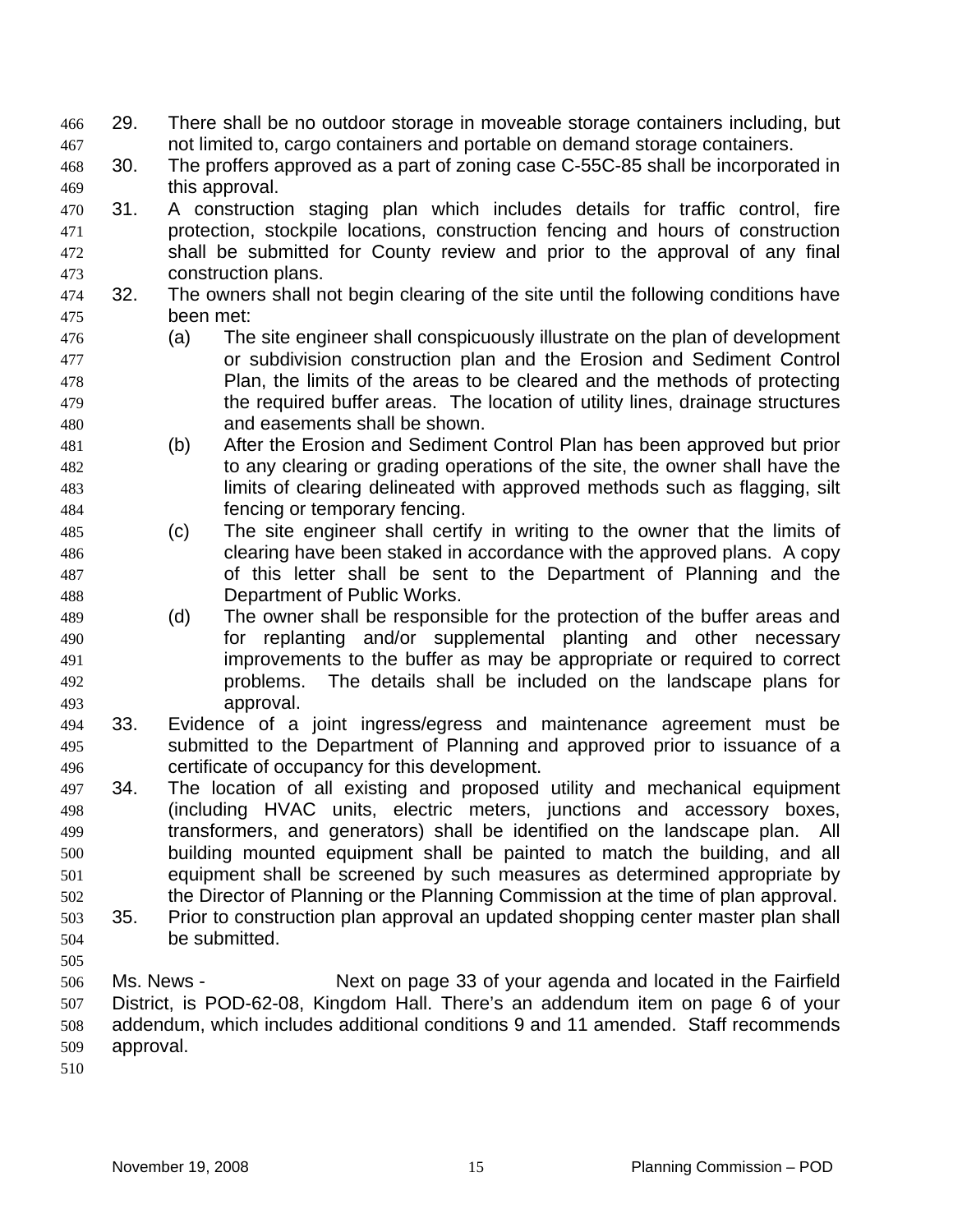## 511 **PLAN OF DEVELOPMENT**

512

513 514 515 516 517 518 519 520 521 522 523 524 525 526 527 528 529 530 531 532 533 534 535 536 537 538 539 540 541 542 543 544 POD-62-08 Kingdom Hall 2801 Mechanicsville Tpke. **Landmark Fleet Surveyors for Ginter Park Congregation of Jehovah's Witnesses of Richmond, Virginia:** Request for approval of a plan of development, as required by Chapter 24, Section 24-106 of the Henrico County Code, to construct a one-story 9,916 square foot worship building. The 3.48-acre site is located on the northeast corner of the intersection of Mechanicsville Tpke. (US Route 360) and St. Claire Ln. and the west line of  $20<sup>th</sup>$  Street, on parcel 800-729-2497. The zoning is B-1C, Business District (Conditional). County water and sewer. **(Fairfield)**  Mr. Jernigan - Is there any opposition to POD-62-08, Kingdom Hall? There is no opposition. Mr. Archer - **Mr. Chairman, I move for approval of POD-62-08, Kingdom** Hall on the expedited agenda, subject to the standard conditions for developments of this type, additional conditions 29 through 39, and on the addendum, 9 and 11 amended. Mr. Vanarsdall - Second. Mr. Jernigan - **Motion by Mr. Archer, seconded by Mr. Vanarsdall.** All in favor say aye. All opposed say no. The ayes have it; the motion passes. The Planning Commission approved POD-62-08, Kingdom Hall, subject to the annotations on the plans, the standard conditions attached to these minutes for developments of this type, and the following additional conditions: 9. **AMENDED** - A detailed landscaping plan shall be submitted to the Department of Planning for review and Planning Commission approval prior to the issuance of any occupancy permits. 11. **AMENDED** - Prior to the approval of an electrical permit application and installation of the site lighting equipment, a plan including depictions of light spread and intensity diagrams, and fixture specifications and mounting height details shall be submitted for Department of Planning review and Planning Commission approval. 29. The right-of-way for widening of St. Claire Lane and 20<sup>th</sup> Street as shown on approved plans shall be dedicated to the County prior to any occupancy permits being issued. The right-of-way dedication plat and any other required information shall be submitted to the County Real Property Agent at least sixty (60) days prior to requesting occupancy permits. 30. A concrete sidewalk meeting VDOT standards shall be provided along the east side of Mechanicsville Turnpike (U.S. Route 360).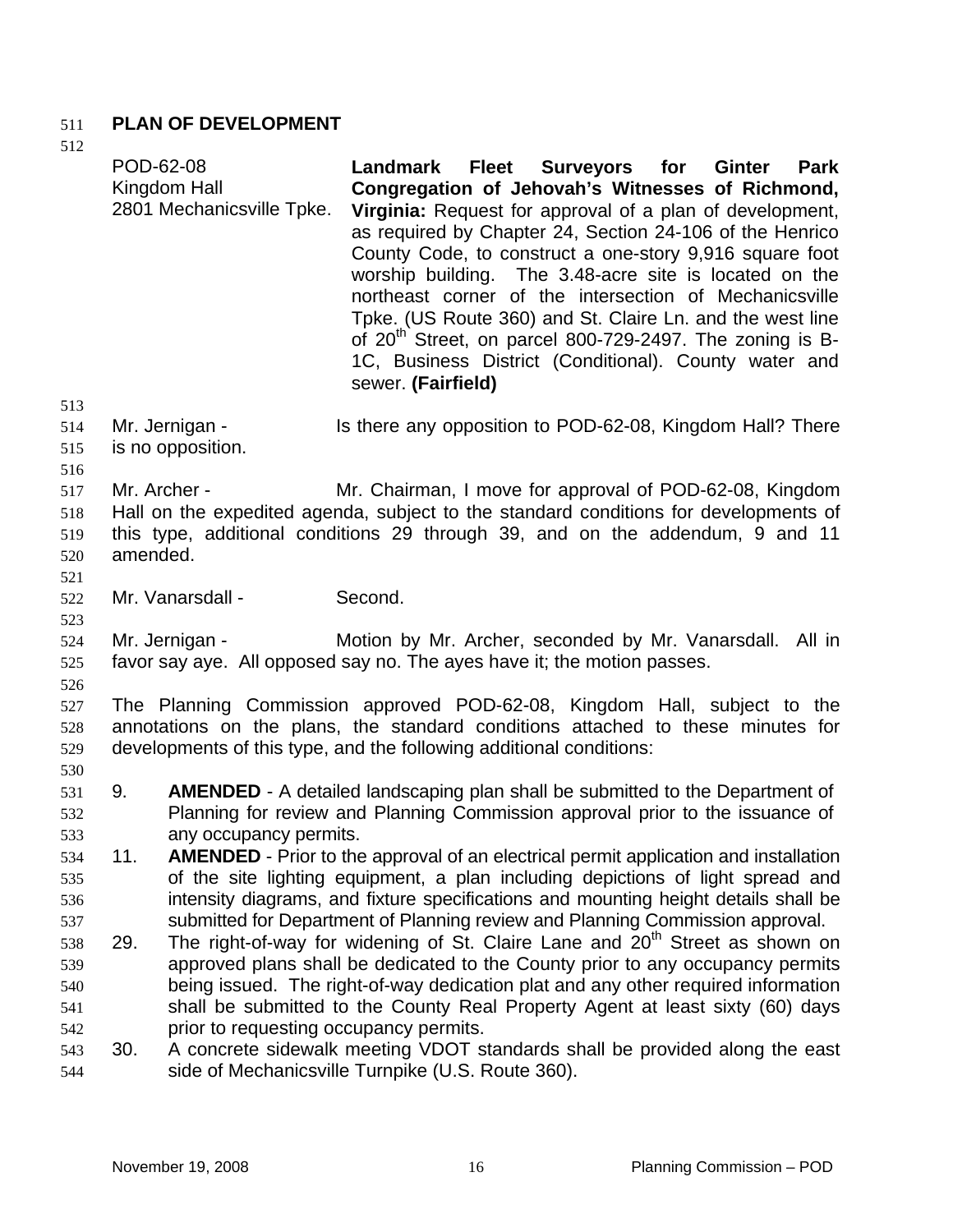- 31. The building shall be constructed of red brick, and the brick shall not be painted at any time. 545 546
- 547 32. Outside storage shall not be permitted.
- 548 549 33. The proffers approved as a part of zoning case C-56C-07 shall be incorporated in this approval.
- 550 551 552 553 34. A construction staging plan which includes details for traffic control, fire protection, stockpile locations, construction fencing and hours of construction shall be submitted for County review and prior to the approval of any final construction plans.
- 554 555 556 35. Approval of the construction plans by the Department of Public Works does not establish the curb and gutter elevations along the Henrico County maintained right-of-way. The elevations will be set by Henrico County.
- 557 558 559 560 36. Approval of the construction plans by the Department of Public Works does not establish the curb and gutter elevations along the Virginia Department of Transportation maintained right-of-way. The elevations will be set by the contractor and approved by the Virginia Department of Transportation.
- 561 562 37. The owners shall not begin clearing of the site until the following conditions have been met:
- 563 564 565 566 567 (a) The site engineer shall conspicuously illustrate on the plan of development or subdivision construction plan and the Erosion and Sediment Control Plan, the limits of the areas to be cleared and the methods of protecting the required buffer areas. The location of utility lines, drainage structures and easements shall be shown.
- 568 569 570 571 (b) After the Erosion and Sediment Control Plan has been approved but prior to any clearing or grading operations of the site, the owner shall have the limits of clearing delineated with approved methods such as flagging, silt fencing or temporary fencing.
- 572 573 574 575 (c) The site engineer shall certify in writing to the owner that the limits of clearing have been staked in accordance with the approved plans. A copy of this letter shall be sent to the Department of Planning and the Department of Public Works.
- 576 577 578 579 580 (d) The owner shall be responsible for the protection of the buffer areas and for replanting and/or supplemental planting and other necessary improvements to the buffer as may be appropriate or required to correct problems. The details shall be included on the landscape plans for approval.
- 581 582 583 584 585 586 38. The location of all existing and proposed utility and mechanical equipment (including HVAC units, electric meters, junctions and accessory boxes, transformers, and generators) shall be identified on the landscape plan. All building mounted equipment shall be painted to match the building, and all equipment shall be screened by such measures as determined appropriate by the Director of Planning or the Planning Commission at the time of plan approval
- 587 588 39. The existing unimproved right-of-way for Elkridge Lane shall be vacated prior to the issuance of any building permits for this development.
- 589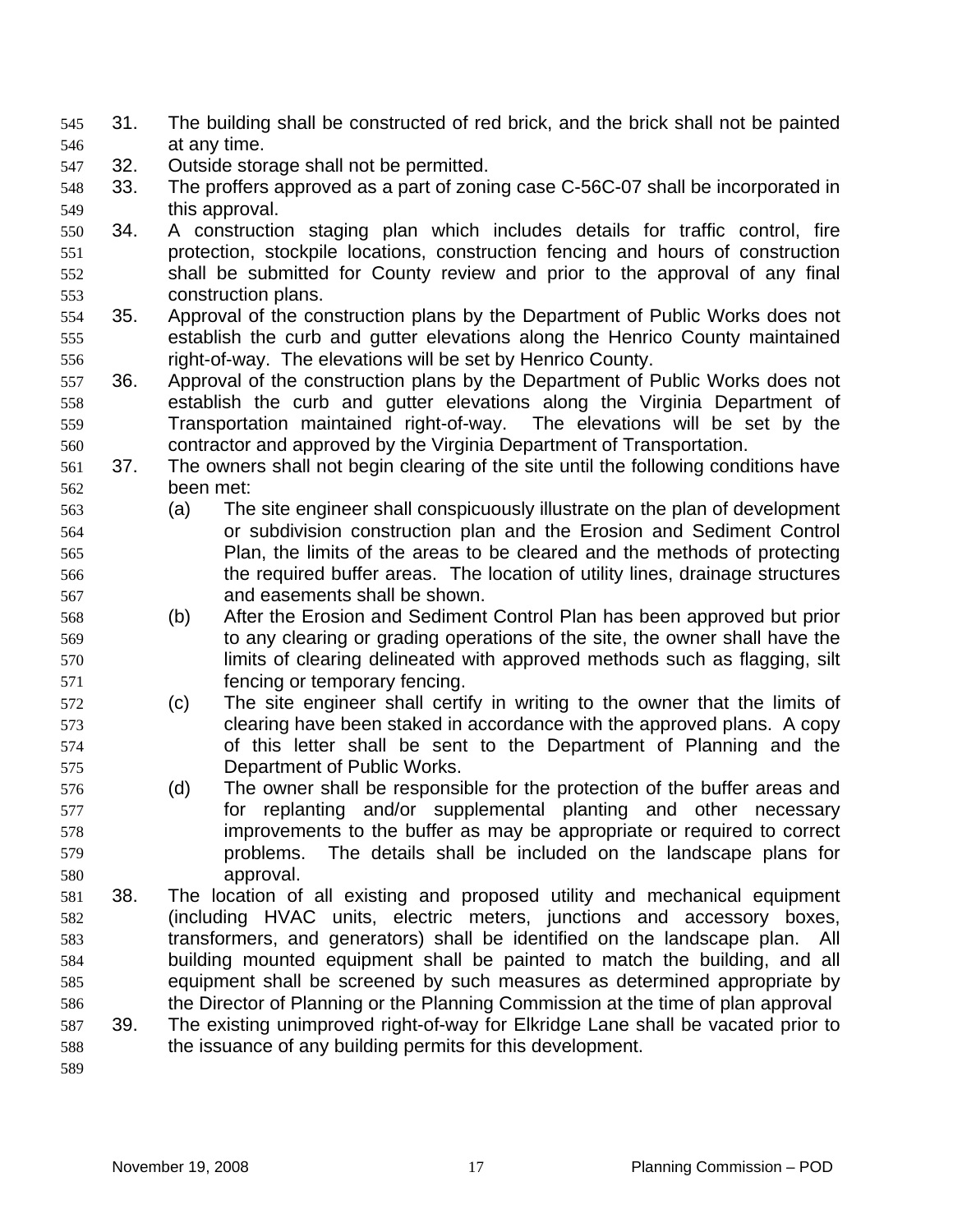Ms. News - The next item is found on page 35 of your agenda, and is located in the Three Chopt District. This is SUB-26-08, Holman Ridge, for 91 lots. There's an addendum item on page 6 of the addendum, which indicates that a revised plan has been submitted, which includes reconfiguration of two roads that intersect at Holman Ridge Road, to provide adequate separation distance between the intersections, and the required dimensional information for cul-de-sacs has been provided. Staff can recommend approval. 590 591 592 593 594 595 596

597

#### 598 **SUBDIVISION**

599

SUB-26-08 Holman Ridge (November 2008 Plan) **Draper Aden Associates for Twin Hickory, LLC and Robert Bain:** The 46.7-acre site proposed for a subdivision of 91 single-family homes is located at the northern terminus of Holman Ridge Road, adjacent to Rivers Edge Elementary School on parcels 748-776-3108 and 747-775- 9503. The zoning is R-3C, One Family Residence District (Conditional). County water and sewer. **(Three Chopt) 91 Lots** 

600 601

Mr. Jernigan - The Is there any opposition to SUB-26-08, Holman Ridge? There is no opposition.

602 603

607

604 605 606 Mr. Branin - Mr. Chairman, I'd like to move for approval of SUB-26-08, Holman Ridge, with the standard conditions for subdivisions served by public utilities, the following additional conditions 13 through 20, and the addendum.

608 Mrs. Jones - Second.

609 610 611 Mr. Jernigan - **Motion by Mr. Branin, seconded by Mrs. Jones.** All in favor say aye. All opposed say no. The ayes have it; the motion passes.

612

613 614 The Planning Commission granted conditional approval to SUB-26-08, Holman Ridge, subject to the standard conditions attached to these minutes for subdivisions served by

615 616 public utilities, the annotations on the plans, and the following additional conditions:

- 617 618 619 620 13. The limits and elevation of the Special Flood Hazard Area shall be conspicuously noted on the plat and construction plans and labeled "Limits of Special Flood Hazard Area." Dedicate the Special Flood Hazard Area as a "Variable Width Drainage & Utilities Easement."
- 621 14. Each lot shall contain at least 11,000 Sq. Ft., exclusive of the floodplain areas.
- 622 623 624 625 15. The details for the landscaping to be provided within the 20-foot wide planting strip easement along the north and south sides of Holman Ridge Road shall be submitted to the Department of Planning for review and approval prior to recordation of the plat.
- 626 627 16. A County standard sidewalk shall be constructed along the north and south sides of Holman Ridge Road.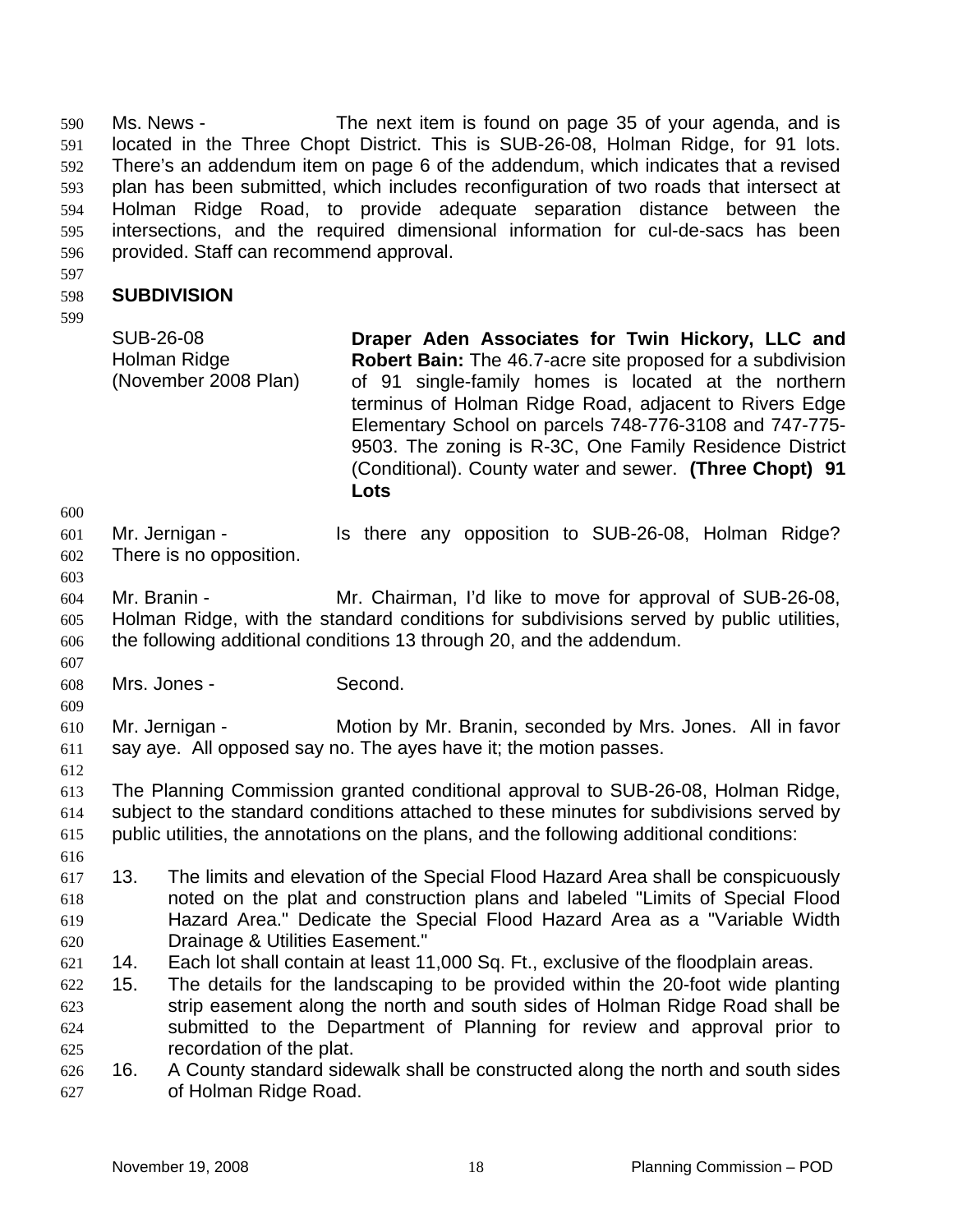17. The proffers approved as part of zoning case C-28C-08 shall be incorporated in this approval. 628 629

630 631 632 633 634 635 18. Prior to requesting the final approval, a draft of the covenants and deed restrictions for the maintenance of the common area by a homeowners association shall be submitted to the Department of Planning for review. Such covenants and restrictions shall be in a form and substance satisfactory to the County Attorney and shall be recorded prior to recordation of the subdivision plat. 19. The developer shall provide evidence that the existing access easement to the

- 636 637 638 telecommunications tower has been quitclaimed and a new access easement has been provided prior to recordation of the subdivision plat for any lots impacted by the access easement.
- 639 640 20. The developer shall quitclaim all rights, title and interest in Twin Hickory Lane prior to recordation of the subdivision plat.

642 643 644 645 646 Ms. News - The final item is on page 38 of your agenda and is located in the Three Chopt District. This is SUB-28-08, Mason Park (November 2008 Plan) for eight lots. The addendum provides a clarification to the change in the caption to eight lots, which is due to the fact that that are five existing lots being re-subdivided in addition to the three new proposed lots. Staff recommends approval.

#### 647 648 **SUBDIVISION**

### 649

641

SUB-28-08 Mason Park (November 2008 Plan) Drystack Ln.

**AES Consulting Engineers for John W Gibbs, Jr., Carl W. Hickory, and Centex Homes:** The 4.42-acre site proposed for a re-subdivision of 5 existing lots and common area, and a subdivision of 3 new single-family homes is located on the east line of Drystack Lane at the intersection of Drystack Court, on parcels 740-771-2233, 1710, 0525, 1117, 0033, 740-770-3581 and part of parcel 740-771-4107. The zoning is R-2A **R-2AC**, One Family Residence District **(Conditional)**. County water and sewer. **(Three Chopt) 3 Lots 8 Lots** 

650

- 651 652 Mr. Jernigan - Is there any opposition to SUB-28-08, Mason Park (November 2008 Plan)? There is no opposition.
- 653

654 655 656 657 Mr. Branin - Mr. Chairman, I'd like to move that SUB-28-08, Mason Park (November 2008 Plan), be approved subject to annotations on the plan, standard conditions for subdivisions served by public utilities, and the following additional conditions 13 through 15.

658

659 Mr. Vanarsdall - Second.

660 661 662 Mr. Jernigan - Motion by Mr. Branin, seconded by Mr. Vanarsdall. All in favor say aye. All opposed say no. The ayes have it; the motion passes.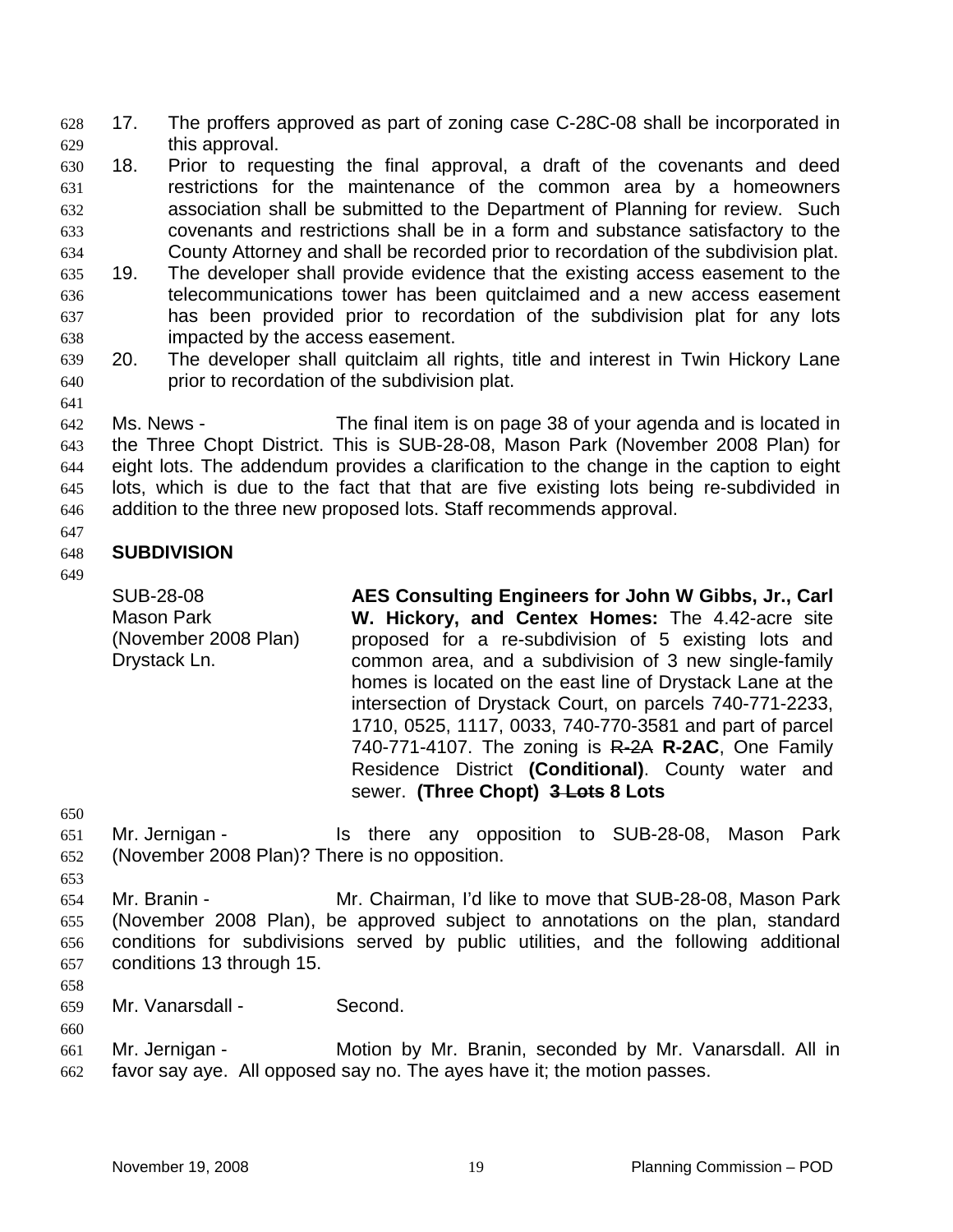The Planning Commission granted conditional approval to SUB-28-08, Mason Park (November 2008 Plan), subject to the standard conditions attached to these minutes for subdivisions served by public utilities, the annotations on the plans, and the following additional conditions: 663 664 665 666

- 667
- 668 669 670 671 672 13. At least sixty days prior to recordation of the plat, a draft of the covenants and deed restrictions for the maintenance of the common area shall be submitted to the Department of Planning for review. Such covenants and restrictions shall be in form and substance, satisfactory to the County Attorney and shall be recorded prior to recordation of the subdivision plat.
- 673 674 14. The proffers approved as part of zoning cases C-15C-03 and C-13C-05 shall be incorporated in this approval.
- 675 676 15. The transfer of the 0.09-acre reserved portion of lot 29 to the adjacent property owner must be recorded prior to construction plan approval.
- 678 Ms. News - That completes our expedited agenda.
- 680 Mr. Jernigan - Thank you, Ms. News.
- 682 683 Mr. Emerson - Mr. Chairman, that now brings us to Subdivision Extensions of Conditional Approval. That will be presented by Mr. Lee Pambid.
- 684

677

679

681

#### 685 **SUBDIVISION EXTENSIONS OF CONDITIONAL APPROVAL**

686 687

# **FOR INFORMATIONAL PURPOSES ONLY**

688

| <b>Subdivision</b>                                                           | Original<br>No. of<br>Lots | Remaining<br>Lots | <b>Previous</b><br><b>Extensions</b> | <b>Magisterial</b><br><b>District</b> | Recommended<br><b>Extension</b> |
|------------------------------------------------------------------------------|----------------------------|-------------------|--------------------------------------|---------------------------------------|---------------------------------|
| SUB-56-07 Morgan<br>Estates (Oct. 2007<br>Plan)                              | 3                          | 3                 | $\bf{0}$                             | <b>Three</b><br>Chopt                 | 11/18/2009                      |
| <b>Pemberton Grove,</b><br>Sec. A (Nov. 2005)<br>Plan)                       | 16                         | 16                | $\mathbf{2}$                         | <b>Brookland</b>                      | 11/18/2009                      |
| <b>River Mill Estates</b><br>(Oct. 2004 Plan)                                | 12                         | 12                | 3                                    | <b>Brookland</b>                      | 11/18/2009                      |
| <b>Rocketts Landing</b><br><b>Townhouses (Nov.</b><br>2005 Plan)             | 42                         | 11                | 1                                    | Varina                                | 11/18/2009                      |
| <b>Sweetbay Hills (Oct.</b><br>2005 Plan)                                    | 144                        | 144               | $\mathbf{2}$                         | <b>Fairfield</b>                      | 11/18/2009                      |
| <b>SUB-62-07 The</b><br><b>Village at Olde</b><br>Colony (Nov. 2007<br>Plan) | 9                          | 9                 | $\bf{0}$                             | Varina                                | 11/18/2009                      |
| <b>Woodman Hills (Nov.</b><br>2001 Plan)                                     | 1                          | 1                 | 3                                    | <b>Fairfield</b>                      | 11/18/2009                      |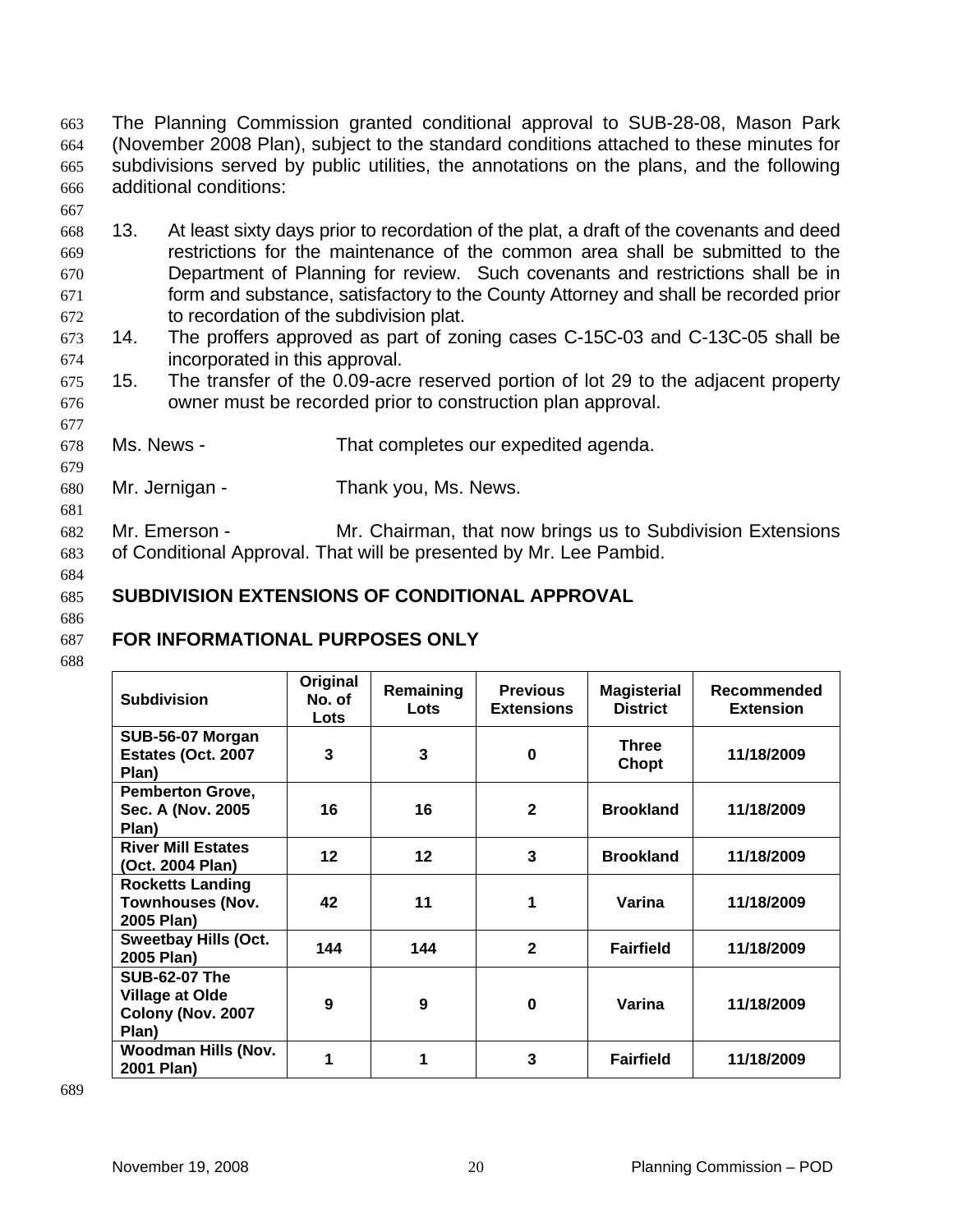| 690                             | Mr. Jernigan -                                                                                                                                                                | Good morning, Mr. Pambid.                                                                                                                                                                                                                                                                                                                                                                                                             |  |  |  |  |  |  |  |  |  |
|---------------------------------|-------------------------------------------------------------------------------------------------------------------------------------------------------------------------------|---------------------------------------------------------------------------------------------------------------------------------------------------------------------------------------------------------------------------------------------------------------------------------------------------------------------------------------------------------------------------------------------------------------------------------------|--|--|--|--|--|--|--|--|--|
| 691<br>692                      | Mr. Pambid -                                                                                                                                                                  | Good morning.                                                                                                                                                                                                                                                                                                                                                                                                                         |  |  |  |  |  |  |  |  |  |
| 693<br>694                      | Mr. Vanarsdall -                                                                                                                                                              | Good morning, Mr. Pambid.                                                                                                                                                                                                                                                                                                                                                                                                             |  |  |  |  |  |  |  |  |  |
| 695<br>696<br>697<br>698        | Mr. Pambid -<br>subdivision extensions?                                                                                                                                       | Good morning, sir. Are there any questions about the                                                                                                                                                                                                                                                                                                                                                                                  |  |  |  |  |  |  |  |  |  |
| 699<br>700<br>701               | Mr. Jernigan -<br>extensions?                                                                                                                                                 | Does the Commission have any questions on the subdivision                                                                                                                                                                                                                                                                                                                                                                             |  |  |  |  |  |  |  |  |  |
| 702                             | Mrs. Jones -                                                                                                                                                                  | No, sir.                                                                                                                                                                                                                                                                                                                                                                                                                              |  |  |  |  |  |  |  |  |  |
| 703<br>704                      | Mr. Jernigan -                                                                                                                                                                | No, sir.                                                                                                                                                                                                                                                                                                                                                                                                                              |  |  |  |  |  |  |  |  |  |
| 705<br>706                      | Mr. Pambid -                                                                                                                                                                  | Thank you.                                                                                                                                                                                                                                                                                                                                                                                                                            |  |  |  |  |  |  |  |  |  |
| 707<br>708                      | Mr. Jernigan -                                                                                                                                                                | Looks like you're free this morning.                                                                                                                                                                                                                                                                                                                                                                                                  |  |  |  |  |  |  |  |  |  |
| 709<br>710<br>711<br>712<br>713 | Mr. Emerson -<br>Mr. Chairman, that now takes us to the remaining cases to<br>be heard, which I believe by my count is eight. They begin on page 6 of your regular<br>agenda. |                                                                                                                                                                                                                                                                                                                                                                                                                                       |  |  |  |  |  |  |  |  |  |
| 714                             | <b>TRANSFER OF APPROVAL</b> (Deferred from the October 22, 2008 Meeting)                                                                                                      |                                                                                                                                                                                                                                                                                                                                                                                                                                       |  |  |  |  |  |  |  |  |  |
| 715                             | POD-124-87<br><b>Aaron Rents</b>                                                                                                                                              | Tom Greene for Aaron Rents, Inc.: Request for transfer                                                                                                                                                                                                                                                                                                                                                                                |  |  |  |  |  |  |  |  |  |
|                                 | (Formerly La-Z-Boy<br>Furniture) - W. Broad St                                                                                                                                | of approval as required by Chapter 24, Section 24-106 of<br>the Henrico County Code from Eugene R. Slayden, Jr.,<br>Jack D. Downing, and LZB Furniture Galleries to Aaron<br>Rents, Inc. The 0.89-acre site is located on the east line of<br>W. Broad St. (U.S. Route 250), approximately 600 feet<br>north of Bethlehem Rd. on parcel 766-749-4004. The<br>zoning is B-3, Business District. County water and sewer.<br>(Brookland) |  |  |  |  |  |  |  |  |  |
| 716<br>717<br>718               | Mr. Jernigan -                                                                                                                                                                | Is there any opposition to transfer of approval POD-124-87,<br>Aaron Rents (Formerly La-Z-Boy Furniture)? There is no opposition.                                                                                                                                                                                                                                                                                                     |  |  |  |  |  |  |  |  |  |
| 719<br>720                      | Mr. Wilhite $-$                                                                                                                                                               | Good morning, Mr. Chairman, Commission members.                                                                                                                                                                                                                                                                                                                                                                                       |  |  |  |  |  |  |  |  |  |
| 721<br>722<br>723<br>724<br>725 | recommend approval of this transfer request.                                                                                                                                  | Since your October meeting, staff has had an opportunity to visit the site. All of the<br>deficiencies identified in our inspector's report have been corrected, so we can                                                                                                                                                                                                                                                            |  |  |  |  |  |  |  |  |  |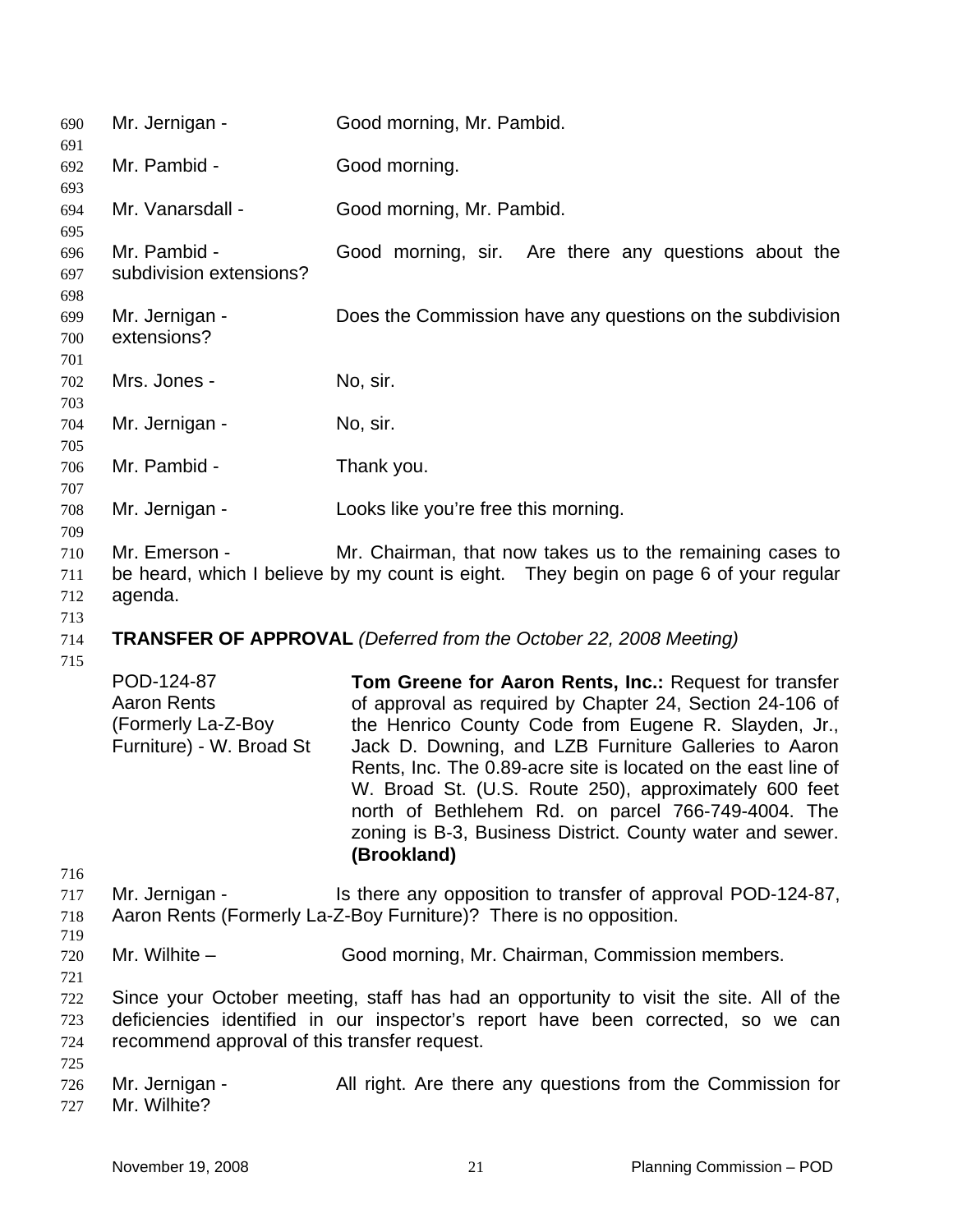728 729 730 731 732 733 734 735 736 737 738 739 740 741 742 743 744 745 746 747 748 749 750 Mr. Vanarsdall - Yes. Did you get the yellow lines straight? Mr. Wilhite - Yes. They did correct the striping on the parking lot, and went from yellow to white. Mr. Vanarsdall - Good. That's the only thing I had. Mr. Jernigan - Any more questions for Mr. Wilhite? All right, Mr. Vanarsdall. Mr. Vanarsdall - The Move transfer of approval POD-124-87, Aaron Rents (Formerly La-Z-Boy Furniture), be approved with the comments from staff. Mr. Archer - Second. Mr. Jernigan - **Motion by Mr. Vanarsdall, seconded by Mr. Archer.** All in favor say aye. All opposed say no. The ayes have it; the motion passes. The Planning Commission approved the transfer of approval request for POD-124-87, Aaron Rents (Formerly La-Z-Boy Furniture), from Eugene R. Slayden, Jr., Jack D. Downing, and LZB Furniture Galleries to Aaron Rents, Inc. subject to the standard and added conditions previously approved.

#### 751 **PLAN OF DEVELOPMENT**

752

POD-71-02 (Rev.) Tom Leonard's at Brookhollow – 4150 Brookriver Dr. **Timmons Group for G3 Investments, LLC and Tom Leonard**: Request for approval of a revised plan of development, as required by Chapter 24, Section 24-106 of the Henrico County Code, to locate a 2,400 square foot tent in the seasonal sales area of an existing grocery store. The 6.29-acre site is located along the north line of Brookriver Drive and the south line of Interstate 64, approximately 650 feet north of W. Broad Street (U.S. Route 250) on parcel 743-762-6518. The zoning is M-1C, Light Industrial District (Conditional) and WBSO, West Broad Street Overlay District. County water and sewer. **(Three Chopt)**

754 755 Mr. Jernigan - Is there any opposition to POD-71-02 (Rev.), Tom Leonard's at Brookhollow? There is no opposition.

756

753

757 758 759 760 Mr. Wilhite - This is the third request for the erection of a temporary tent on this site in the seasonal sales area. Staff has recommended one additional condition, which is on the revised tent plan and states that it shall be removed from the site no later than November 30, 2009. We had requested the applicant provide us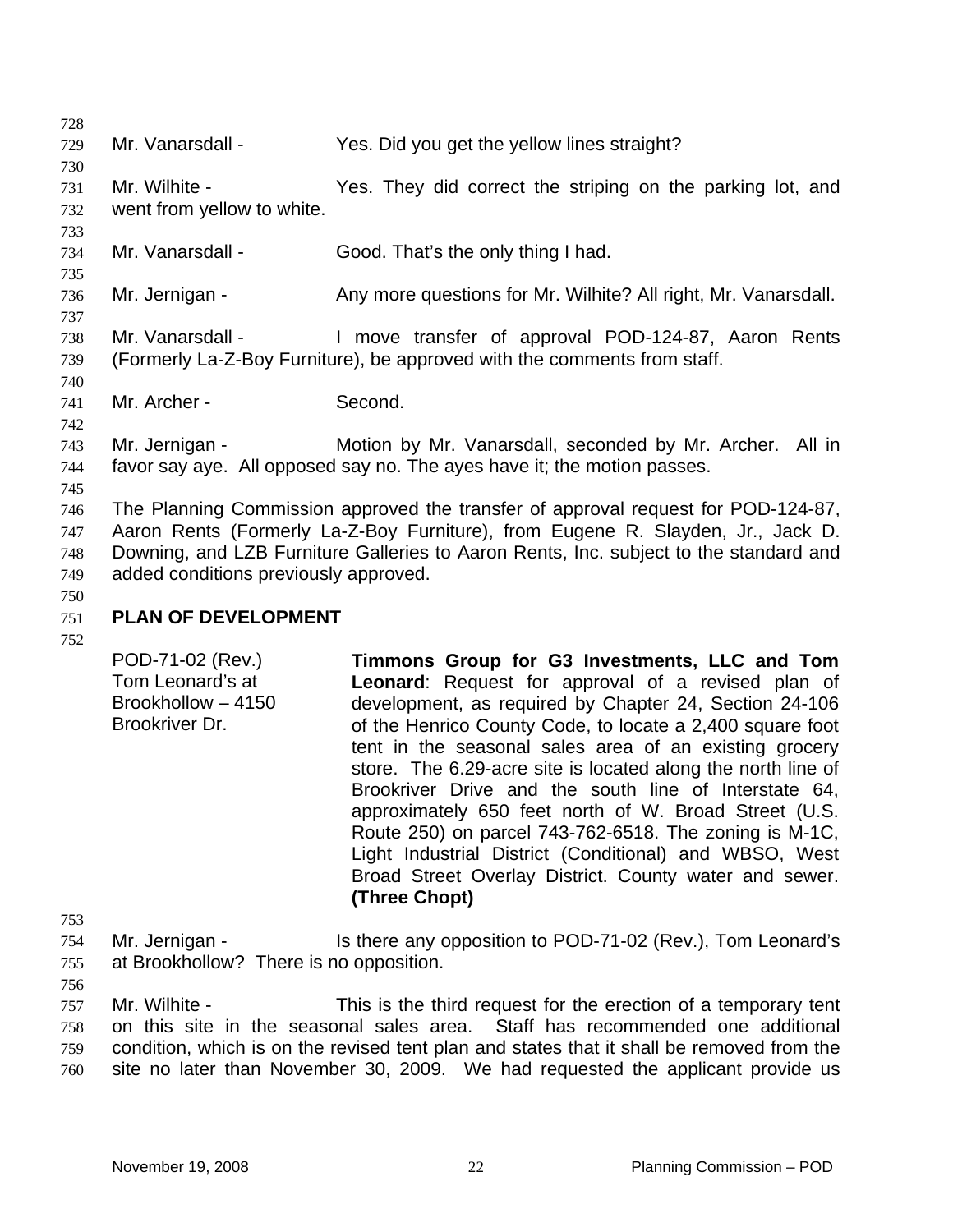- information on possibly constructing a more permanent structure in this location, but to date, we have not received any information from him. 761 762
- 763

766

- 764 765 Mr. Jernigan - The Are there any questions for Mr. Wilhite from the Commission? Mr. Branin?
- 767 768 Mr. Branin - All right. Mr. Chairman, I'd like to move that POD-71-02 (Rev.), Tom Leonard's at Brookhollow, be approved with Condition 35.
- 769 770

771

774

Mrs. Jones - Second.

- 772 773 Mr. Jernigan - Motion by Mr. Branin, seconded by Mrs. Jones. All in favor say aye. All opposed say no. The ayes have it; the motion passes.
- 775 776 777 The Planning Commission approved POD-71-02 (Rev.), Tom Leonard's at Brookhollow, subject to the annotations on the plans, the standard conditions attached to these minutes for developments of this type, and the following additional condition:
- 778
- 779 780 35. The temporary tent, to be located in the seasonal sales area as shown on the revised plan, shall be removed from the site no later than November 30, 2009.
- 781

#### 782 **PLAN OF DEVELOPMENT**

783

POD-72-08 Rite Aid - New Market Road and Strath Road – 2661 New Market Rd. **Timmons Group for Nathan Jones and Area Development Group, Inc.:** Request for approval of a plan of development, as required by Chapter 24, Section 24- 106 of the Henrico County Code, to construct a one-story 14,854 square foot pharmacy and retail building. The 3.82 acre site is located at the southeast corner of the intersection of New Market Rd. (State Route 5) and Strath Rd. on parcel 816-687-5307. The zoning is B-2C, Business District (Conditional); A-1, Agricultural District; and ASO, Airport Safety overlay District. County water and sewer. **(Varina)** 

784

- 785 786 Mr. Jernigan - Is there any opposition to POD-72-08, Rite Aid at New Market and Strath Road? There is no opposition. Mr. Pambid, you may proceed.
- 788 789 790 791 792 Mr. Pambid - Good morning, Mr. Chairman and members of the Planning Commission. The proposal is for a 14,854 square-foot pharmacy and retail building along New Market, which is also State Route 5. The right-of-way along New Market will be dedicated to include a multi-use trail. This is also known as the Capital Trail.
- 793 794 795 The five-foot sidewalk along New Market Road will be deleted from the final construction plans, as VDOT and County staff agree that the ten-foot-wide asphalt multi-use trail will provide the same pedestrian facility as the concrete sidewalk, and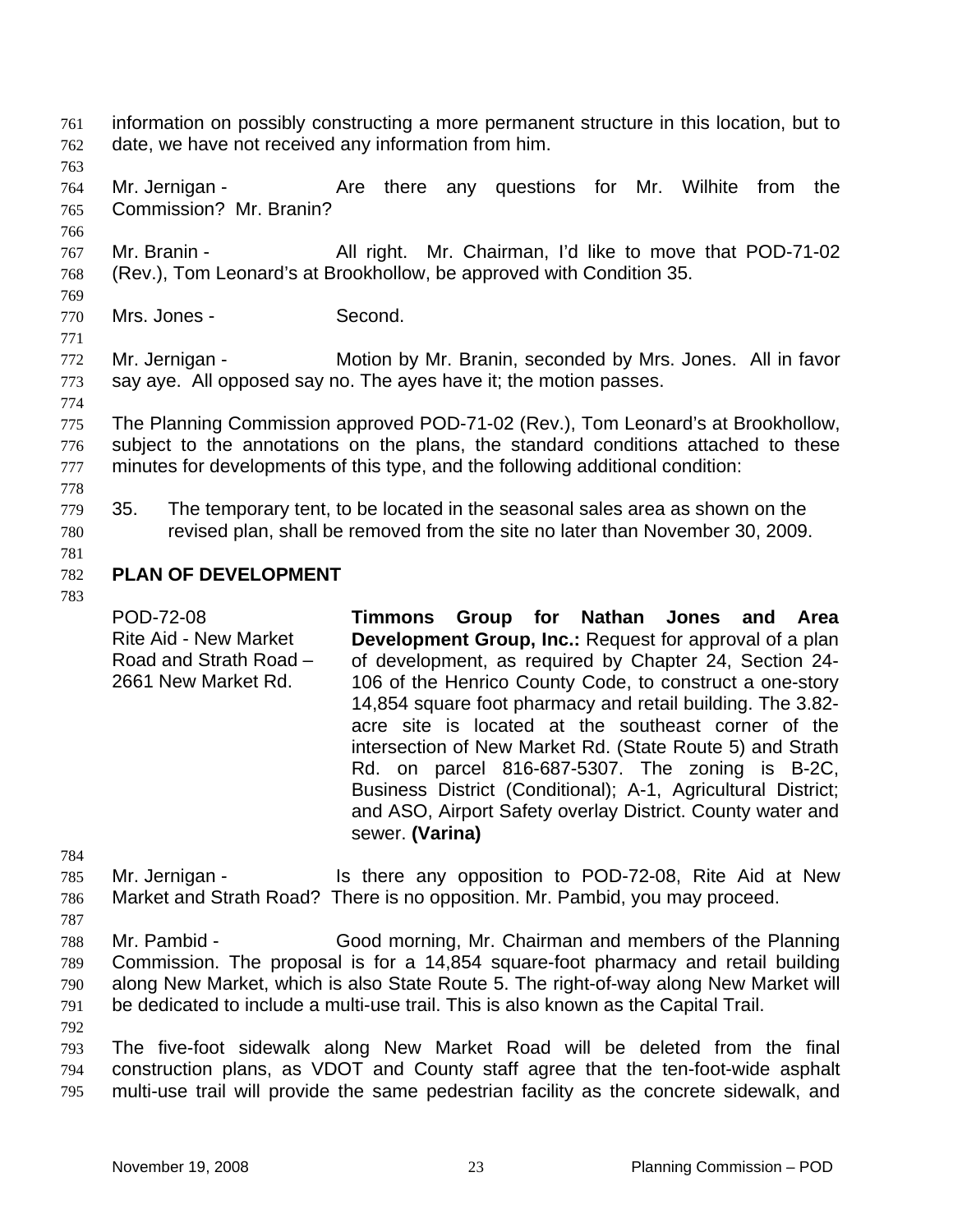also meet the intention of the proffers. The developer will construct this portion of the trail fronting the property with this POD. Additionally, the Strath Road sidewalk will be connected to the asphalt trail, and staff has asked for a mid-block crosswalk connection from the trail to the building across the drive aisle to be constructed. Staff has asked that this mid-block crosswalk be stamped asphalt of a different color. The developer has also agreed to these requests. 796 797 798 799 800 801 802

- 803 804 805 A six-foot-high screening wall of the same material and color is proposed along the rear of the property, including plantings to a transitional buffer 25 along the rear of the property.
- 806

808

814

825

827

829

807 Here are the elevations as proposed in the proffers.

809 810 811 812 813 Staff recommends approval subject to the annotations on the plans, and standard conditions for developments of this type. I'm happy to answer any questions that you might have. Chris Thompson with the Timmons Group, and Chris Pecci with the developer are also here to answer any questions you might have. That concludes my presentation.

- 815 816 817 Mr. Jernigan - The Are there any questions for Mr. Pambid from the Commission? I guess with any other development that comes along Route 5 that has the bike trail in front of it, we'll just delete the sidewalk from the get-go.
- 818 819 Mr. Pambid - Think most people understood as we were reviewing this

820 821 822 823 824 that the development of the Capital Trail would go as it was started or initiated here. If there is a reason to have a sidewalk, it would probably be reviewed at that time, but as we looked at it here, we did not see the need for any additional sidewalk if the developer were to agree to build that portion. As I understand from VDOT, the construction of the remainder of the trail would begin October 2010, and it would take about 15 months.

- 826 Mr. Emerson - The Mr. Jernigan, this trail is supposed to be a multi-use trail.
- 828 Mr. Jernigan - Right.
- 830 831 832 833 834 835 Mr. Emerson - So, I think you're correct that it will serve the same purpose as a sidewalk, along with being wide enough to accommodate bicyclists, who I guess would be more of a recreational nature than possibly professional or serious nature. They may still stay on the road if they're out for that level of bicycling. As long as the developments have connectivity to the trail, I think it probably does serve the purpose of the sidewalk in these areas.
- 836 837 838 839 840 Mr. Jernigan - Okay. Any other questions for Mr. Pambid? Thank you. Mr. Pambid - Thank you.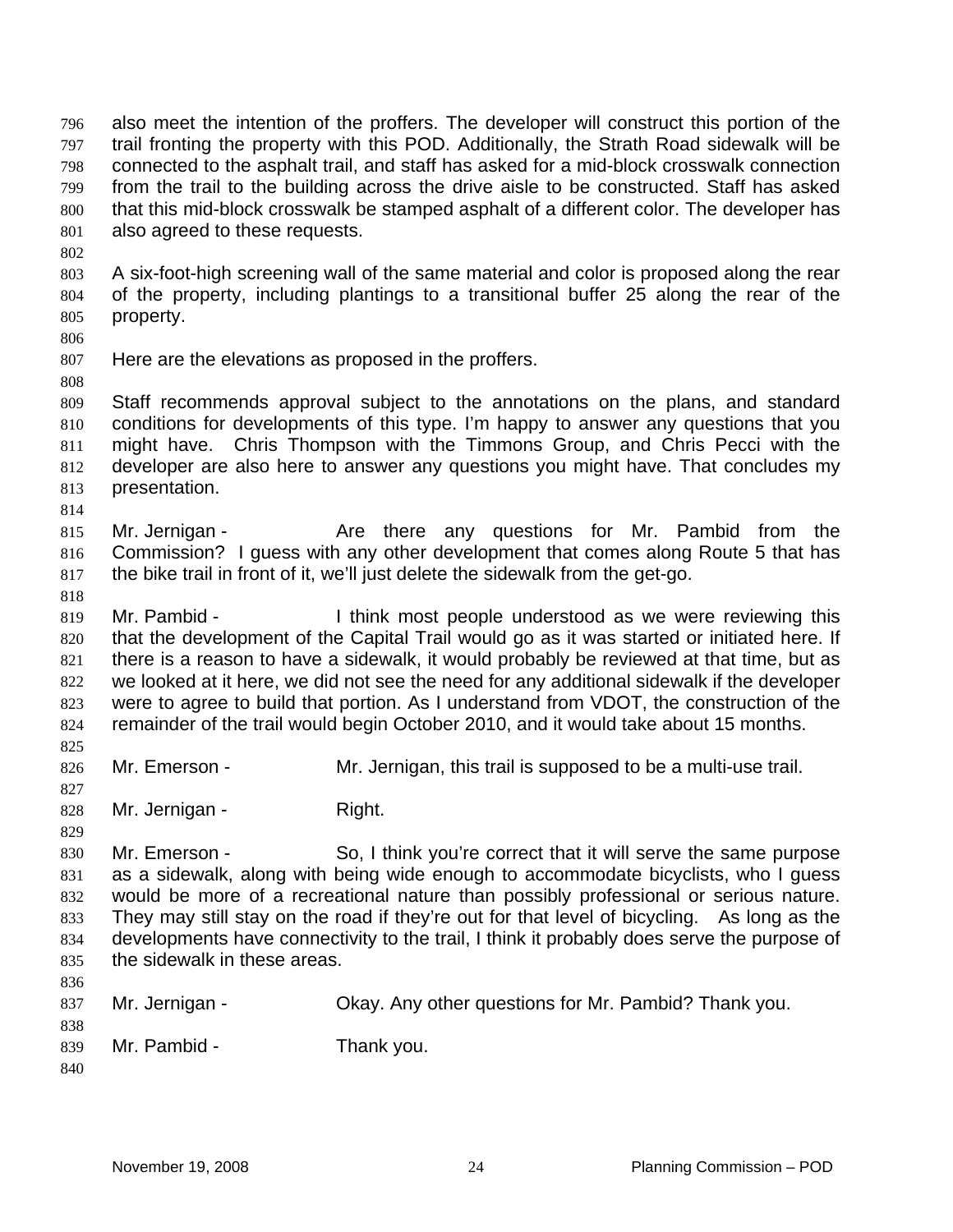Mr. Jernigan - All right. With that, I will move for approval of POD-72-08, Rite Aid at New Market and Strath Road, with the addendum, and #29, which is revised. This would be subject to the annotations on the plan, standard conditions for developments of this type, and the following additional conditions 30 through 42, and 29 revised. 841 842 843 844 845

846

847 Mr. Vanarsdall - Second.

849 850 Mr. Jernigan - Motion by Mr. Jernigan, seconded by Mr. Vanarsdall. All in favor say aye. All opposed say no. The ayes have it; the motion passes.

851

848

852 853 854 The Planning Commission approved POD-72-08, Rite Aid at New Market and Strath Road, subject to the annotations on the plans, the standard conditions attached to these minutes for developments of this type, and the following additional conditions:

855

856 857 858 859 860 29. **REVISED**. The right-of-way for widening of Strath Road **and New Market Road (State Route 5)** as shown on approved plans shall be dedicated to the County prior to any occupancy permits being issued. The right-of-way dedication plat and any other required information shall be submitted to the County Real Property Agent at least sixty (60) days prior to requesting occupancy permits.

- 861 862 30. The entrances and drainage facilities on State Route 5 shall be approved by the Virginia Department of Transportation and the County.
- 863 864 865 866 31. A notice of completion form, certifying that the requirements of the Virginia Department of Transportation entrances permit have been completed, shall be submitted to the Department of Planning prior to any occupancy permits being issued.
- 867 868 32. A sidewalk meeting County standards shall be provided along the south side of New Market Road and east side of Strath Road.
- 869 870 33. The building shall be constructed of red brick and the brick shall not be painted at any time.
- 871 872 34. There shall be no outdoor storage in moveable storage containers including, but not limited to, cargo containers and portable on demand storage containers.
- 873 35. Outside storage shall not be permitted.
- 874 875 36. The proffers approved as a part of zoning case C-63C-07 shall be incorporated in this approval.
- 876 877 878 37. In the event of any traffic backup which blocks the public right-of-way as a result of congestion caused by the drive-up facilities, the owner/occupant shall close the drive-up facilities until a solution can be designed to prevent traffic backup.
- 879 880 881 38. Approval of the construction plans by the Department of Public Works does not establish the curb and gutter elevations along the Henrico County maintained right-of-way. The elevations will be set by Henrico County.
- 882 883 884 885 39. Approval of the construction plans by the Department of Public Works does not establish the curb and gutter elevations along the Virginia Department of Transportation maintained right-of-way. The elevations will be set by the contractor and approved by the Virginia Department of Transportation.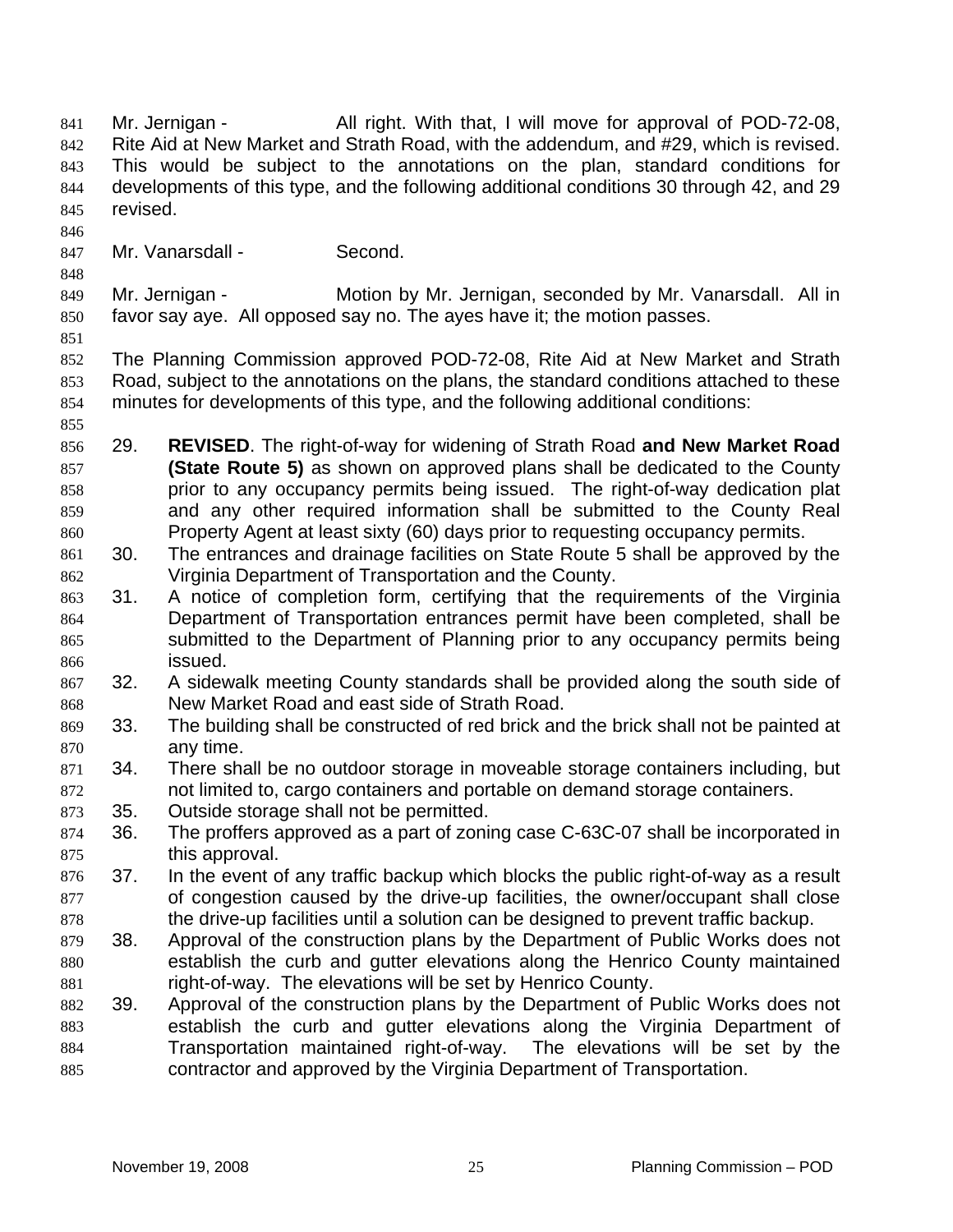- 40. The owners shall not begin clearing of the site until the following conditions have been met: 886 887
- 888 889 890 891 892 (a) The site engineer shall conspicuously illustrate on the plan of development or subdivision construction plan and the Erosion and Sediment Control Plan, the limits of the areas to be cleared and the methods of protecting the required buffer areas. The location of utility lines, drainage structures and easements shall be shown.
- 893 894 895 896 (b) After the Erosion and Sediment Control Plan has been approved but prior to any clearing or grading operations of the site, the owner shall have the limits of clearing delineated with approved methods such as flagging, silt fencing or temporary fencing.
- 897 898 899 900 (c) The site engineer shall certify in writing to the owner that the limits of clearing have been staked in accordance with the approved plans. A copy of this letter shall be sent to the Department of Planning and the Department of Public Works.
- 901 902 903 904 905 (d) The owner shall be responsible for the protection of the buffer areas and for replanting and/or supplemental planting and other necessary improvements to the buffer as may be appropriate or required to correct problems. The details shall be included on the landscape plans for approval.
- 906 907 908 909 910 911 41. The location of all existing and proposed utility and mechanical equipment (including HVAC units, electric meters, junctions and accessory boxes, transformers, and generators) shall be identified on the landscape plan. All building mounted equipment shall be painted to match the building, and all equipment shall be screened by such measures as determined appropriate by the Director of Planning or the Planning Commission at the time of plan approval.
- 912

#### 913 **PLAN OF DEVELOPMENT** *(Deferred from the October 22, 2008 Meeting)*

914

POD-64-08 Cambria Suites at Short Pump Town Center – W. Broad St. **Timmons Group for Short Pump Town Center, LLC and Nick Patel:** Request for approval of a plan of development and a special exception for buildings exceeding 45 feet in height, as required by Chapter 24, Sections 24-106 and 24-94(b) of the Henrico County Code, to construct a six-story, 100-room hotel, with a proposed height of 74.5 feet. The 1.72-acre site is located approximately 650 feet north of W. Broad St. (US Route 250) and approximately 1,500 feet west of Lauderdale Dr., on parcel 736-764-3817. The zoning is B-3C, Business District (Conditional) and WBSO, West Broad Street Overlay District. County water and sewer. **(Three Chopt)** 

- 916 917 918 Mr. Jernigan - Is there any opposition to POD-64-08, Cambria Suites at Short Pump Town Center? There is no opposition. Okay, Mr. Wilhite, you may proceed.
- 919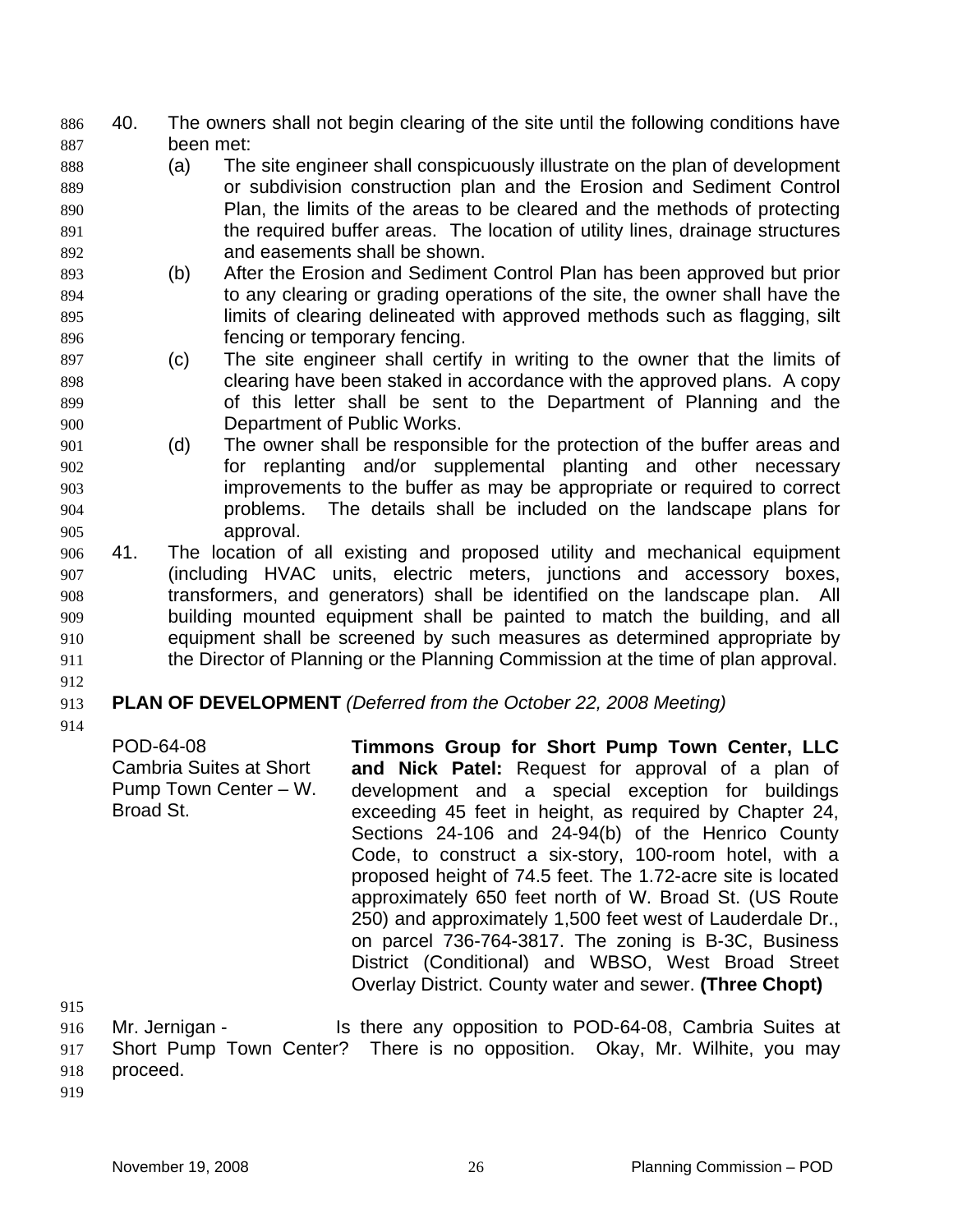Mr. Wilhite - Thank you, sir. There are some revised site plans and architectural elevations that are included in your addendum packet. Staff can recommend approval of the site plan with the annotations shown. They pertain primarily to sidewalk location along the ring road and the connector road. The parking calculations have been updated, and they meet code requirements. The applicant is actually requesting approval of 37 off-site spaces, and these would be in the existing parking lot of the American Family Fitness, just on the other side of the connector road. Staff has been out to the site a couple of times, and it does not appear that this portion of the parking lot is being used. These spaces are within 400 feet of the entrance of the hotel, and therefore can be counted as off-site parking to meet the requirements. 920 921 922 923 924 925 926 927 928 929 930

- 931 932 933 934 935 936 937 938 939 940 941 The revised elevations included in your packet—staff had requested that they add more brick in keeping with the construction of the outparcels along Broad Street between the two connector roads. Actually, the applicant is showing here primarily 61% brick in total on these elevations. The northeast and southwest elevations are primarily brick; however, on the northwest and southeast elevations, there is more EIFS on these elevations. In total, they come up to probably less brick on this building than any other buildings on the outparcels of Short Pump Town Center. Staff has recommended that they provide more brick on these two elevations. Although what they provide here probably does meet the architectural proffers of Short Pump Town Center, we've also had indications Short Pump Town Center has approved what they are showing. Staff would still like more brick provided on those two elevations.
- 943 Mr. Jernigan - The Any questions for Mr. Wilhite from the Commission?
- 945 946 Mr. Branin - The Mr. Willers, I had a discussion with the applicant yesterday to contact you in regards to adding more brick onto the building.
- 948 949 950 Mr. Wilhite - Yes. I talked to Bill Axselle late in the afternoon, and I discussed the possibility of setting up a meeting with the architects and their representatives to try to address these other two elevations.
- 952 953 954 955 956 957 958 Mr. Branin - The Right. Staff doesn't have any issues with the actual site plan? Mr. Wilhite - We can recommend approval of the site plan, yes. Mr. Branin - Ckay. That's all I have.
- 959 Mr. Jernigan - Any more questions for Mr. Wilhite? Thank you, Mr. Wilhite.
- 961 Mr. Branin - May I hear from the applicant?
- 963 Mr. Jernigan - We'd like to hear from the applicant, please.
- 964

960

962

942

944

947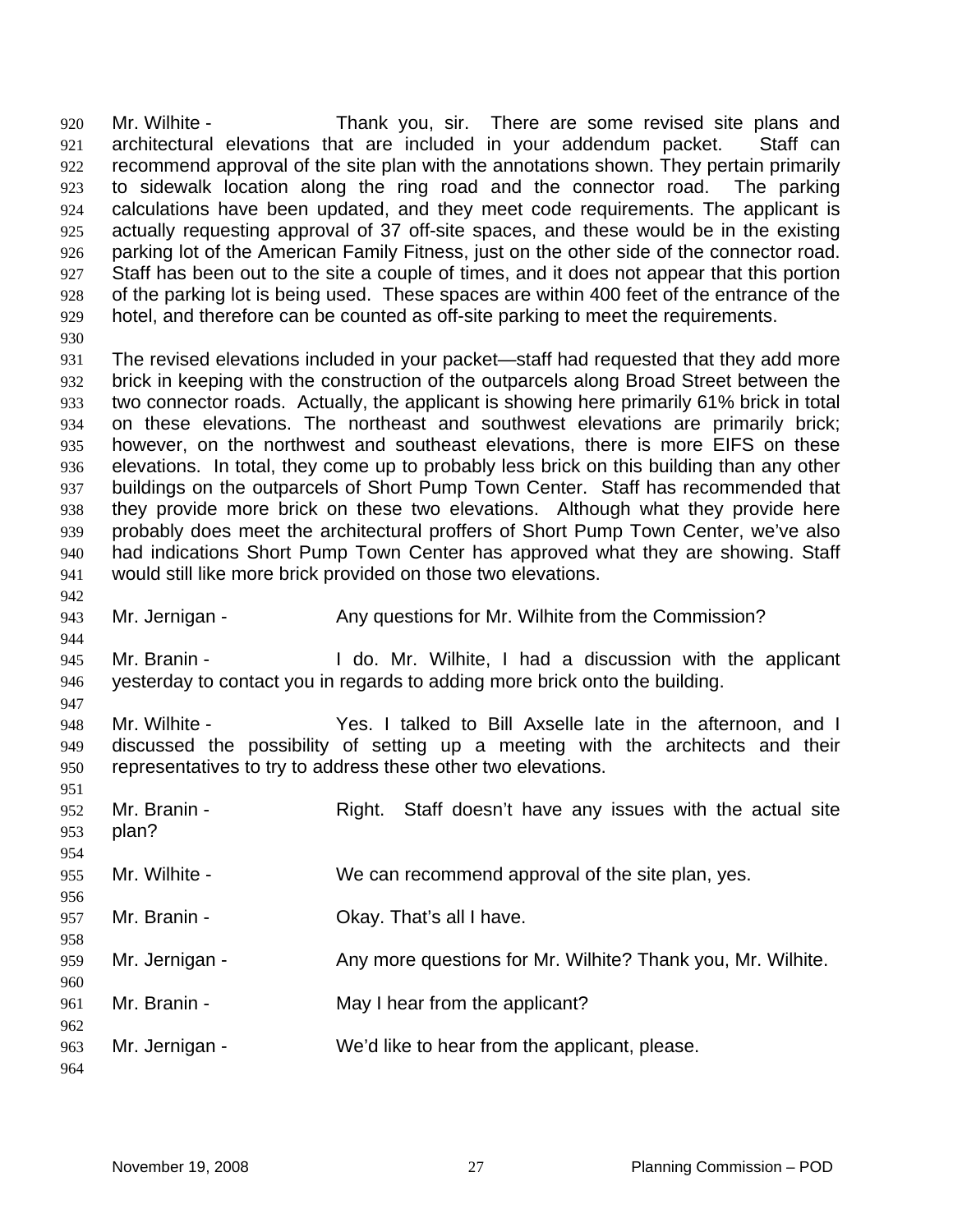Mr. Axselle - **Mr. Chairman**, and ladies and gentlemen of the Planning Commission, Bill Axselle. 965 966

967 968 Mrs. Jones - Good morning.

969

977

991 992 993

970 971 Mr. Archer - Good morning, Mr. Axselle.

972 Mr. Vanarsdall - Good morning, Mr. Axselle.

973 974 975 976 Mr. Axselle - I'm here on behalf of Short Pump Town Center. Bill Lewis is here. He's counsel for the Cambria Suites. Chris Thompson is here with Timmons, who is the engineer.

978 979 980 981 982 983 984 985 986 987 988 989 990 I think Mr. Wilhite and Mr. Branin have properly summarized the issue of the site plan, as everything is ready to go there. We understand that it's likely that you will be asked to approve the site plan, and defer the approval of the architectural elevations so that we will bring in the folks from Short Pump Town Center, the tenant coordinator, the architect for the Cambria Suites folks, and talk about what changes, if any, can be made. The two ends of the building—the end facing Broad and the other end—are about 90% brick. The two sides, which is where I think the basis of concern is, are not primarily brick. In total, they do account for 61% brick, and the proffers say that it should be primarily brick, and EIFS over masonry is allowed. So, it is in compliance with the architectural proffers. The Short Pump Town Center folks have looked at it, and are comfortable with it. I think the idea is to have an additional staff meeting with Mr. Branin and others who want to attend, and try to see what we can do to further enhance the amount of brick.

Mr. Branin - Mr. Axselle, did you get a chance to speak to the owner?

994 995 996 Mr. Axselle - The owner, the Short Pump Town Center folks, concur with this. The contract purchaser, represented by Mr. Lewis, concurs with this approach, too.

997 Mr. Branin - **All right. Well, I look forward to our meeting.** 

998 999 1000 Mr. Jernigan - Any other questions for Mr. Axselle from the Commission? Thank you, Mr. Axselle. All right, Mr. Branin.

1001 1002 1003 1004 Mr. Branin - **All right.** Mr. Chairman, I would actually like to make two motions.

1005 Mr. Jernigan - Ckay.

1007 1008 1009 Mr. Branin - The first motion, I would like to move for approval of the site plan for POD-64-08, Cambria Suites at Short Pump Town Center, including conditions 29 and 31.

1010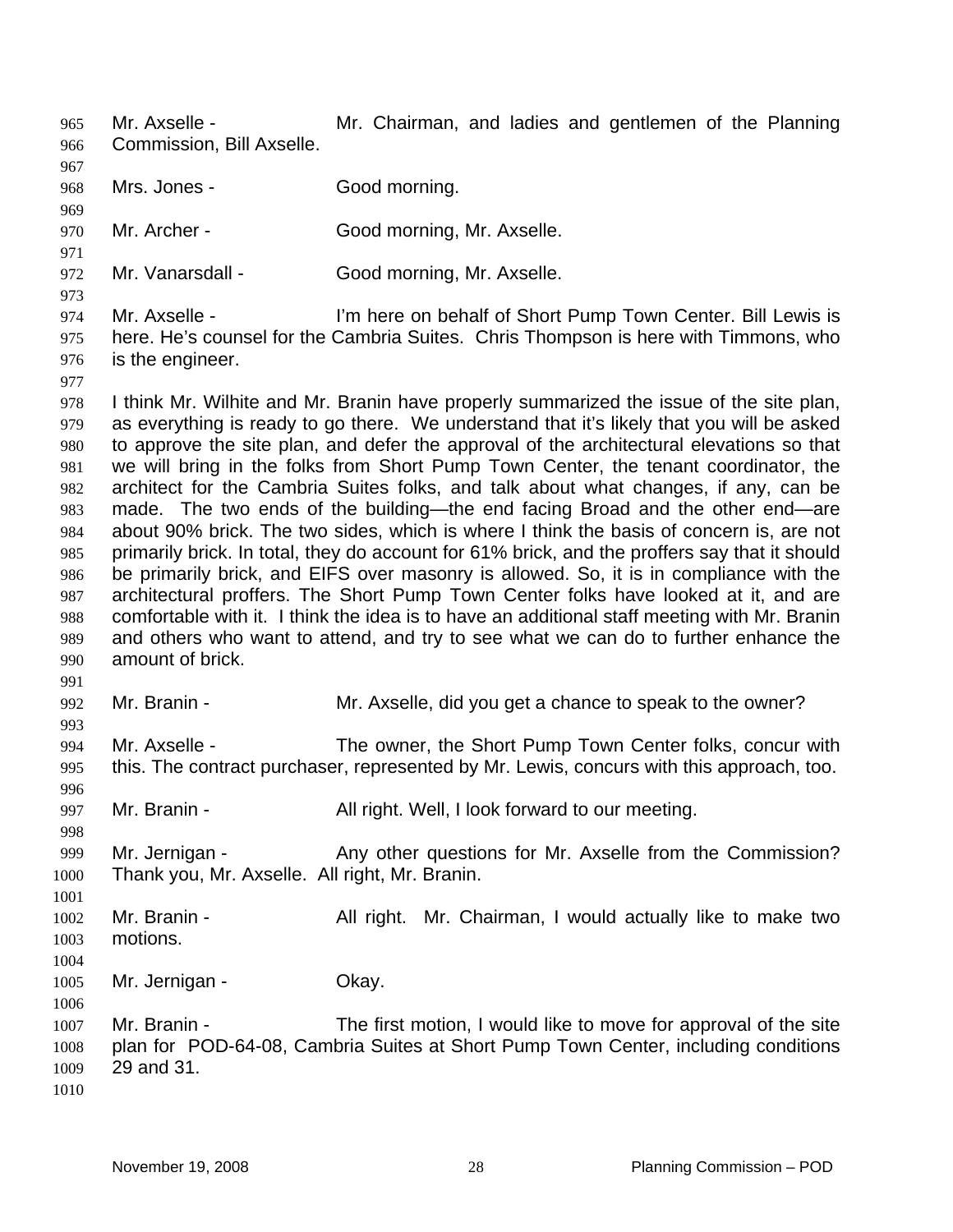1011 Mr. Vanarsdall - Second.

1013 1014 1015 1016 Mr. Jernigan - Motion by Mr. Branin, seconded by Mr. Vanarsdall. This is to approve just the site plan on POD-64-08, Cambria Suites at Short Pump Town Center, with the conditions. All in favor say aye. All opposed say no. The ayes have it; the motion passes.

1017

1012

1018 1019 1020 1021 The Planning Commission approved the site plan only for POD-64-08, Cambria Suites at Short Pump Town Center, subject to the annotations on the plans, the standard conditions attached to these minutes for developments of this type, and the following additional conditions:

1022

1027

1030

1032

- 1023 1024 29. There shall be no outdoor storage in moveable storage containers including, but not limited to, cargo containers and portable on demand storage containers.
- 1025 1026 31. The proffers approved as a part of zoning case C-29C-98 shall be incorporated in this approval.

1028 1029 Mr. Branin - Then, I'd like to move for deferral to the December 17, 2008 meeting of the architecturals, including the materials.

1031 Mr. Vanarsdall - Second.

1033 1034 Mr. Jernigan - **Motion by Mr. Branin, seconded by Mr. Vanarsdall.** All in favor say aye. All opposed say no. The ayes have it; the motion passes.

1035

1036 1037 1038 At the request of the applicant, the Planning Commission deferred the architecturals, including the materials, for POD-64-08, Cambria Suites at Short Pump Town Center, to its December 17, 2008 meeting.

1039

#### 1040 **PLAN OF DEVELOPMENT AND TRANSITIONAL BUFFER DEVIATION**

1041 1042 *(Deferred from the September 24, 2008 Meeting)* 

POD-56-08 Mayland Medical Center – Mayland Ct. **Potts, Minter & Associates, P.C. for Commonwealth Foundation for Cancer Research and Tropoli, Inc.:**  Request for approval of a plan of development and transitional buffer deviation, as required by Chapter 24, Sections 24-106 and 24-106.2 of the Henrico County Code, to construct two, one-story office buildings and one, two-story office building, totaling 40,056 square feet. The transitional buffer deviation request is to reduce the width of the transitional buffer along the southeast and part of the northeast property lines. The 3.60-acre site is located along the east line of Mayland Ct., approximately 375 feet south of Mayland Dr. on parcel 752-757-8824. The zoning is M-1C, Light Industrial District. (Conditional) County water and sewer. **(Three Chopt)**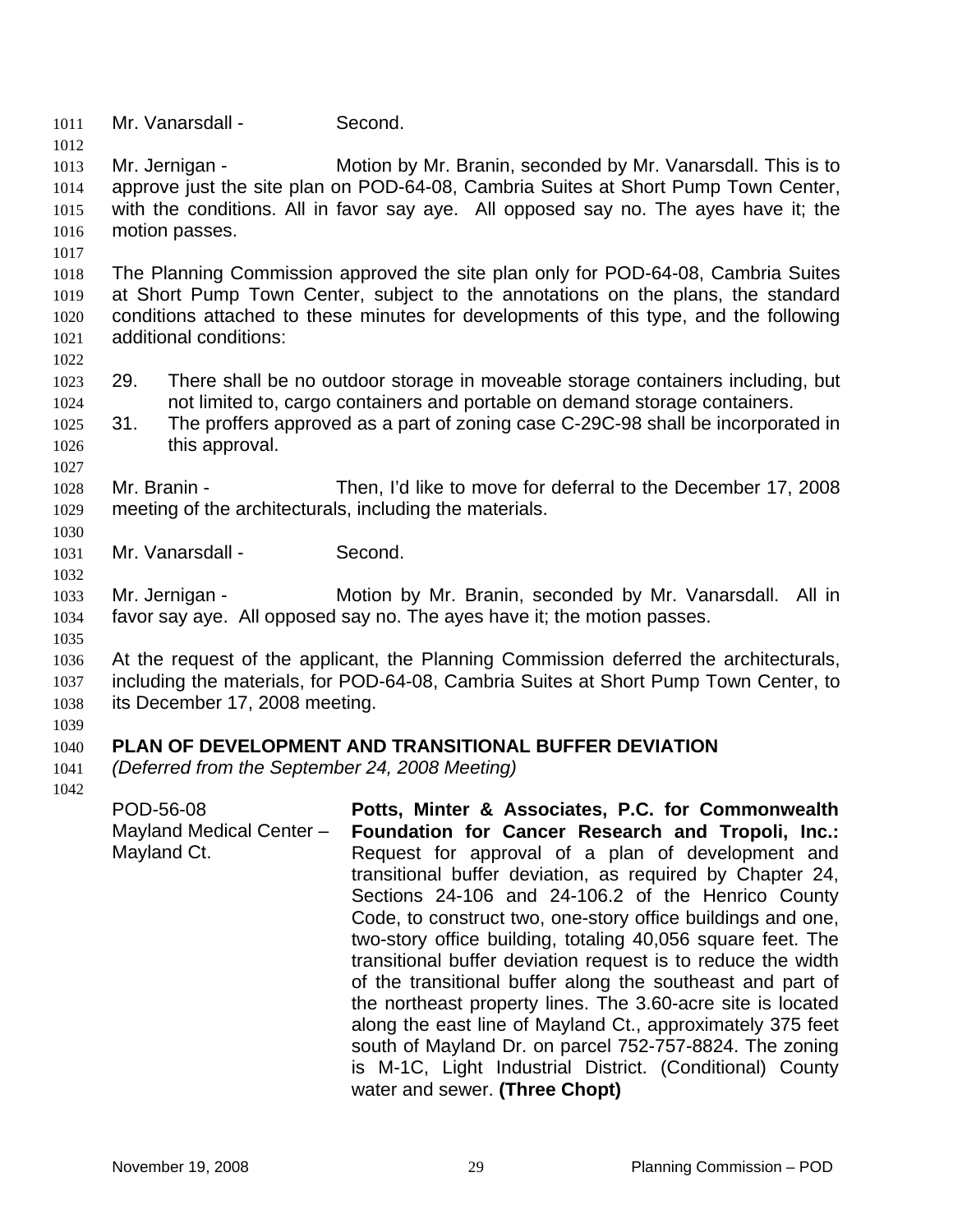1043 1044 1045 1046 1047 1048 1049 1050 1051 1052 1053 1054 1055 1056 1057 1058 1059 1060 1061 1062 1063 1064 1065 1066 1067 1068 1069 1070 1071 1072 1073 1074 1075 1076 1077 1078 1079 1080 1081 1082 1083 1084 1085 1086 1087 Mr. Jernigan - Is there any opposition to POD-56-08, Mayland Medical Center? Okay, we do have opposition. Mr. Wilhite, you may proceed. Mr. Wilhite - Thank you, once again. Since the last meeting, the applicant has met with the neighborhood, and has provided a revised plan. Page 4 of your addendum addresses this case. The annotated plans are in the packet, both site and architectural plans. The applicant has gone from two buildings originally shown, to three buildings now, with a mix of medical and general office buildings so that he can meet the required parking requirements. Stormwater management is being provided underground in this development. The applicant is requesting a deviation from transitional buffer requirements. Code requires a transitional buffer 50 on this site. There was a zoning case back in 1981 that was approved that talked about a 50-foot buffer, but also gave the opportunity for an alternative of a 30-foot buffer with a 7-foot fence. The 30 feet is a natural buffer. Staff is comfortable with that. It is in keeping with the development next door that was constructed in the 1980's. Staff has received some indication that there are concerns from the citizens over the buffer that was being proposed, but staff can recommend approval with the understanding that there be tree protection, and that there will be supplemental plantings added to the buffer if need be. Mr. Jernigan - The Are there any questions for Mr. Wilhite from the Commission? Thank you, Mr. Wilhite. Mr. Branin, would you like to hear from the applicant or the opposition first? Mr. Branin - The Unit of I would like to hear from the opposition first. Mr. Jernigan - Okay. Ma'am, would you come down please? Good morning. Would you state your name for the record please? Ms. Buckwalter - Good morning. My name is Mindilynn Buckwalter. I am representing the townhome association next door. As far as the applicant goes, he does not— Mr. Branin - The sorty. The mics in here are not very good. What was your name? Ms. Buckwalter - Mindilynn Buckwalter. Mr. Branin - Thank you. I'm sorry.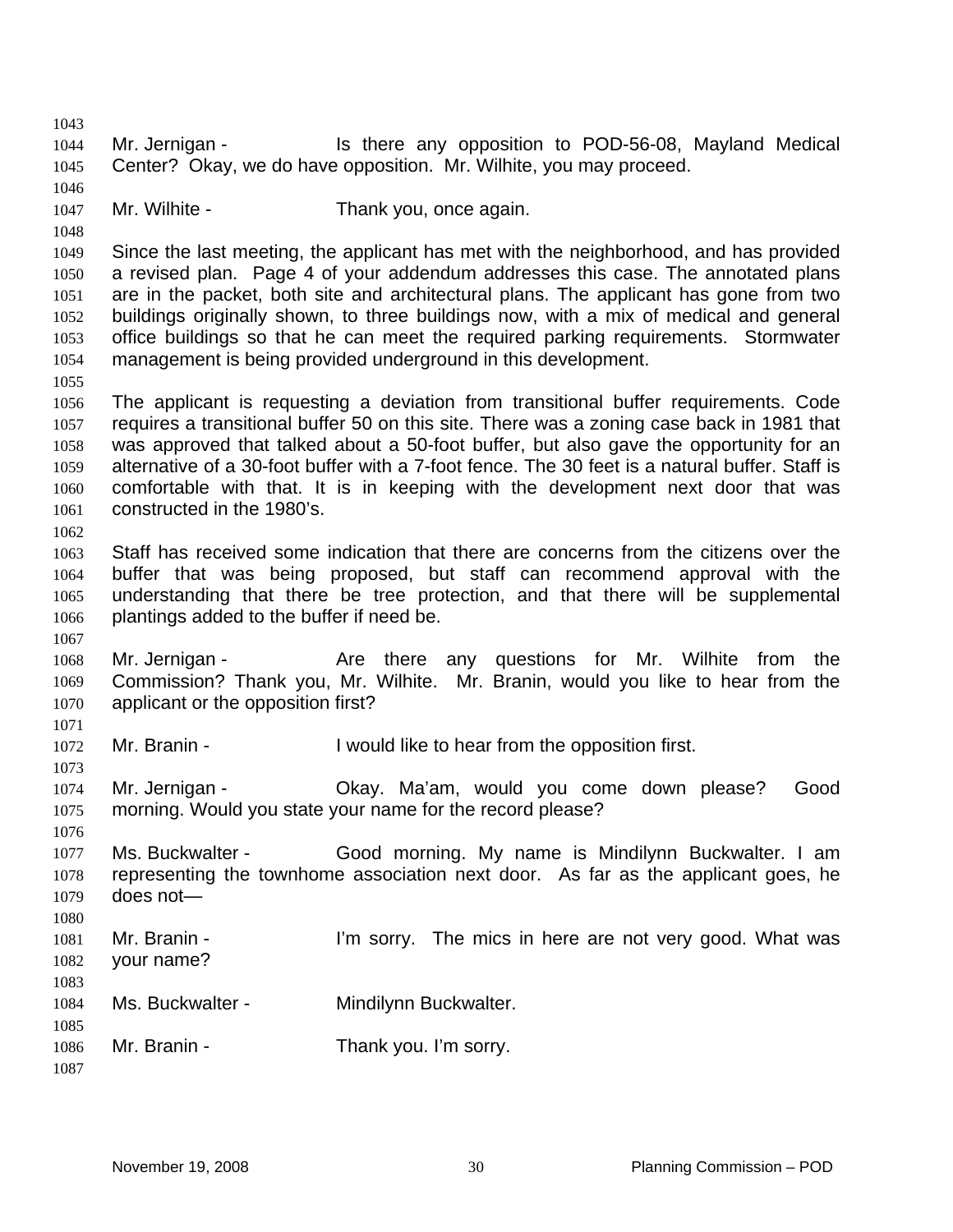Ms. Buckwalter - That's okay. As far as the applicant is concerned, we were upset because we were not invited to any additional meetings in planning this. We understand that it is not directly beside our property, but we were invited to this meeting, and not included in the homeowners' meeting. So, we spent time with the homeowners. The homeowners are also not in approval, the single-family homeowners. We are not in approval of the 30-foot buffer. We would like the 50-foot buffer left. That's pretty much it. Mr. Branin - Ckay. Mr. Jernigan - Any questions for Ms. Buckwalter from the Commission? Mr. Branin - No. I want to hear all the opposition, then I'm going to-Ms. Buckwalter— Ms. Buckwalter - Do you want the reasons for that? Mr. Branin - Not necessary, because I wasn't invited to that meeting as well. Ms. Buckwalter - Well, we actually just found out about it a few days ago. We don't even know when it was held. Mr. Branin - This was going to get deferred, but I wanted to get into it a little bit so there would be a neighborhood meeting. Ms. Buckwalter - That would be great. I mean, we would appreciate a neighborhood meeting. Okay. Mr. Branin - But I'm interested in knowing what the opposition is. Ms. Buckwalter - Okay. Mr. Jernigan - Thank you, ma'am. Ms. Buckwalter - Thank you. Mr. Jernigan - There was more opposition? Yes. Come on down, please sir. Mr. Ritter - Good morning. Mr. Jernigan - Good morning.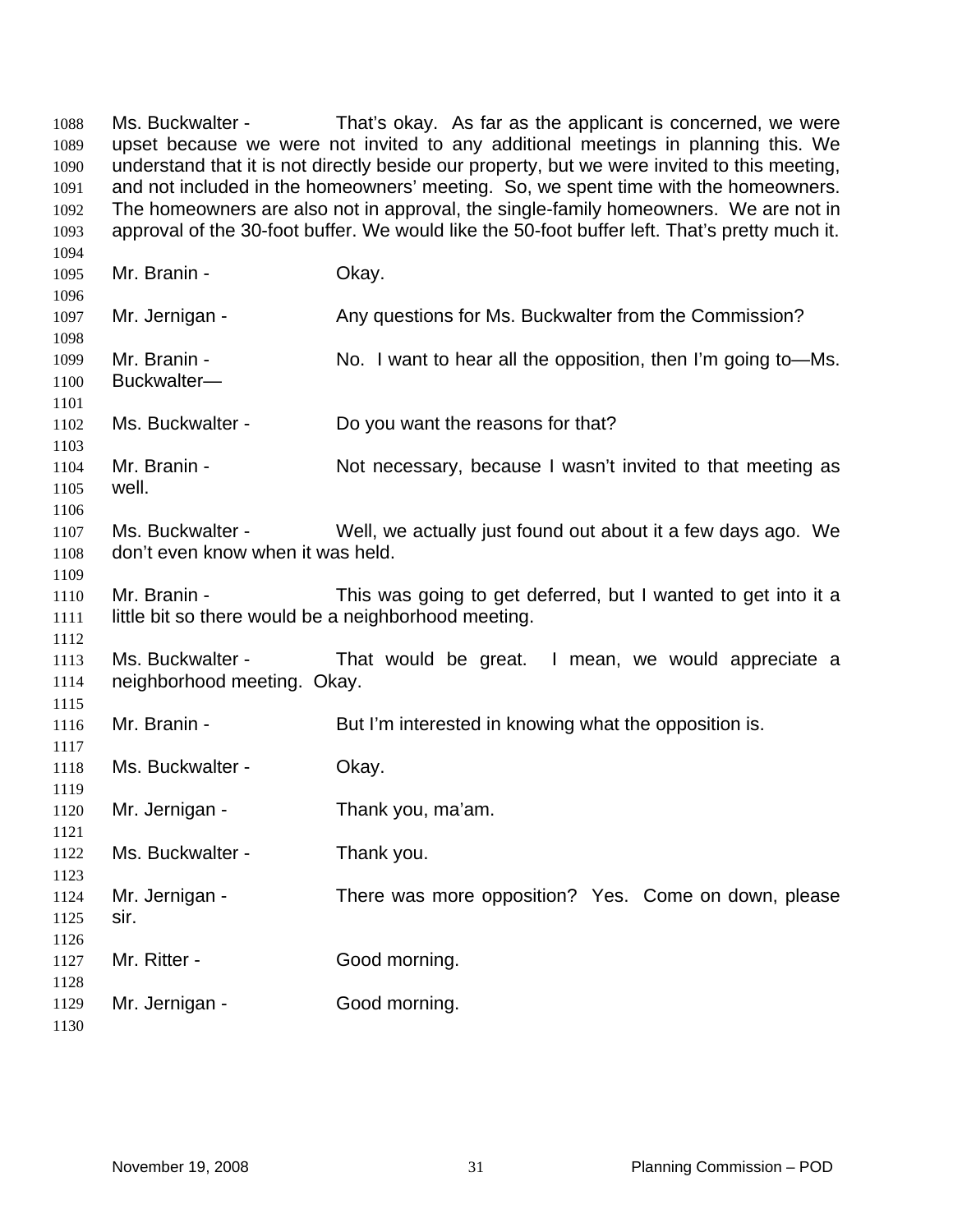Mr. Ritter - My name is John Ritter. I live at 3406 Bryson Drive, which is Lot 13 of the Woodside subdivision. I am also a professional engineer, and I am one of the citizens who was in the meeting with the engineer, as far as the preliminary meeting. 1131 1132 1133 1134 1135 1136 1137 1138 1139 1140 1141 1142 1143 1144 1145 1146 1147 1148 1149 1150 1151 1152 1153 1154 1155 1156 1157 1158 1159 1160 1161 1162 1163 1164 1165 1166 1167 1168 1169 1170 1171 1172 1173 1174 1175 My concern is also the transitional buffer. I'm a little less concerned with it. My main concern is that the transitional buffer at least satisfies the requirements of the County ordinance in that if we can't keep a 50-foot buffer, that we maintain that 30-foot buffer. As I understand it, that buffer requires a one-foot-high fence for every two-foot reduction of buffer, which is I understand, would mean that if we have a 30-foot buffer, we're required to have a 10-foot fence. I'm satisfied with an eight-foot fence, if it's on the project side. In addition to that, I'm requesting that the 30-foot buffer be maintained as a tree protection area and undisturbed, and that #9 addendum landscape plan be required with return to the Planning Commission for public hearing and approval following construction of the project. Included with that would be a review for the necessity of supplemental landscaping within the buffer. Lastly, I just request that if we have any dumpsters, that they be located as far away from the property lines as possible because in practicality, the people who come to empty those will come at 3:00 or 4:00 in the morning, and make an awful lot of noise. That's about all I have. Mr. Jernigan - The Are there any questions for Mr. Ritter from the Commission? Thank you. Mr. Ritter - Thank you. Mr. Jernigan - Does anybody else want to speak? Okay, Mr. Branin, would you like to hear from the applicant? Mr. Branin - The Absolutely. Mr. Jernigan - Good morning. Mr. Stanley - Good morning, Mr. Chairman, ladies and gentleman of the Commission. My name is Jimmy Stanley. I'm the developer of this project. I think Mr. Wilhite did a good job of outlining exactly what we're doing. We are following the rules of the transitional buffer. We have no intention of disturbing the 30-foot wooded buffer. In fact, like Mr. Wilhite I believe said, we will be putting up a barrier there so our contractors cannot go into the 30-foot buffer. That will remain undisturbed. I've spoken with Mr. Ritter on several occasions, and we communicated as recently as last night. I got the sense from him that everything was fine. He was just mainly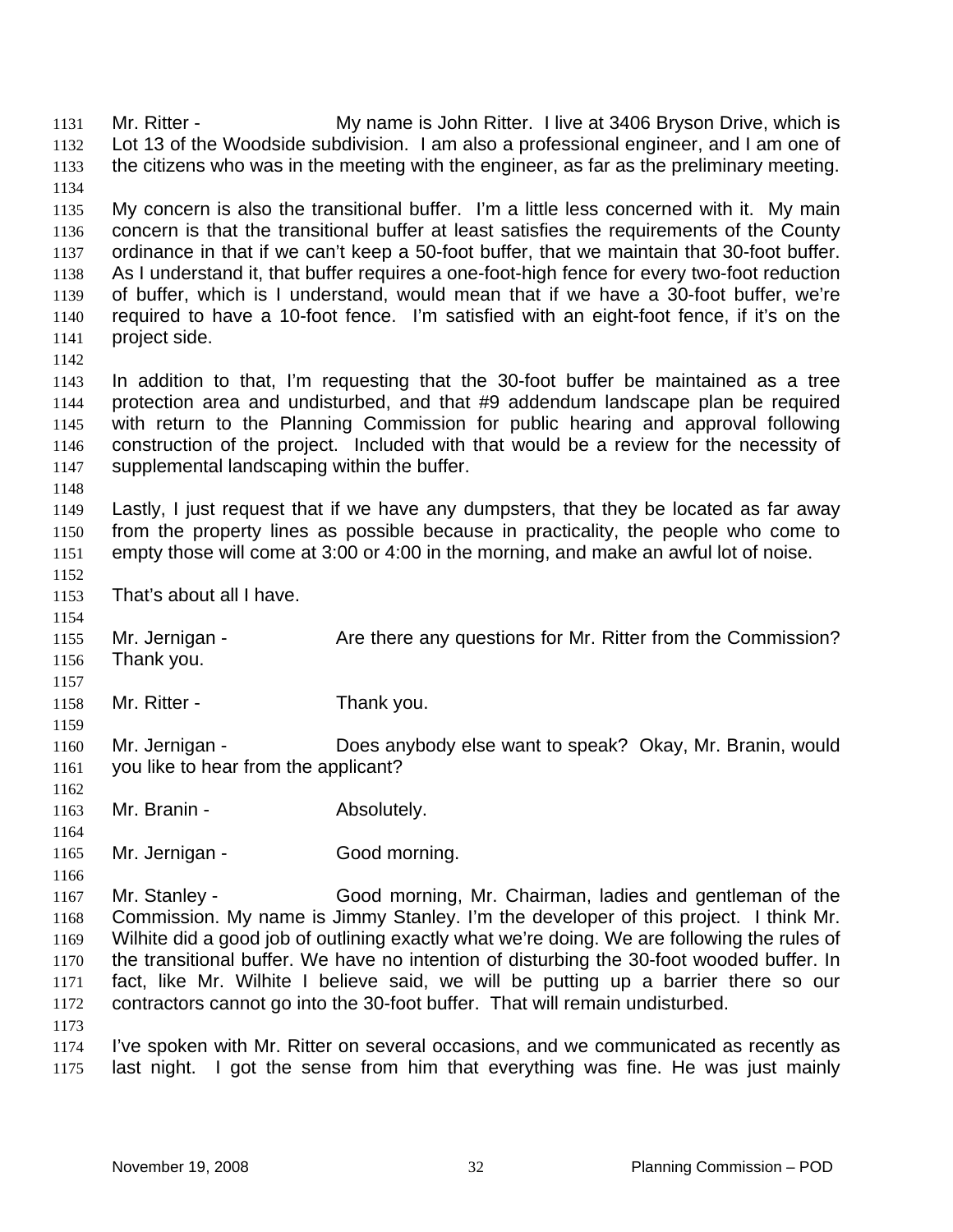concerned that we weren't going to go into that buffer, just like he was saying. I felt pretty comfortable with that. 1176 1177 1178 1179 1180 1181 1182 1183 1184 1185 1186 1187 1188 1189 1190 1191 1192 1193 1194 1195 1196 1197 1198 1199 1200 1201 1202 1203 1204 1205 1206 1207 1208 1209 1210 1211 1212 1213 1214 1215 1216 1217 1218 1219 1220 1221 I have not met any of the members of the townhouse community to the northeast of our project. We did invite them to—and of course, my engineer, Chris Mulligan, invited them to the neighborhood meeting. So this is the first I've heard of any concerns on their part. Mr. Jernigan - The Are there any questions for Mr. Stanley from the Commission? Mrs. Jones - I would like to just clarify something. How many meetings have been held with the neighborhood? Mr. Stanley - We held one meeting, and we made the mistake of sending—my understanding is we sent an invitation to the Planning Department, and Mr. Wilhite's name was on that invitation, but Mr. Branin's name was not. It was a single meeting with the neighborhood. Mrs. Jones - With the adjacent neighbors. Mr. Stanley - With all of the adjacent neighbors, including the townhouse community. Mrs. Jones - At that time, did you discuss location of dumpsters and other concerns that I've heard? Mr. Stanley - There will be no dumpsters on the site. So, yes, we talked about definitely the dumpsters. We talked about the transitional buffer. I'm trying to think of what the other concern was. I can't think of anything else that they were mentioning. Mr. Jernigan - You sent notices to the neighborhood? Mr. Stanley - Yes, sir, my engineer did. Yes, sir. Mr. Jernigan - Ckay. Any questions? All right. Thank you, Mr. Stanley. Mr. Stanley - Yes, sir. Mr. Branin - The Mr. Stanley, you can sit down, or you can stay there. In all of our districts, we tend to want to meet with the community so we get a feel for what impact that any development of any type is going to have with the citizens that we represent. That's how we get our best feedback. That's how we can address our problems that are present with the quality of life of our citizens. I did not receive the invitation, nor did, obviously, the homeowner association next to you. I would recommend that you take the bull by the horns and *you* send the invitations out so I can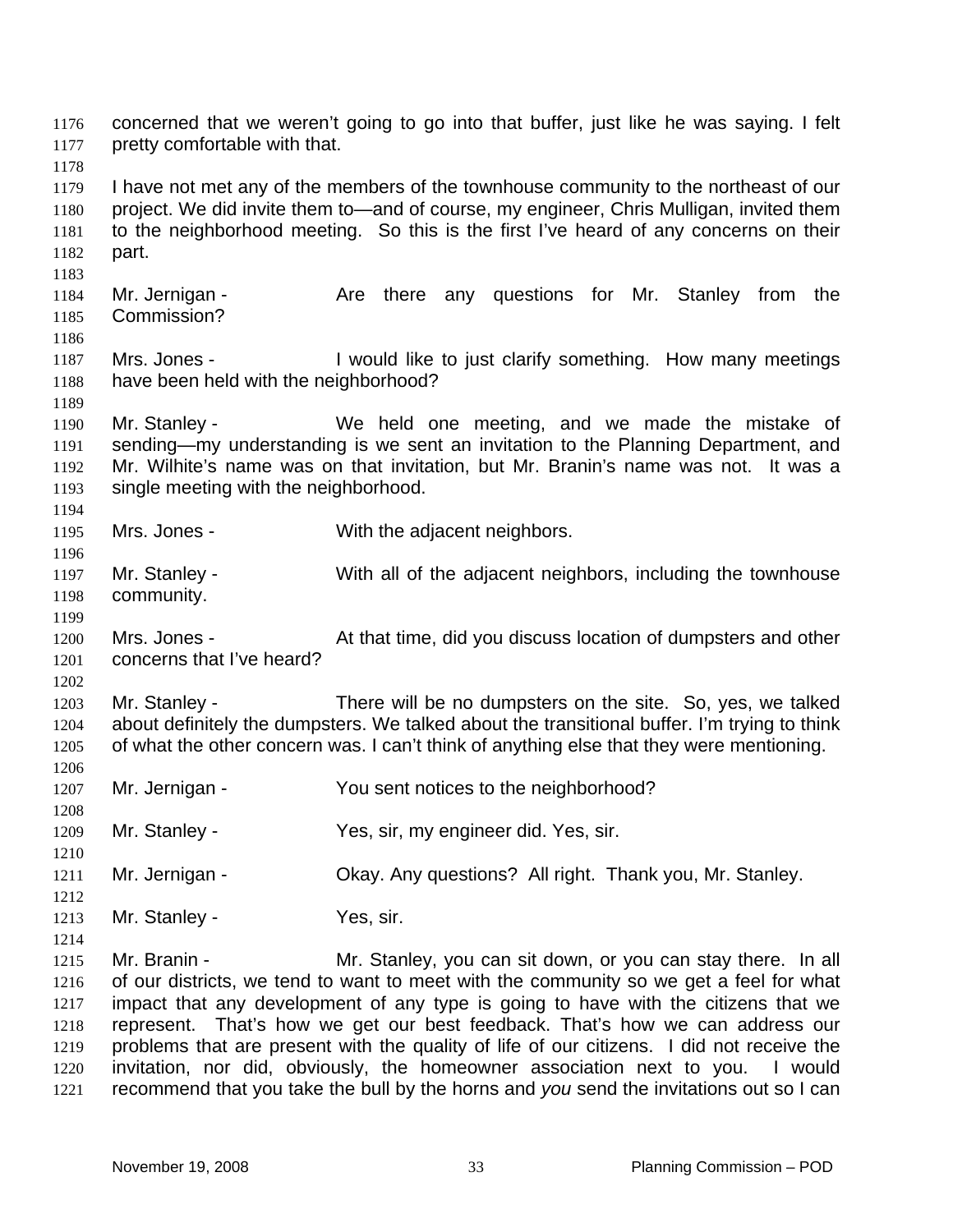point the finger at you if I don't get invited to the next one. I'm going to ask you to go ahead and request a deferral to the December 17, 2008 meeting, so you may have the opportunity to do the right thing and meet with all of us, so we can address this and move this case forward. Okay? So, if you'd like to go back up and request a deferral, I'll be happy to take that. 1222 1223 1224 1225 1226

1228 1229 1230 1231 1232 1233 1234 1235 Mr. Glover - Mr. Branin, did you say that this is going to be a veterinarian hospital, because you're talking about the bull. You know, you started off, Mr. Stanley, your comments by saying that you're following all the rules, and I don't doubt that you do. But one of the things that I think as a developer you might want to consider is developments today versus 1981 when this case was approved. It's a little bit different in that area. You might want to talk to the neighbors, as you are going to do, and see if you cannot just only follow the rules, but follow the development patterns of Henrico County in the area. I think it would behoove you to do that, okay?

- 1237 1238 Mr. Stanley - Yes, sir. I would like to request a deferral of this—I'm not sure of the proper terminology—
- 1240 Mr. Branin - POD-56-08.
- 1242 1243 Mr. Stanley - Compact Compact Compact Compact Compact Compact Of POD-56-08.
- 1244 Mr. Branin -  $\blacksquare$  To December 17<sup>th</sup>?
- 1246 Mr. Stanley - To December  $17<sup>th</sup>$ .
- 1247 1248 Mr. Branin - Well done, Mr. Stanley.
- 1250 Mr. Stanley - Thank you. I might be applying for a job soon.
- 1252 1253 1254 Mr. Branin - We'd be happy to have you on staff. Mr. Chairman, I'd like to move that POD-56-08, Mayland Medical Center, be deferred to the December 17, 2008 meeting, per the applicant's request.
- 1256 Mr. Vanarsdall - Second.
- 1258 1259 1260 Mr. Branin - I'd also like to ask staff to get with Mr. Stanley and set up a meeting posthaste so we can address the problems and issues that this project has. Okay? Thank you.
- 1262 1263 Mr. Jernigan - Motion by Mr. Branin, seconded by Mr. Vanarsdall. All in favor say aye. All opposed say no. The ayes have it; the motion passes.
- 1264 1265 1266 At the request of the applicant, the Planning Commission deferred POD-56-08, Mayland Medical Center, to its December 17, 2008 meeting.
- 1267

1227

1236

1239

1241

1245

1249

1251

1255

1257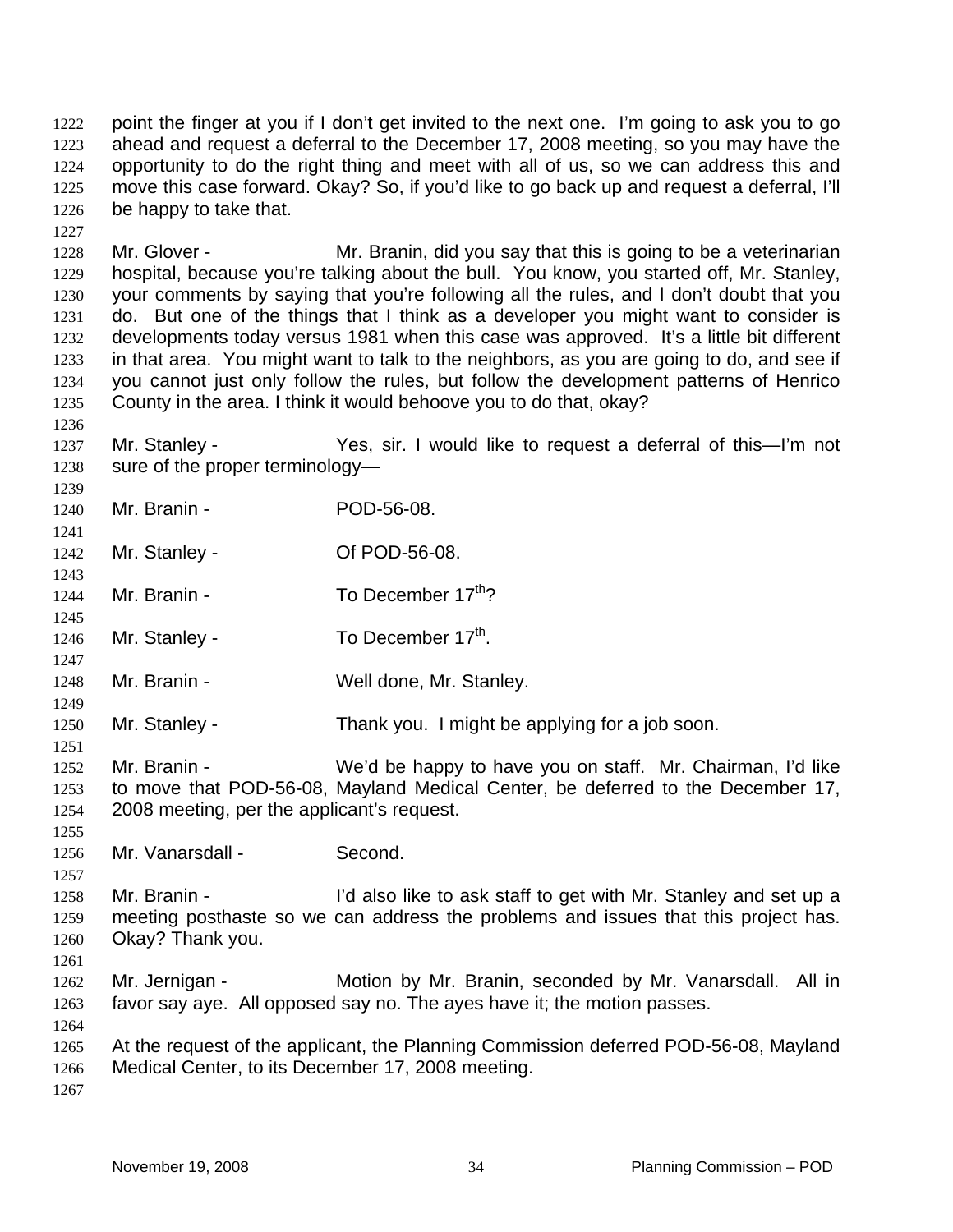## 1268 **PLAN OF DEVELOPMENT AND TRANSITIONAL BUFFER DEVIATION**

1269

POD-71-08 Spacemart – Westerre Pkwy. **Balzer and Associates for Cox Road Storage, LLC, Westerre Commons, LLC and Spacemart Partners:**  Request for approval of a plan of development and transitional buffer deviation, as required by Chapter 24, Sections 24-106 and 24-106.2 of the Henrico County Code, to construct a two-story 94,800 square foot selfservice storage building with a basement. The transitional buffer deviation is to permit drainage improvements and a retaining wall within the required 25-foot transitional buffer located along Interstate 64. The 2.38-acre site is located at the northeast corner of the intersection of Interstate 64 and Cox Road, on parcel 747-758-9463 and part of parcel 748- 758-4252. The zoning is B-2C, Business District (Conditional). County water and sewer. **(Three Chopt)**  Mr. Jernigan - The Is there any opposition to POD-71-08, Spacemart at Westerre Parkway? There is no opposition. Good morning, Ms. Goggin. Ms. Goggin - Good morning. This property was zoned B-2 with rezoning case C-54C-04. The proposed use, interior mini storage, was approved with a Provisional Use Permit P-10-08. The layout and architectural elevations match the exhibit reviewed and approved with the provisional use permit. The applicant has requested a transitional buffer deviation to install required drainage facilities and retaining wall to minimize grading within the buffer. This is shown on this plan right here. I clouded or bubbled it. I'm having a hard time remembering the word. A revised plan and this plan are in your handout addendum, providing the required right-of-way from the center line of Cox Road, as required by the traffic engineer.

1282 1283

1284 1285 1286 1287 1288 1289 1290 1291 Staff can recommend approval of the revised plan with the standard conditions for developments of this type, and conditions 29 through 39 in the agenda. The motion for the POD and the transitional buffer deviation may be made in the same motion, should the Commission choose to do so. Christopher Shust is here, and the engineer is also here to answer any engineering questions you may have. Ms. Gloria Freye is here if you have any questions for her with the transitional buffer deviation. I would be happy to answer any questions the Commission may have of me.

| 1292<br>1293 | Mr. Jernigan -<br>Commission? |                     | Are there any questions for Ms. Goggin from |  |  | the |
|--------------|-------------------------------|---------------------|---------------------------------------------|--|--|-----|
| 1294         |                               |                     |                                             |  |  |     |
| 1295         | Mrs. Jones -                  | I have a quick one. |                                             |  |  |     |
| 1296         |                               |                     |                                             |  |  |     |
| 1297         | Ms. Goggin -                  | Yes, ma'am.         |                                             |  |  |     |
| 1298         |                               |                     |                                             |  |  |     |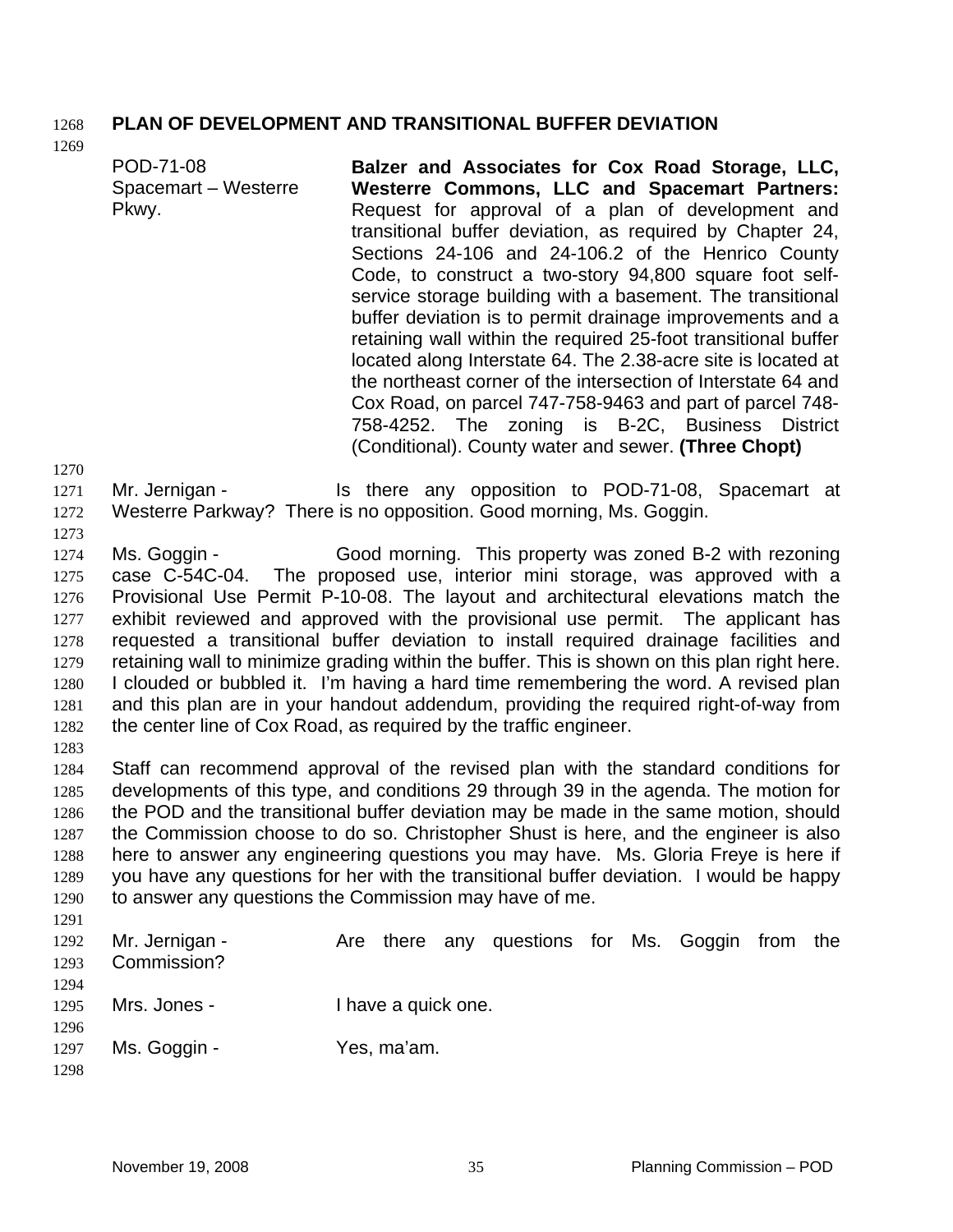Mrs. Jones - Landscaping and lighting, is that covered here somewhere, or is that coming back? 1299 1300 1301 1302 1303 1304 1305 1306 1307 1308 1309 1310 1311 1312 1313 1314 1315 1316 1317 1318 1319 1320 1321 1322 1323 1324 1325 1326 1327 1328 1329 1330 1331 1332 1333 1334 1335 1336 1337 1338 1339 1340 1341 1342 1343 Ms. Goggin - No, ma'am. Mrs. Jones - Ckay. Ms. Goggin - It was not part of the proffers or the provisional use permit. Mr. Branin - The I didn't hear your question. Mrs. Jones - I was wondering about landscaping and lighting—whether that had been discussed as part of this, or if it was coming back to the Commission. Mr. Branin - We covered landscaping, but I wasn't bringing it back, no. Ms. Goggin - To clarify, all the adjacent properties on this side of 64 are business and/or office. Then we have 64. We do have some townhomes on this side of 64—over here and over here. Here's the County water tower. So, the adjacent properties are existing business uses. Mr. Branin - The From our previous meetings, the minimal amount of landscaping that they'll have to add in will be coordinated with the existing—That's not really true to life; that was taken way before. There is already an office park that this will be going into that is already landscaped out. As a matter of fact, if you drive down Cox Road, the pad is pretty much there. Ms. Goggin - Just to clarify, this aerial is a little old, this area right here—a shopping center, and an office park, and a daycare, and a fire station—so. Unfortunately, it doesn't show the built-out area. Mrs. Jones - Chay. Mr. Jernigan - The Are there any more questions for Ms. Goggin from the Commission? Thank you, Ms. Goggin. Ms. Goggin - Chay. Mr. Jernigan - Mr. Branin, do you want to hear from the applicant? Mr. Branin - I don't think it's necessary. If anyone else from the Planning Commission would like to hear from them, they're welcome. Mr. Jernigan - I'm okay.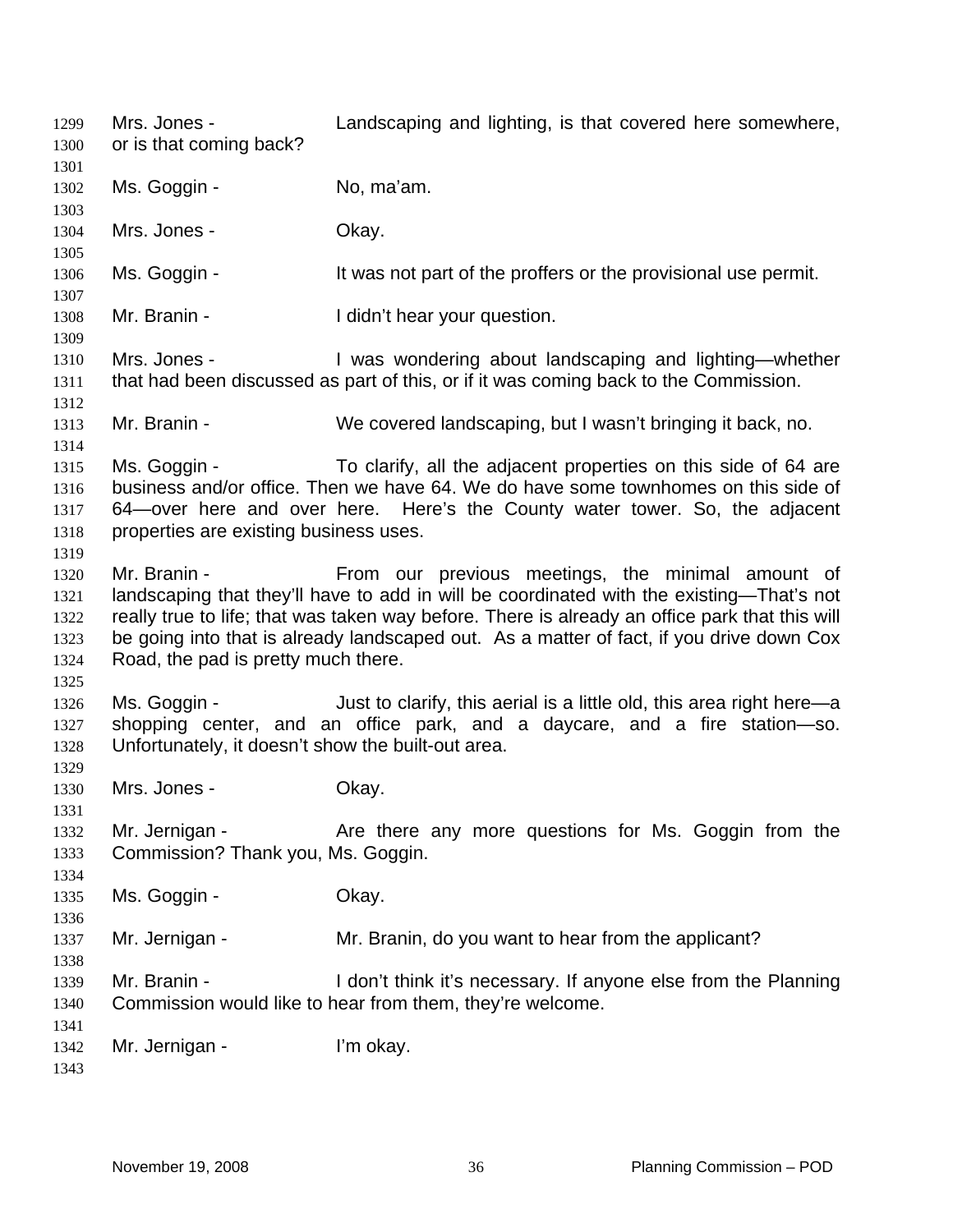Mr. Branin - Ckay. Then, Mr. Chairman, I'd like to move for approval of POD-71-08, Spacemart at Westerre Parkway, with the standard conditions for developments of this type, the following additional conditions 29 through 39, and the annotations on the plan including the transitional buffer. 1344 1345 1346 1347 1348 1349 1350 1351 1352 1353 1354 1355 1356 1357 1358 1359 1360 1361 1362 1363 1364 1365 1366 1367 1368 1369 1370 1371 1372 1373 1374 1375 1376 1377 1378 1379 1380 1381 1382 1383 1384 1385 1386 1387 1388 Mr. Jernigan - And you're moving for the POD and the transitional buffer deviation? Mr. Branin - Yes. Mr. Jernigan - **Okay.** Mr. Archer - Second. Mr. Jernigan - Motion by Mr. Branin, and a second by Mr. Archer. All in favor say aye. All opposed say no. The ayes have it; the motion passes. The Planning Commission approved POD-71-08, Spacemart at Westerre Parkway, subject to the annotations on the plans, the standard conditions attached to these minutes for developments of this type, and the following additional conditions: 29. The right-of-way for widening of Cox Road as shown on approved plans shall be dedicated to the County prior to any occupancy permits being issued. The rightof-way dedication plat and any other required information shall be submitted to the County Real Property Agent at least sixty (60) days prior to requesting occupancy permits. 30. The drainage facilities on Interstate 64 shall be approved by the Virginia Department of Transportation and the County. 31. A concrete sidewalk meeting County standards shall be provided along the east side of Cox Road. 32. There shall be no outdoor storage in moveable storage containers including, but not limited to, cargo containers and portable on demand storage containers. 33. Outside storage shall not be permitted. 34. In order to maintain the effectiveness of the County's public safety radio communications system within buildings, the owner will install radio equipment that will allow for adequate radio coverage within the building, unless waived by the Director of Planning. Compliance with the County's emergency communication system shall be certified to the County by a communications consultant within ninety (90) days of obtaining a certificate of occupancy. The County will be permitted to perform communications testing in the building at anytime. 35. The proffers approved as a part of zoning case C-45C-04 shall be incorporated in this approval. 36. The certification of building permits, occupancy permits and change of occupancy permits for individual units shall be based on the number of parking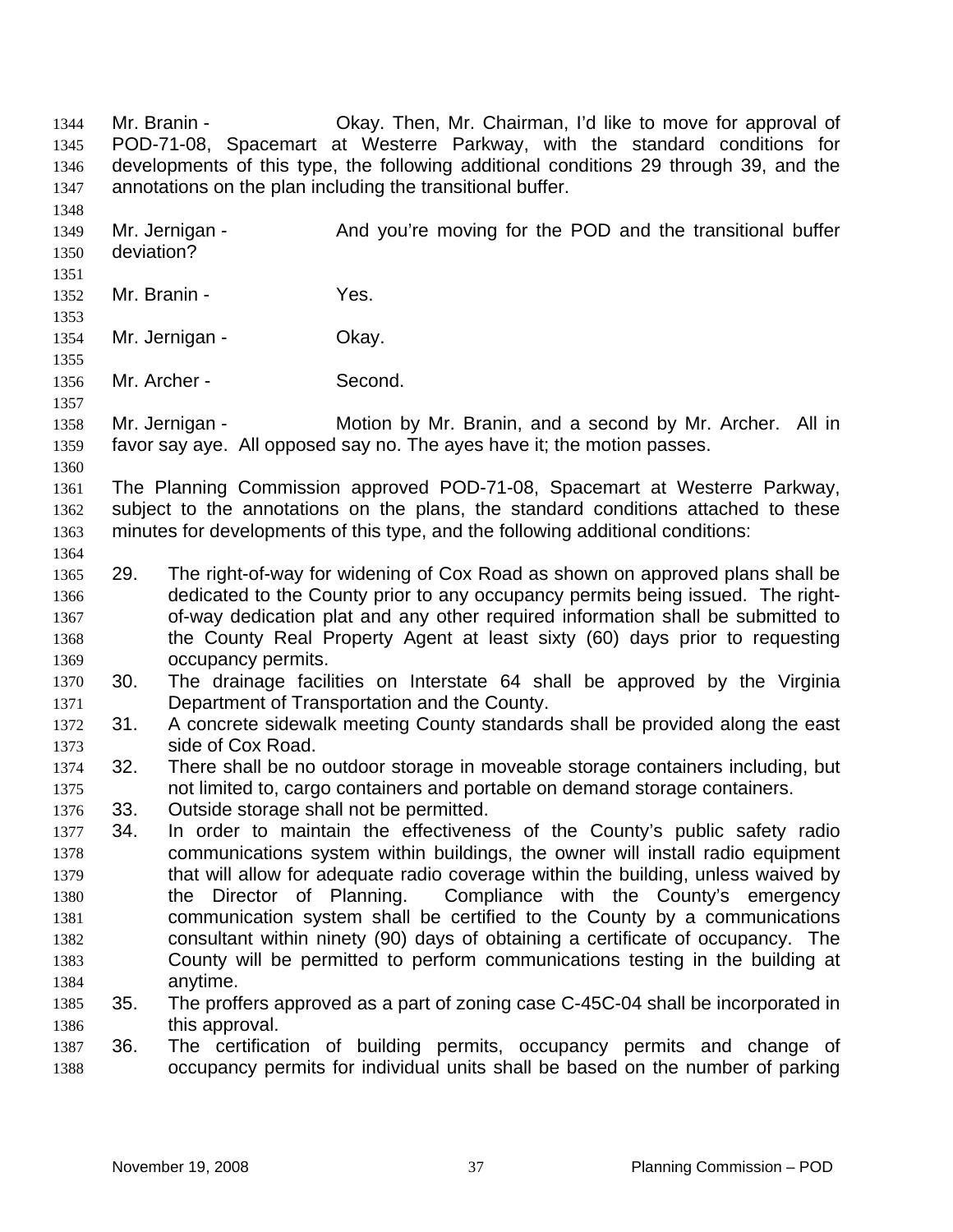spaces required for the proposed uses and the amount of parking available according to approved plans. 1389 1390

- 1391 1392 37. The loading areas shall be subject to the requirements of Chapter 24, Section 24-97(b) of the Henrico County Code.
- 1393 1394 1395 38. Approval of the construction plans by the Department of Public Works does not establish the curb and gutter elevations along the Henrico County maintained right-of-way. The elevations will be set by Henrico County.
- 1396 1397 1398 1399 1400 39. The location of all existing and proposed utility and mechanical equipment (including HVAC units, electric meters, junction and accessory boxes, transformers, and generators) shall be identified on the landscape plans. All equipment shall be screened by such measures as determined appropriate by the Director of Planning or the Planning Commission at the time of plan approval**.**

#### 1402 **SUBDIVISION**

1403

1401

SUB-27-08 Oakleys Chase (November 2008 Plan) Oakley's Ln. **Balzer and Associates for Edward E. West, Jr., Stephen N. West and EJD Associates, Inc.:** The 60.51 acre site proposed for a subdivision of 130 single-family homes is located approximately 2,900 feet south of Nine Mile Road on the south line of Oakley's Lane east of Hechler village, at 4100 Oakley's Ln. on parcel 815-721- 3551. The zoning is R-3C, One Family Residence District (Conditional) and ASO (Airport Safety Overlay District). County water and sewer. **(Fairfield) 130 Lots** 

1404

1405 1406 Mr. Jernigan - Is there any opposition to SUB-27-08, Oakleys Chase (November 2008 Plan)? There is no opposition. Mr. Pambid, you may proceed.

- 1407 1408
- Mr. Pambid Good morning, again.
- 1409

1410 1411 1412 1413 1414 1415 1416 1417 1418 This subdivision is pursuant to rezoning case C-58C-07. Staff has received a revised plan showing the Orinda Drive connection between Hechler Village and the proposed Oakleys Chase development. The developer has also agreed to work with staff to provide a tot lot with greater street frontage and visibility. In light of this, staff can now recommend approval of the plan subject to the annotations on the revised plans, and standard conditions for developments of this type. Again, I'm happy to answer any questions that you might have. Brandon Sovick from Balzer and Associates and the applicant, Skip Gelletly, are also here, and can answer your questions. That concludes my presentation.

1419

- 1420 1421 Mr. Jernigan - The Are there any questions for Mr. Pambid from the Commission? Thank you, Mr. Pambid.
- 1423 Mr. Pambid - Thank you.
- 1424

<sup>1425</sup>  Mr. Jernigan - Mr. Archer?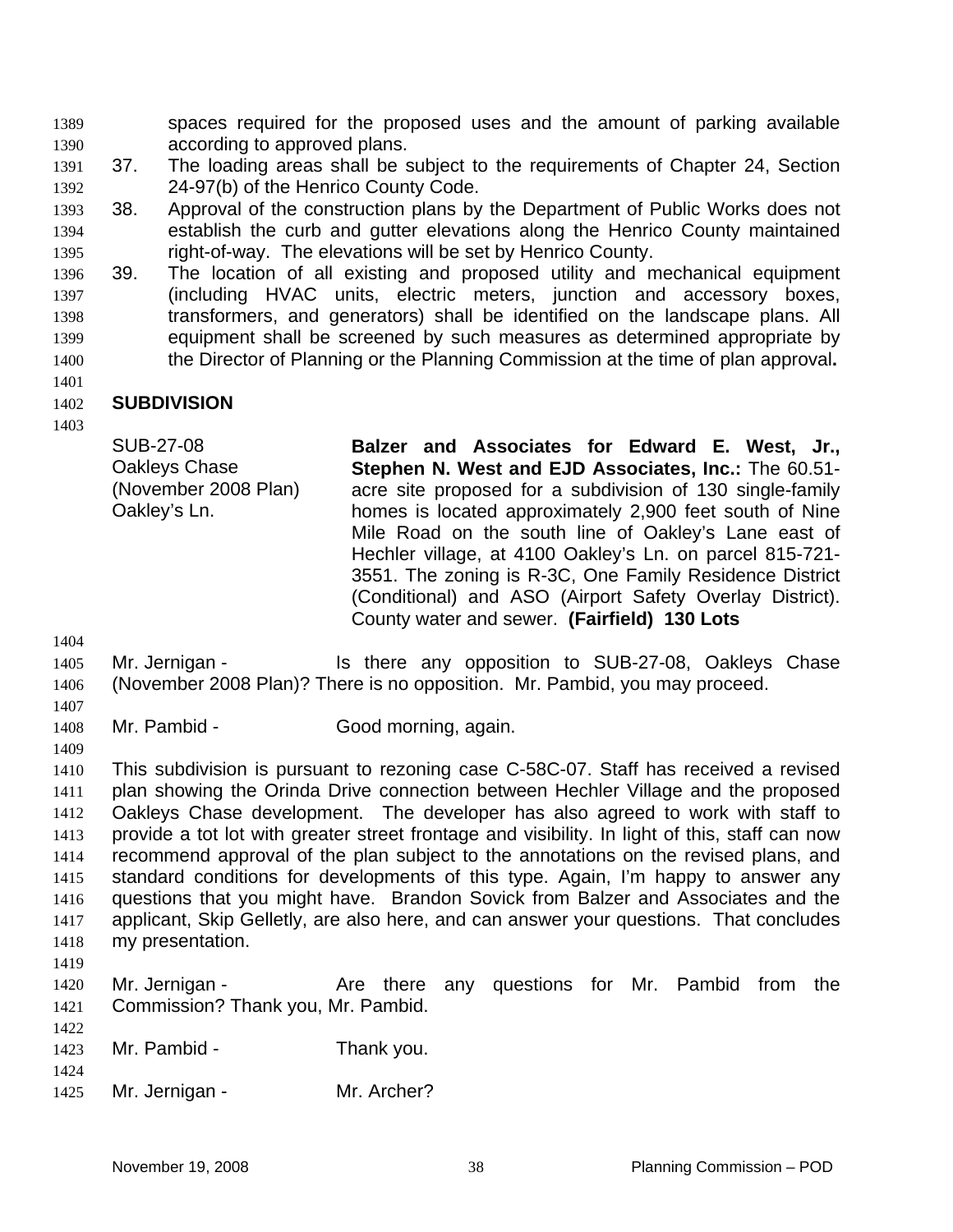1426 1427 1428 1429 1430 1431 1432 1433 1434 Mr. Archer - **Mr. Chairman, I just want to make a couple of observations** mostly in reference to the stubbing of Orinda. That and the tot lot were the two issues that Mr. Pambid handled so judiciously, and we worked it out. If you look at the original plan, you can see the tot lot did move some from the original plan. It was almost right in front of the street. Also, Orinda Drive was through instead of having that cul-de-sac. There were some conditions—I shouldn't say conditions—but a deal that Mr. Pambid worked out with the developer. Would you state what that is concerning the tot lot, Mr. Pambid? And I'll get him to come forward and repeat it for the record.

1435

1450

1436 1437 1438 1439 1440 1441 1442 1443 1444 1445 Mr. Pambid - Originally, as you can see here, the tot lot had a—Let me zoom in here a little bit. The bulk of the tot lot was at the rear of several properties, proposed lots. There was a concern with regards to visibility. The tot lot as it is presented on the original plan appears isolated from the entire subdivision with the exception of these properties here on this block. I think that visibility was also a main concern. So, what we had the engineer and the developer do—and you'll see that on the revised plan—is to open that up a little bit, which they have done. This is the configuration now. I think that this is an improvement over what was previously shown, but there is still some opportunity for additional configuration if we feel like we need it.

1446 1447 1448 1449 As far as the Orinda Drive issue is concerned, that has been handled. I believe at the time of rezoning, the Planning Commission felt like that connection needed to be there. That was removed with the original submission, but here again with the revised staff plan, that has been inserted into the proposal once again.

1451 1452 1453 1454 Also, this subdivision was originally submitted as SUB-03-08 at the beginning of the year under a different developer. Mr. Gelletly has come in and put his touches on it. The original number of lots was 132. By proffer, that is the maximum number of lots. This proposal features 130 lots.

| 1455 |                     |                                                                 |
|------|---------------------|-----------------------------------------------------------------|
| 1456 | Mr. Vanarsdall -    | How many?                                                       |
| 1457 |                     |                                                                 |
| 1458 | Mr. Pambid -        | One hundred and thirty. Down from 132.                          |
| 1459 |                     |                                                                 |
| 1460 | Mr. Archer -        | Thank you, sir.                                                 |
| 1461 |                     |                                                                 |
| 1462 | Mr. Jernigan -      | Are there any more questions for Mr. Pambid from the            |
| 1463 | Commission?         |                                                                 |
| 1464 |                     |                                                                 |
| 1465 | Mr. Archer -        | No, but I need to hear from Mr. Gelletly for just a second, Mr. |
| 1466 | Chairman, if I may. |                                                                 |
| 1467 |                     |                                                                 |
| 1468 | Mr. Jernigan -      | Okay. Would the applicant come down, please? Good               |
| 1469 | morning.            |                                                                 |
| 1470 |                     |                                                                 |
| 1471 | Mr. Gelletly -      | Good morning. Yes, sir, It's Skip Gelletly.                     |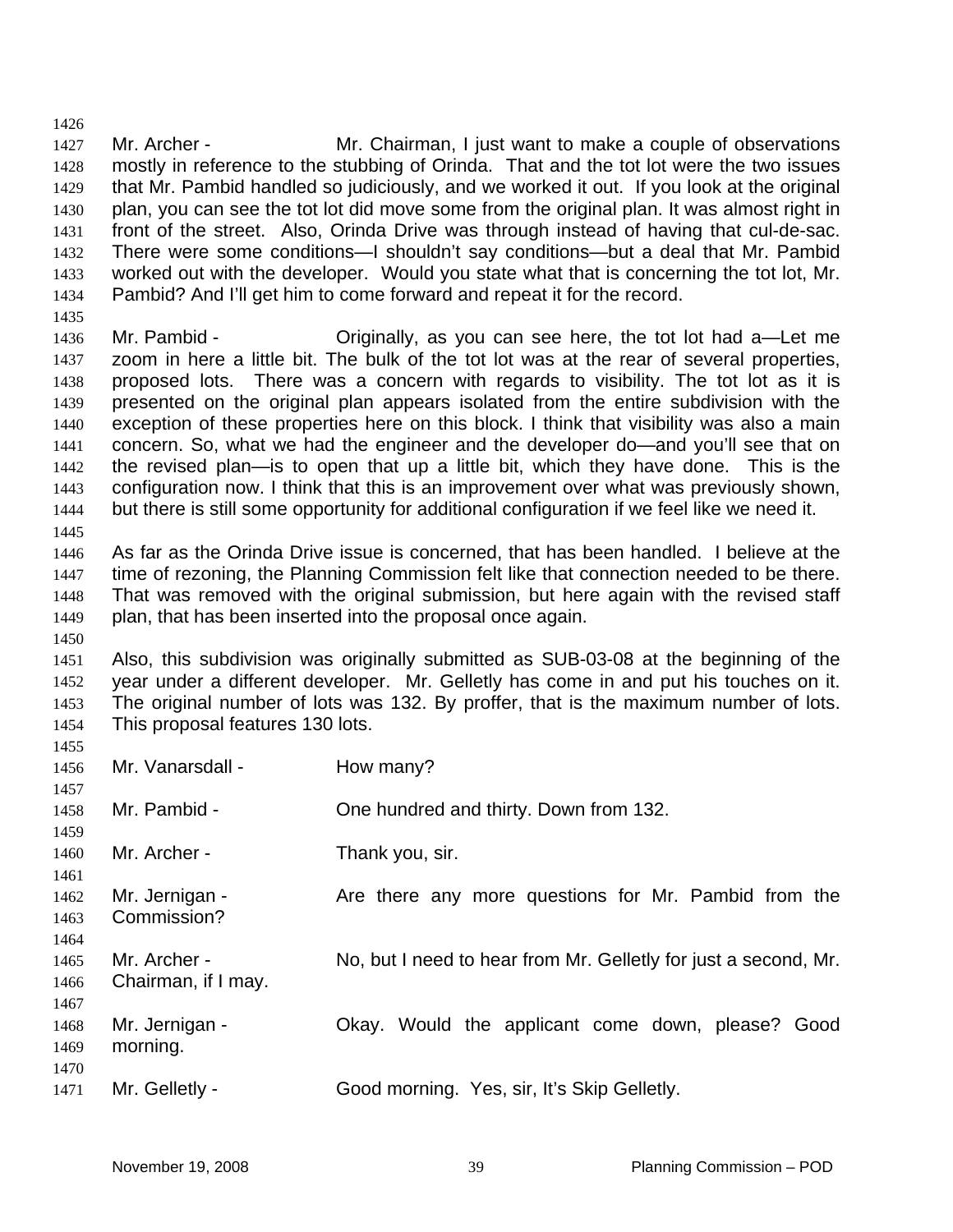1472 1473 1474 1475 1476 1477 1478 1479 Mr. Archer - Good morning, Mr. Gelletly. In talking with Mr. Pambid, we appreciate the opportunities you've created by moving that tot lot. One of the things that is sometimes troublesome with tot lots is that they're kind of stuck off in the back of nowhere, and people don't know where they are. Is there any way that you can think of that you could sort of delineate where this entrance is going to be, sort of define it so it can be found?

1480 1481 1482 1483 1484 1485 1486 1487 Mr. Gelletly - Yes. Actually, there are a couple of the lots, and my eyesight is only but so good. But there are a couple of lots around it that make the hub in the back. The lots can be reduced because they're 3,000 or 4,000 square feet bigger than the requirements, to make it more obvious. Then what we were looking at is trying to control a couple of the model numbers, or model units that go on a couple of the wider lots that would allow that to open up a little bit. So, what we told Lee was that we'd be tickled to death to work with him in every way to do it. There's actually one other location that might go, if he's not satisfied with this one.

1488 1489 Mr. Archer - Chay.

1490

1492

- 1491 Mr. Gelletly - So, not a problem at all.
- 1493 1494 1495 1496 Mr. Archer - Chay. I just sort of wanted to get that commitment on record, and also recognize that everybody that moves there won't have tots. I think this lot is sizeable enough that there may be an opportunity for things like a community meeting, or whatever the neighbors decide to do there.
- 1498 1499 1500 Mr. Gelletly - When we originally did it, we were concerned, really, of sort of holding the children. Then I think the opposite of that was you're hiding the children. So, it's sort of a play trying to make sure that it works for everybody, that's all.

| 1501<br>1502<br>1503 | Mr. Archer -<br>staff. | Okay. Well, we appreciate your committing to working with                                                                                     |
|----------------------|------------------------|-----------------------------------------------------------------------------------------------------------------------------------------------|
| 1504<br>1505<br>1506 | Mr. Gelletly -         | Thank you, sir.                                                                                                                               |
| 1507<br>1508         | Mr. Archer -           | And solving it in the best way possible.                                                                                                      |
| 1509<br>1510         | Mr. Gelletly -         | I appreciate it.                                                                                                                              |
| 1511<br>1512         | Mr. Archer -           | That's what we want to hear. Thank you so much.                                                                                               |
| 1513<br>1514         | Mr. Jernigan -         | Any more questions for Mr. Gelletly? Okay, thank you, sir.                                                                                    |
| 1515<br>1516         | Mr. Archer -           | All right, Mr. Chairman. I will move for approval of SUB-27-<br>08, Oakleys Chase (November 2008 Plan), subject to the revised plan, standard |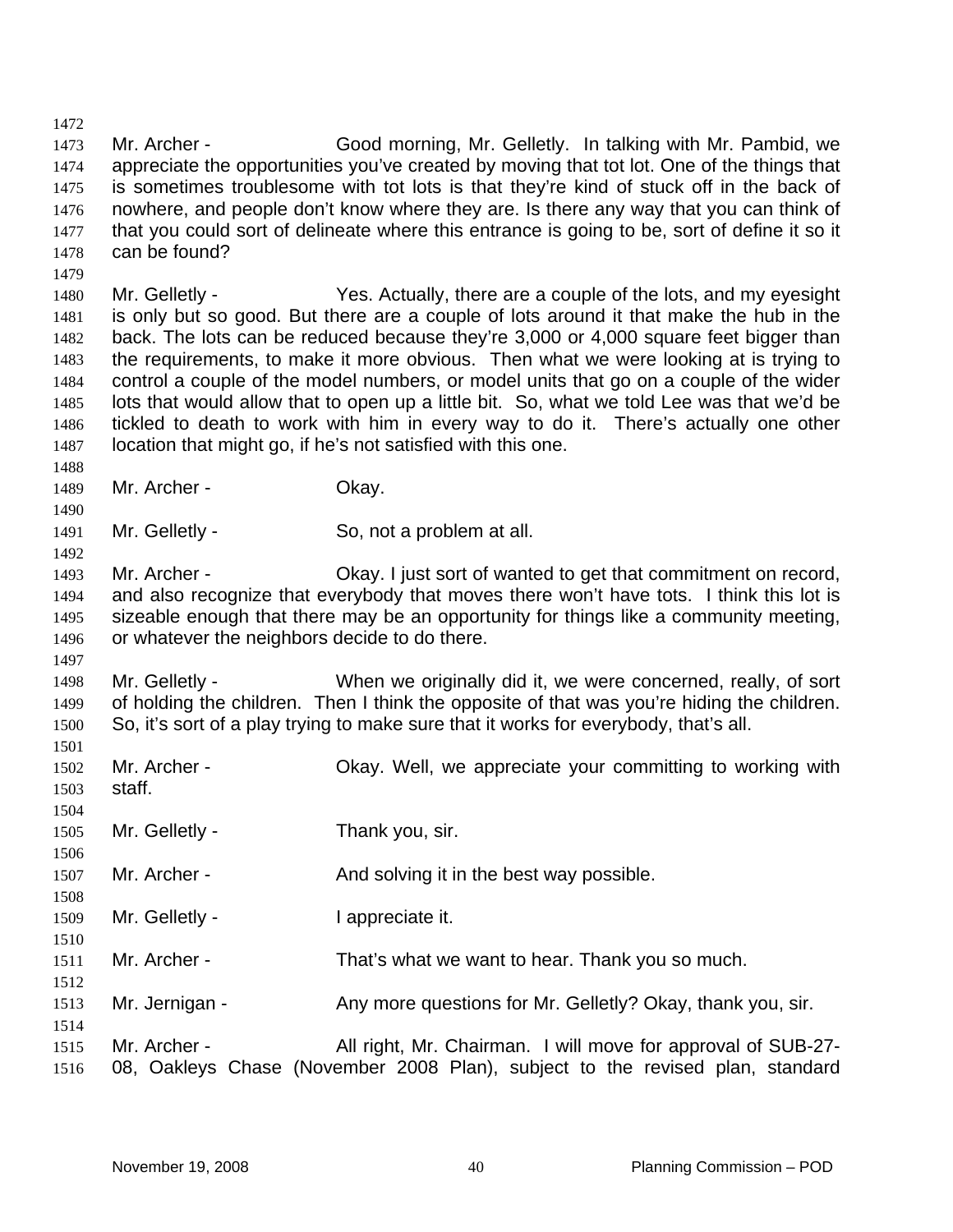conditions for developments of this type, and the additional conditions noted in the agenda, 13 through 17. 1517 1518

1519

1521

1520 Mr. Branin - Second.

1522 1523 Mr. Jernigan - **Motion by Mr. Archer, seconded by Mr. Branin.** All in favor say aye. All opposed say no. The ayes have it; the motion passes.

1524

1529

1525 1526 1527 1528 The Planning Commission granted conditional approval to SUB-27-08, Oakleys Chase (November 2008 Plan), subject to the standard conditions attached to these minutes for subdivisions served by public utilities, the annotations on the plans, and the following additional conditions:

- 1530 1531 13. The plan must be redesigned to provide at least the 80-foot minimum lot width required and as regulated by Chapter 24, of the Henrico County Code.
- 1532 1533 1534 1535 1536 14. Prior to requesting the final approval, a draft of the covenants and deed restrictions for the maintenance of the common area by a homeowners association shall be submitted to the Department of Planning for review. Such covenants and restrictions shall be in a form and substance satisfactory to the County Attorney and shall be recorded prior to recordation of the subdivision plat.
- 1537 1538 15. The proffers approved as part of zoning case C-58C-07 shall be incorporated in this approval.
- 1539 1540 16. The owner shall not begin clearing of the site until the following conditions have been met:
- 1541 1542 1543 1544 1545 (a) The site engineer shall conspicuously illustrate on the plan of development or subdivision construction plan and the Erosion and Sediment Control Plan, the limits of the areas to be cleared and the methods of protecting the required buffer areas. The location of utility lines, drainage structures and easements shall be shown.
- 1546 1547 1548 1549 (b) After the Erosion and Sediment Control Plan has been approved but prior to any clearing or grading operations on the site, the owner shall have the limits of clearing delineated with approved methods such as flagging, silt fencing, or temporary fencing.
- 1550 1551 1552 1553 (c) The site engineer shall certify in writing to the owner that the limits of clearing have been staked in accordance with the approved plans. A copy of this letter shall be sent to the Department of Planning and the Department of Public Works.
- 1554 1555 1556 1557 17. The details for the landscaping to be provided within the 35-foot wide planting strip easement along Oakley's Lane and the median strip in Ruby Red Terrace shall be submitted to the Department of Planning for review and approval prior to recordation of the plat.
- 1558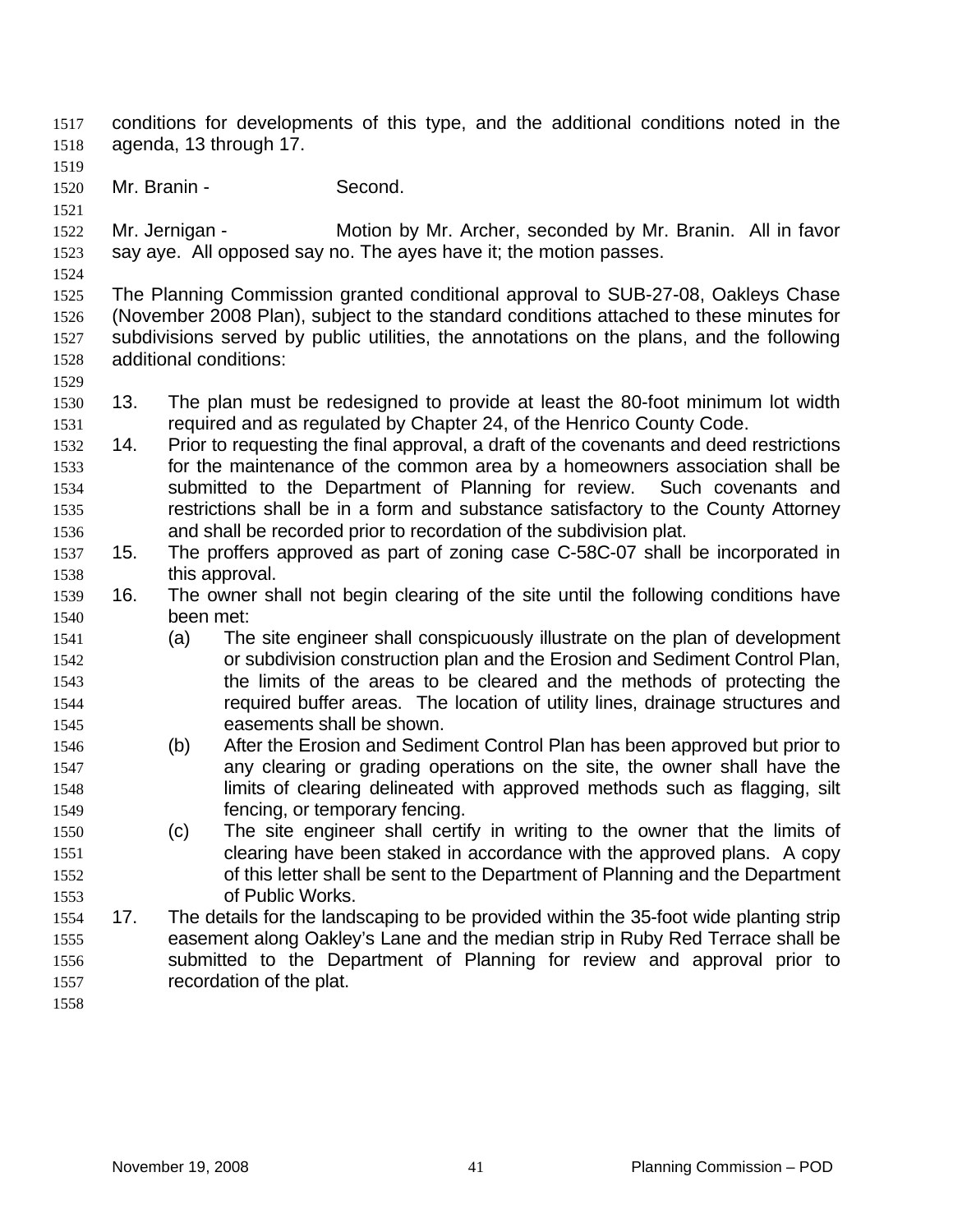## 1559 **PLAN OF DEVELOPMENT** *(Deferred from the October 22, 2008 Meeting)*

1560

POD-61-08 Bishop's Chapel at the Virginia Diocesan Center at Roslyn - River Rd. (POD 164-86 and 57-01 Rev.) **Draper Aden Associates for Memorial Trustees of the Virginia Diocesan Center:** Request for approval of a plan of development, as required by Chapter 24, Section 24- 106 of the Henrico County Code, to construct a two-story, 2,797 square foot chapel building and for a revised master plan for future development in an existing church education and conference center. The 111.92-acre site is located along the south line of River Rd., approximately 1,300 feet east of Parham Rd., on parcel 752-731-0629. The zoning is R-1, One Family Residence District. County water and sewer. **(Tuckahoe)** 

1561 1562 1563 1564 Mr. Jernigan - Is there any opposition to POD-61-08, Bishop's Chapel at the Virginia Diocesan Center at Roslyn? There is no opposition. Okay, Mr. Wilhite, you may proceed.

1565

1566 1567 1568 Mr. Wilhite - **Mr.** Chairman. In your packet we've included a copy of the revised master plan that was submitted to us. Also, your addendum on page 7 addresses a revised recommendation and a revised condition.

1569

1570 1571 1572 1573 1574 1575 1576 1577 1578 1579 1580 The master plan has been modified from the POD that was approved in 2001. The master plan included in your packet today does not show any future work past the construction of the proposed chapel before you today. We've also been provided with parking calculations which meet staff's satisfaction. No additional parking is being proposed at this time; however, we have asked that overflow parking areas be designated on the site. From the information provided to us by the applicant, they have in the neighborhood of 400 events here a year. Out of that time, there are probably ten times a year where they actually have a full parking lot. So, we've asked them to designate some areas on the site for overflow parking. Because of the nature of the site, and the limited impact on surrounding property, we are comfortable with this approach.

1581 1582 1583 1584 1585 1586 Staff is also recommending that no widening of the internal drive aisles be done. This was a condition back on the 2001 POD. The traffic engineer has visited the site and has taken a look at the nature of the operation there. The internal drive aisles are approximately 3,000 to 3,500 feet in length from one entrance on River Road to the other. He is comfortable with recommending that no widening of those drive aisles is necessary.

1587

1588 1589 1590 1591 1592 Condition #29 on page 7 of the addendum addresses the dedication of right-of-way along River Road. Instead of dedication being done prior to issuance of an occupancy permit for the chapel, it's been agreed to by the Director of Public Works and the applicant that dedication will take place when any River Road improvement project has been fully funded, designed, and approved by the Board of Supervisors.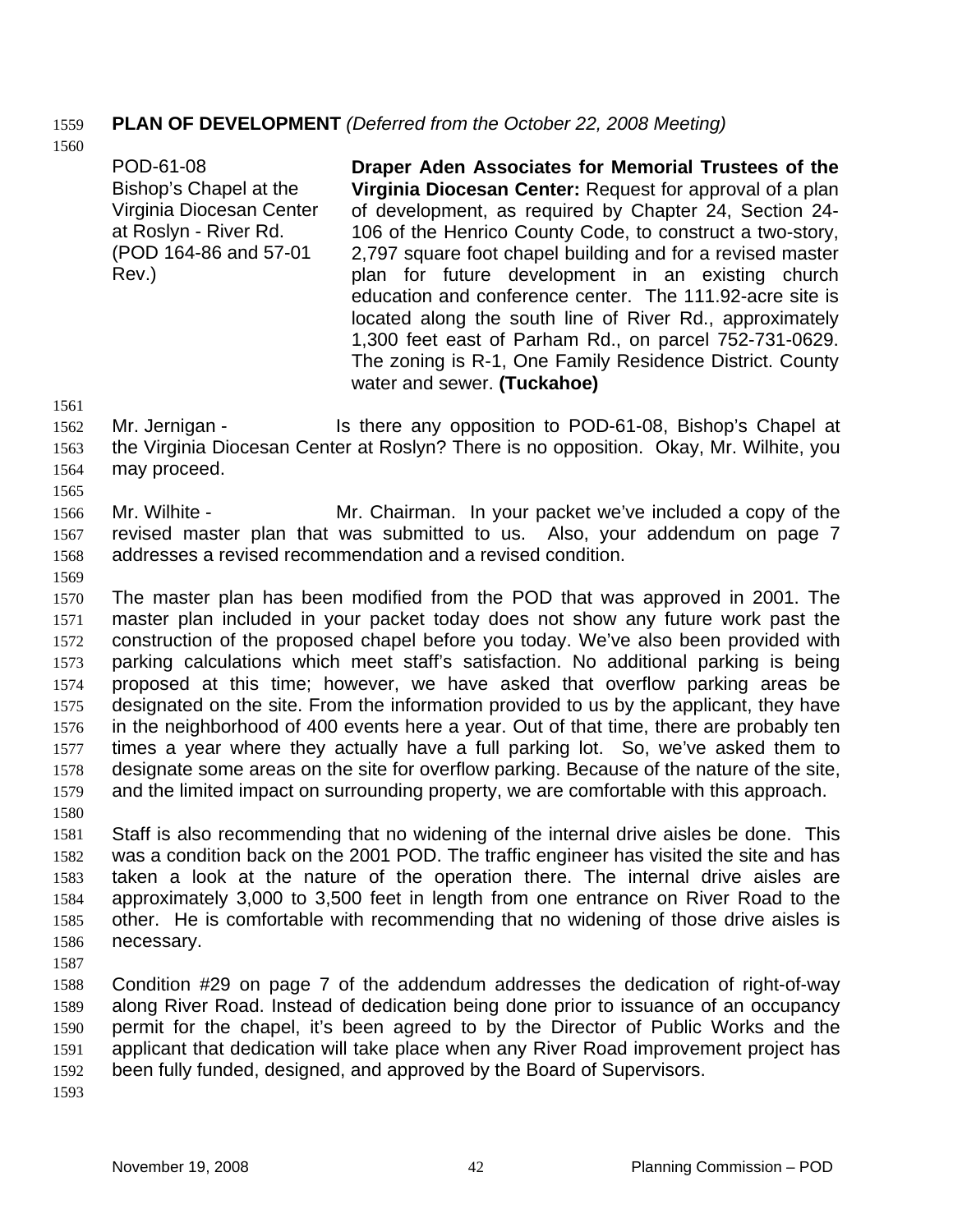1594 Staff is in a position to recommend approval of the plan before you. 1595 1596 1597 1598 1599 1600 1601 1602 1603 1604 1605 1606 1607 1608 1609 1610 1611 1612 1613 1614 1615 1616 1617 1618 1619 1620 1621 1622 1623 1624 1625 1627 1628 1629 1630 1631 1632 1633 1634 1635 1636 1637 Mr. Jernigan - Ckay. Are there any questions for Mr. Wilhite from the Commission? Okay, thank you, Mr. Wilhite. Mrs. Jones - Thank you, Kevin. Mr. Jernigan - Do you need to hear from the applicant? Mrs. Jones - I really don't. I think this has been worked through over the past several months, certainly the details taken care of. This is a beautiful site. I'm not there often, but was recently, and it is certainly a lovely retreat. There are a number of issues that were handled by our various departments, and I'm ready to make a motion. Mr. Jernigan - **Okay.** Mrs. Jones - I would like to move for approval of POD-61-08, Bishop's Chapel at the Virginia Diocesan Center at Roslyn. This would be subject to all of the annotations on the plans, and standard conditions for developments of this type, additional conditions listed on our agenda, 30 and 31, along with the revised condition 29 listed on the addendum. Mr. Vanarsdall - Second. Mr. Jernigan - **Motion by Mrs. Jones, seconded by Mr. Vanarsdall.** All in favor say aye. All opposed say no. The ayes have it; the motion passes. The Planning Commission approved POD-61-08, Bishop's Chapel at the Virginia Diocesan Center at Roslyn, subject to the annotations on the plans, the standard conditions attached to these minutes for developments of this type, and the following additional conditions: 1626 29. **REVISED** - The dedication of right-of-way for the future improvements to River Road across the frontage of the parcel is deferred at this time. The Roslyn Retreat Center and the owners of the property will dedicate to the County of Henrico the additional right-of-way needed for a River Road improvement project along the property, when so requested by the County, when the project is fully funded, designed and approved by the Board of Supervisors in a Public Hearing. 30. The limits and elevations of the Special Flood Hazard Area shall be conspicuously noted on the plan and labeled "Limits of Special Flood Hazard Area." In addition, the delineated Special Flood Hazard Area must be labeled "Variable Width Drainage and Utility Easement." The easement shall be granted to the County prior to the issuance of any occupancy permits. 31. The conceptual master plan, as submitted with this application, is for planning

1638 1639 and information purposes only. All subsequent detailed plans of development and construction needed to implement this conceptual plan may be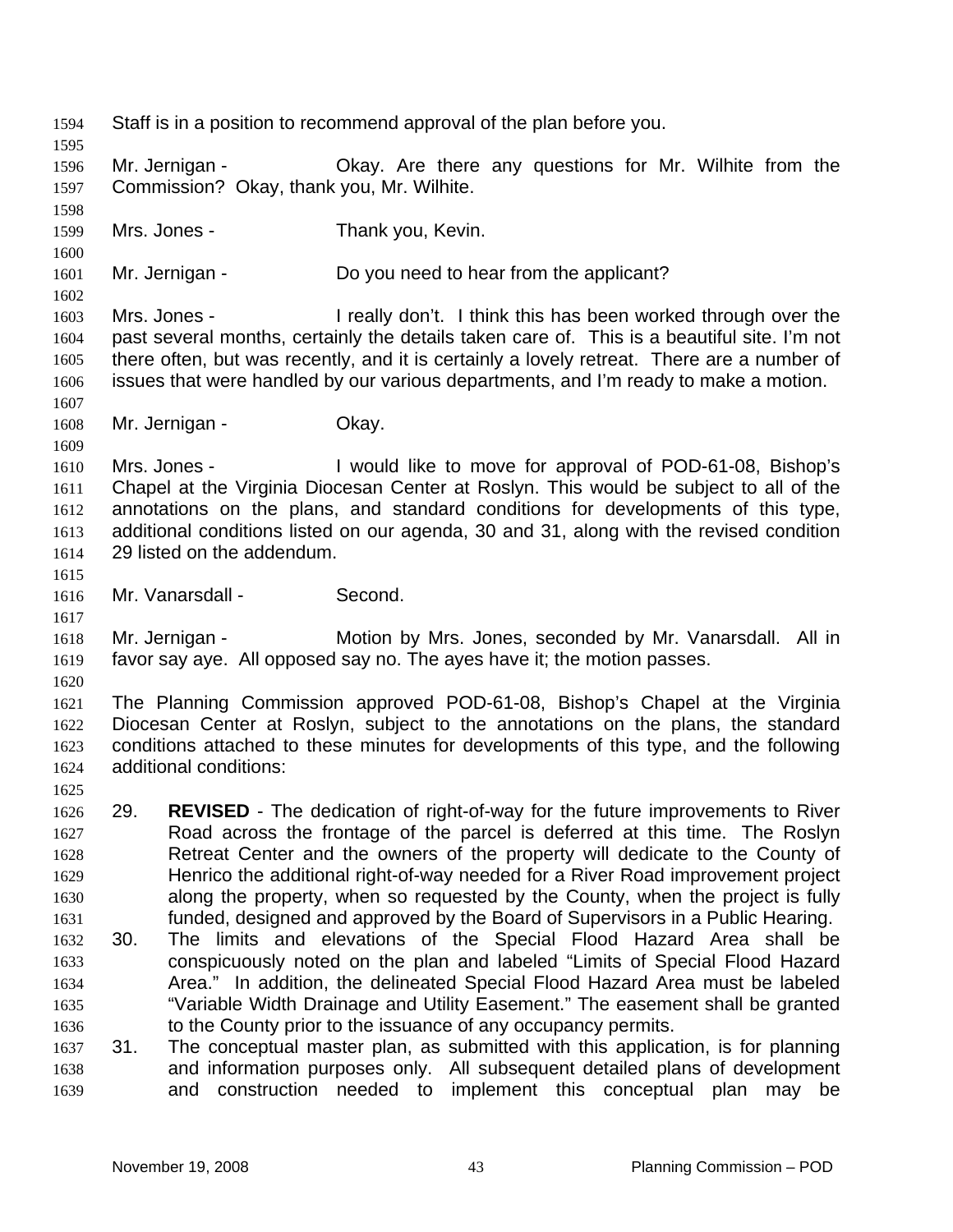administratively reviewed and approved and shall be subject to all regulations in effect at the time such subsequent plans are submitted for review/ approval. Mr. Emerson - Mr. Chairman, that completes the cases for today and takes you to the approval of minutes for October 22, 2008. APPROVAL OF MINUTES: October 22, 2008. Mr. Jernigan - Do we have any changes to the minutes of October 22, 2008? Mrs. Jones - You're looking at me, so I have to say something. Aimee Berndt's name is A-i-m-e-e, correct? So, I think we should change that on page 13, line 414. Mr. Vanarsdall - She said she didn't know how to spell it until she got in the second grade. Mrs. Jones - That's it. Mr. Jernigan - Are there any more corrections? Do we have a motion? Mrs. Jones - I so move. Mr. Vanarsdall - Second. Mr. Jernigan - The Motion by Mrs. Jones, seconded by Mr. Vanarsdall to approve the minutes of October 22, 2008. All in favor say aye. All opposed say no. The ayes have it; the motion passes. The Planning Commission approved the October 22, 2008 minutes as corrected. Mr. Jernigan - The Mr. Emerson, do we have any more business? Mr. Emerson - No, sir, that completes our business for the day. Mr. Vanarsdall - Mr. Jernigan, since he's the chairman, he couldn't make this announcement, but anyone who wants to go to Stuart's Restaurant in Highland Springs is invited, since it's so close. Mr. Jernigan - My hearing was bad on that one. Would you repeat that one again? Mr. Vanarsdall - The hearing aid went off, didn't it?